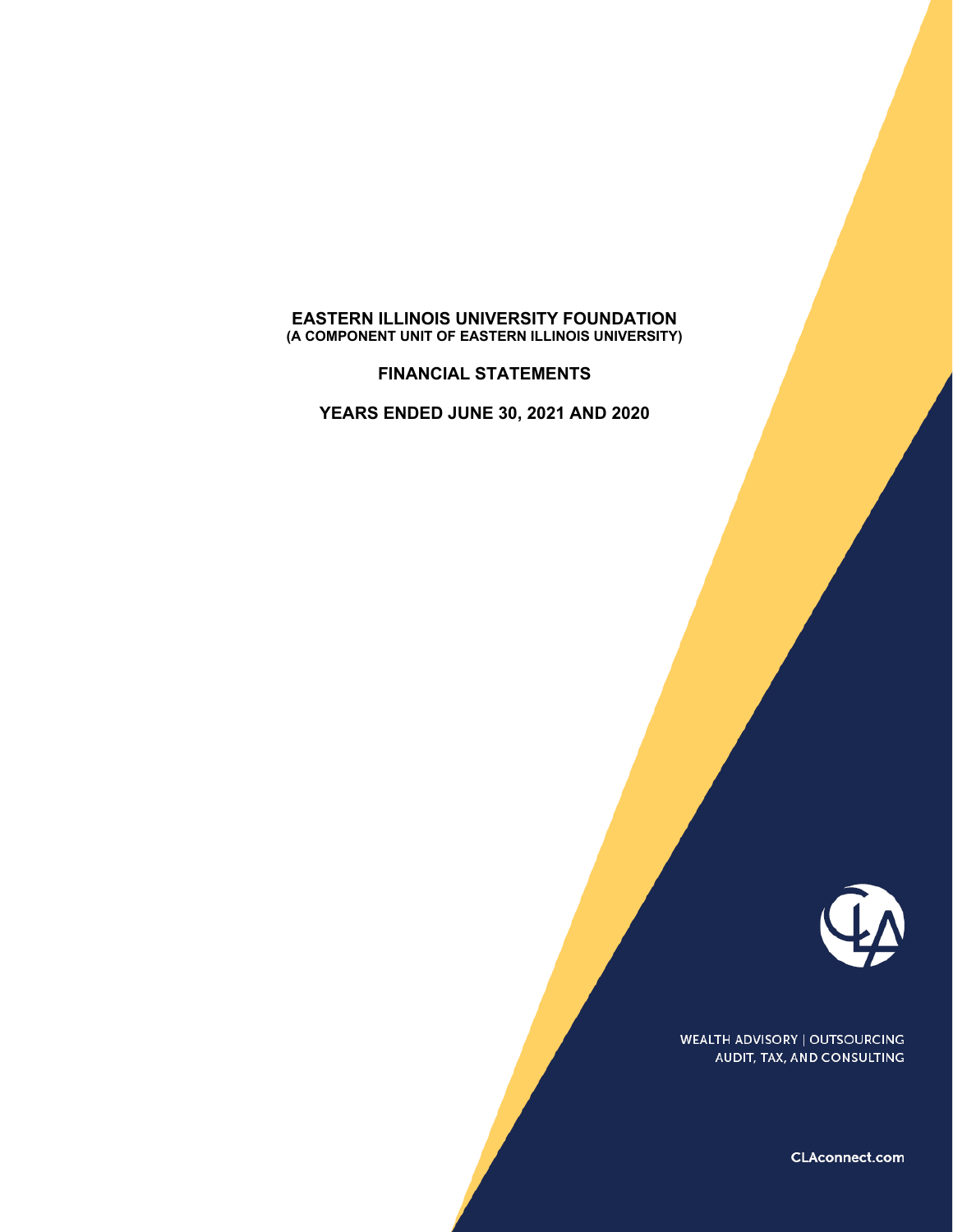# **EASTERN ILLINOIS UNIVERSITY FOUNDATION TABLE OF CONTENTS YEARS ENDED JUNE 30, 2021 AND 2020**

| <b>INDEPENDENT AUDITORS' REPORT</b>                                                                                                                                                                                                              | 1  |
|--------------------------------------------------------------------------------------------------------------------------------------------------------------------------------------------------------------------------------------------------|----|
| <b>INDEPENDENT AUDITORS' REPORT ON INTERNAL CONTROL OVER</b><br><b>FINANCIAL REPORTING AND ON COMPLIANCE AND OTHER MATTERS</b><br>BASED ON AN AUDIT OF FINANCIAL STATEMENTS PERFORMED IN<br><b>ACCORDANCE WITH GOVERNMENT AUDITING STANDARDS</b> | 3  |
| <b>FINANCIAL STATEMENTS</b>                                                                                                                                                                                                                      |    |
| STATEMENTS OF FINANCIAL POSITION                                                                                                                                                                                                                 | 5  |
| <b>STATEMENTS OF ACTIVITIES</b>                                                                                                                                                                                                                  | 6  |
| <b>STATEMENTS OF FUNCTIONAL EXPENSES</b>                                                                                                                                                                                                         | 8  |
| <b>STATEMENTS OF CASH FLOWS</b>                                                                                                                                                                                                                  | 10 |
| <b>NOTES TO FINANCIAL STATEMENTS</b>                                                                                                                                                                                                             | 11 |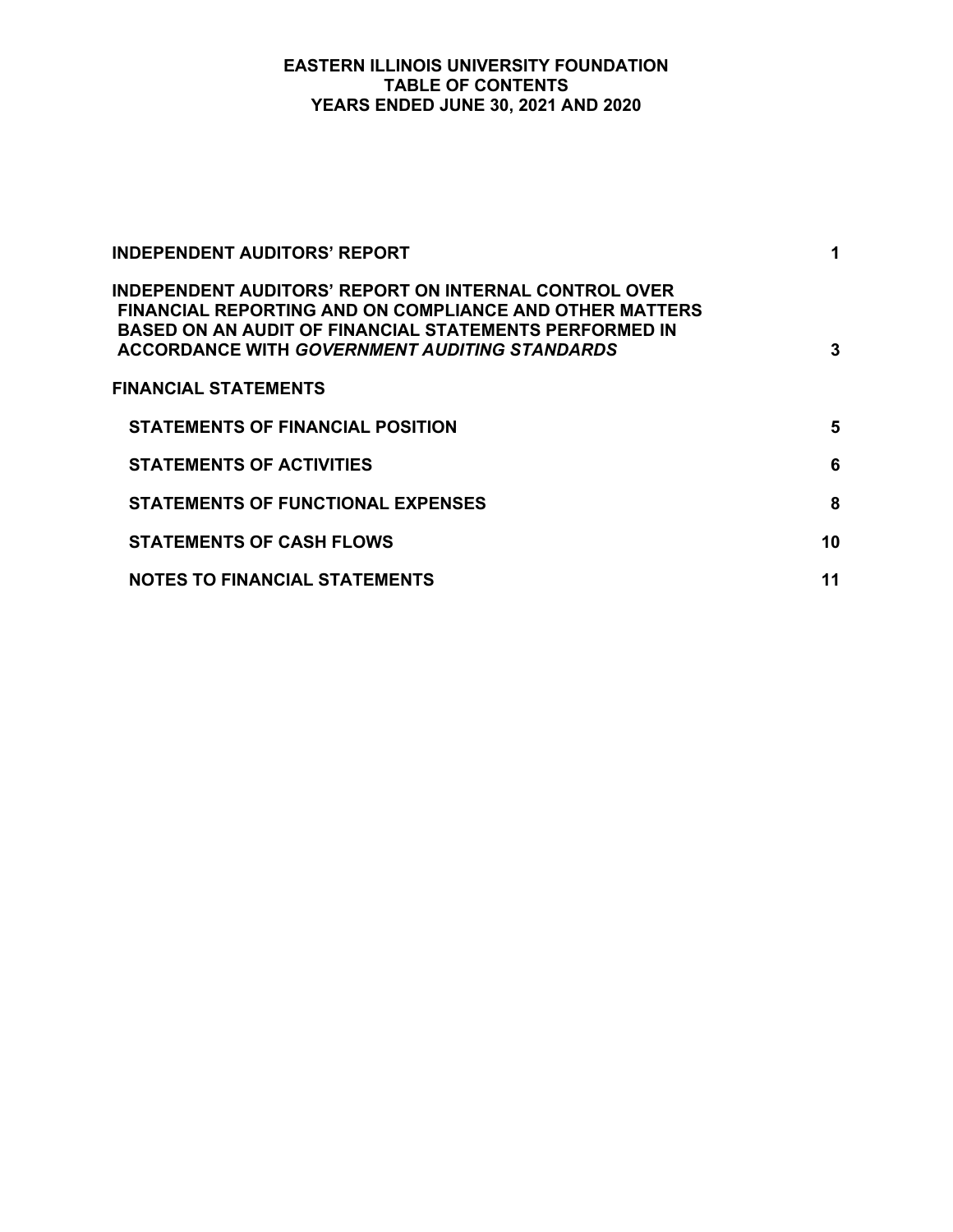

**CliftonLarsonAllen LLP CLAconnect.com**

# **INDEPENDENT AUDITORS' REPORT**

Board of Directors Eastern Illinois University Foundation Charleston, Illinois

We have audited the accompanying financial statements of Eastern Illinois University Foundation which comprise the financial position as of June 30, 2021 and 2020, and the related statements of activities, functional expenses, and cash flows for the years then ended, and the related notes to the financial statements.

# *Management's Responsibility for the Financial Statements*

Management is responsible for the preparation and fair presentation of these financial statements in accordance with accounting principles generally accepted in the United States of America; this includes the design, implementation, and maintenance of internal control relevant to the preparation and fair presentation of financial statements that are free from material misstatement, whether due to fraud or error.

# *Auditors' Responsibility*

Our responsibility is to express an opinion on these financial statements based on our audits. We conducted our audits in accordance with auditing standards generally accepted in the United States of America and standards applicable to financial audit contained in *Government Auditing Standards* issued by the Comptroller General of the United States. Those standards require that we plan and perform the audit to obtain reasonable assurance about whether the financial statements are free from material misstatement.

An audit involves performing procedures to obtain audit evidence about the amounts and disclosures in the financial statements. The procedures selected depend on the auditors' judgment, including the assessment of the risks of material misstatement of the financial statements, whether due to fraud or error. In making those risk assessments, the auditor considers internal control relevant to the entity's preparation and fair presentation of the financial statements in order to design audit procedures that are appropriate in the circumstances, but not for the purpose of expressing an opinion on the effectiveness of the entity's internal control. Accordingly, we express no such opinion. An audit also includes evaluating the appropriateness of accounting policies used and the reasonableness of significant accounting estimates made by management, as well as evaluating the overall presentation of the financial statements.

We believe that the audit evidence we have obtained is sufficient and appropriate to provide a basis for our audit opinion.



CLA is an independent member of Nexia International, a leading, global network of independent accounting and consulting firms. See nexia.com/member-firm-disclaimer for details.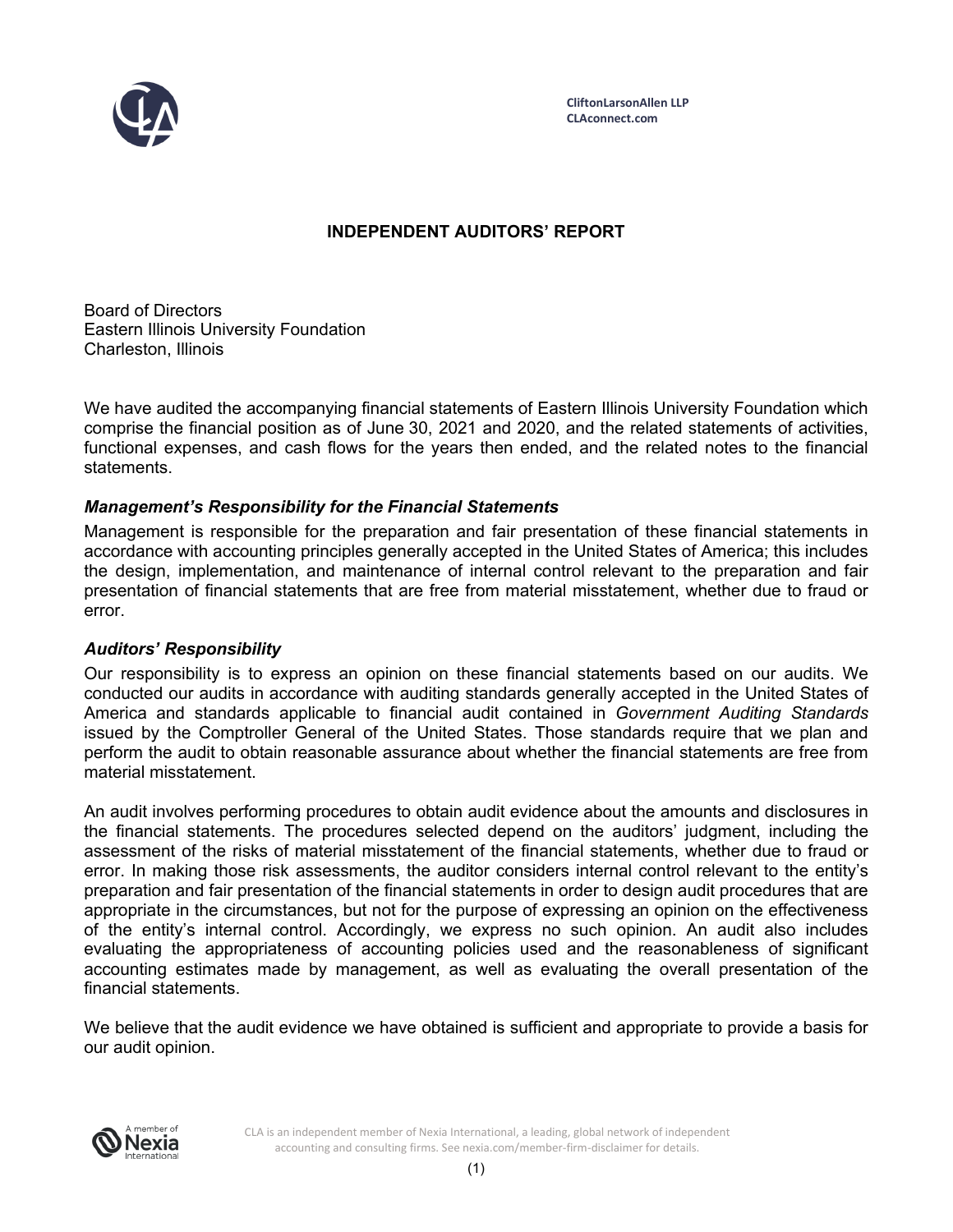# *Opinion*

In our opinion, the financial statements referred to above present fairly, in all material respects, the financial position of Eastern Illinois University Foundation as of June 30, 2021 and 2020, and the results of its activities and its cash flows for the years then ended in accordance with accounting principles generally accepted in the United States of America.

# **Other Reporting Required by** *Government Auditing Standards*

In accordance with *Government Auditing Standards*, we have also issued our report dated November 4, 2021, on our consideration of Eastern Illinois University Foundation's internal control over financial reporting and on our tests of its compliance with certain provisions of laws, regulations, contracts, and grant agreements and other matters. The purpose of that report is solely to describe the scope of our testing of internal control over financial reporting and compliance and the results of that testing, and not to provide an opinion on the effectiveness of Eastern Illinois University Foundation's internal control over financial reporting or on compliance. That report is an integral part of an audit performed in accordance with *Government Auditing Standards* in considering Eastern Illinois University Foundation's internal control over financial reporting and compliance.

Viifton Larson Allen LLP

**CliftonLarsonAllen LLP**

Peoria, Illinois November 4, 2021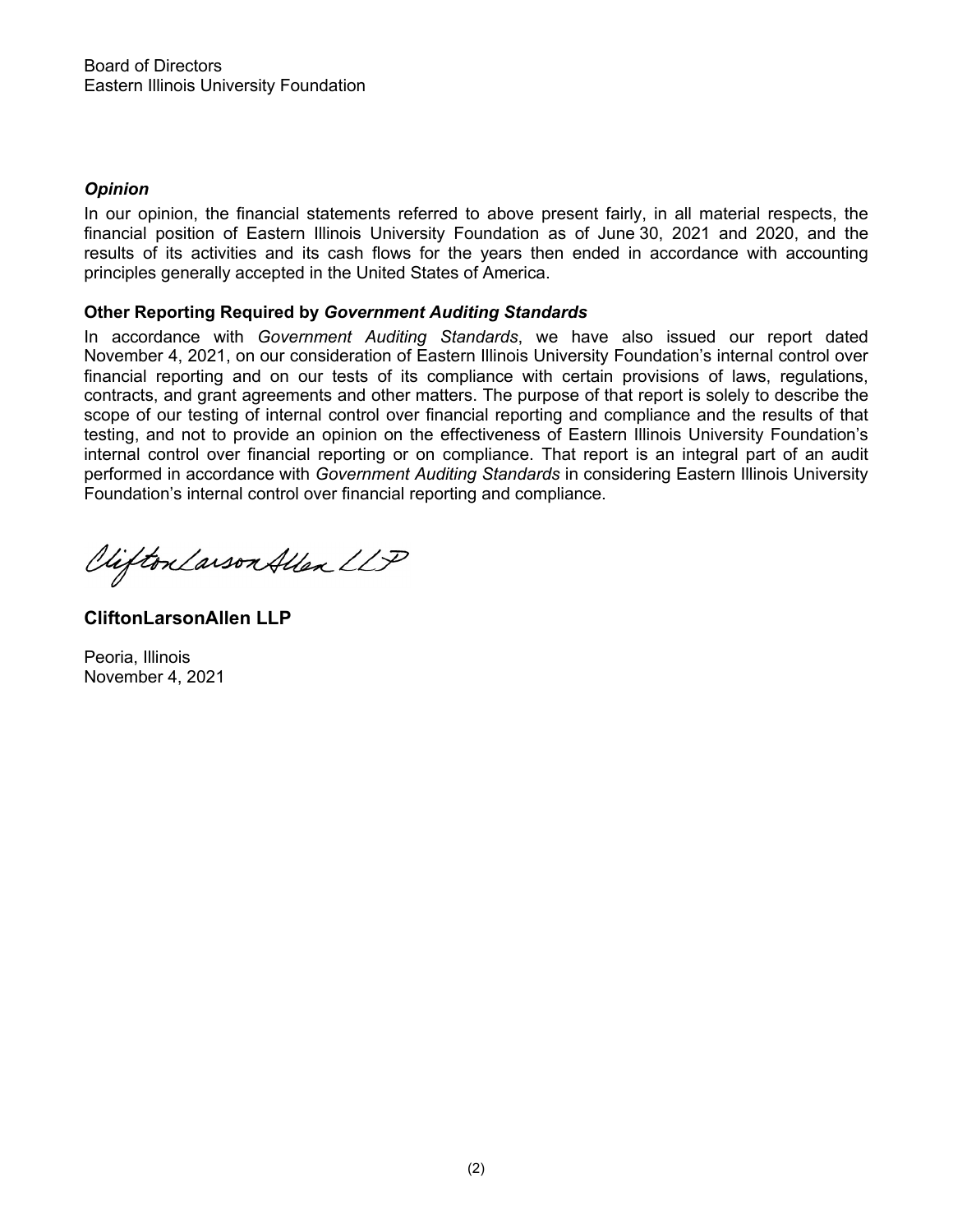

## **INDEPENDENT AUDITORS' REPORT ON INTERNAL CONTROL OVER FINANCIAL REPORTING AND ON COMPLIANCE AND OTHER MATTERS BASED ON AN AUDIT OF FINANCIAL STATEMENTS PERFORMED IN ACCORDANCE WITH** *GOVERNMENT AUDITING STANDARDS*

Board of Directors Eastern Illinois University Foundation Charleston, Illinois

We have audited, in accordance with the auditing standards generally accepted in the United States of America and the standards applicable to financial audits contained in *Government Auditing Standards* issued by the Comptroller General of the United States, the financial statements of Eastern Illinois University Foundation which comprise the statement of financial position as of June 30, 2021, and the related statements of activities, functional expenses, and cash flows for the year then ended, and the related notes to the financial statements, and have issued our report thereon dated November 4, 2021.

# **Internal Control Over Financial Reporting**

In planning and performing our audit of the financial statements, we considered Eastern Illinois University Foundation's internal control over financial reporting (internal control) as a basis for designing audit procedures that are appropriate in the circumstances for the purpose of expressing our opinion on the financial statements, but not for the purpose of expressing an opinion on the effectiveness of Eastern Illinois University Foundation's internal control. Accordingly, we do not express an opinion on the effectiveness of Eastern Illinois University Foundation's internal control.

A *deficiency in internal control* exists when the design or operation of a control does not allow management or employees, in the normal course of performing their assigned functions, to prevent, or detect and correct, misstatements on a timely basis. A *material weakness* is a deficiency, or a combination of deficiencies, in internal control such that there is a reasonable possibility that a material misstatement of the entity's financial statements will not be prevented, or detected and corrected on a timely basis. A *significant deficiency* is a deficiency, or a combination of deficiencies, in internal control that is less severe than a material weakness yet important enough to merit attention by those charged with governance.

Our consideration of internal control was for the limited purpose described in the first paragraph of this section and was not designed to identify all deficiencies in internal control that might be material weaknesses or significant deficiencies. Given these limitations, during our audit we did not identify any deficiencies in internal control that we consider to be material weaknesses. However, material weaknesses may exist that have not been identified.

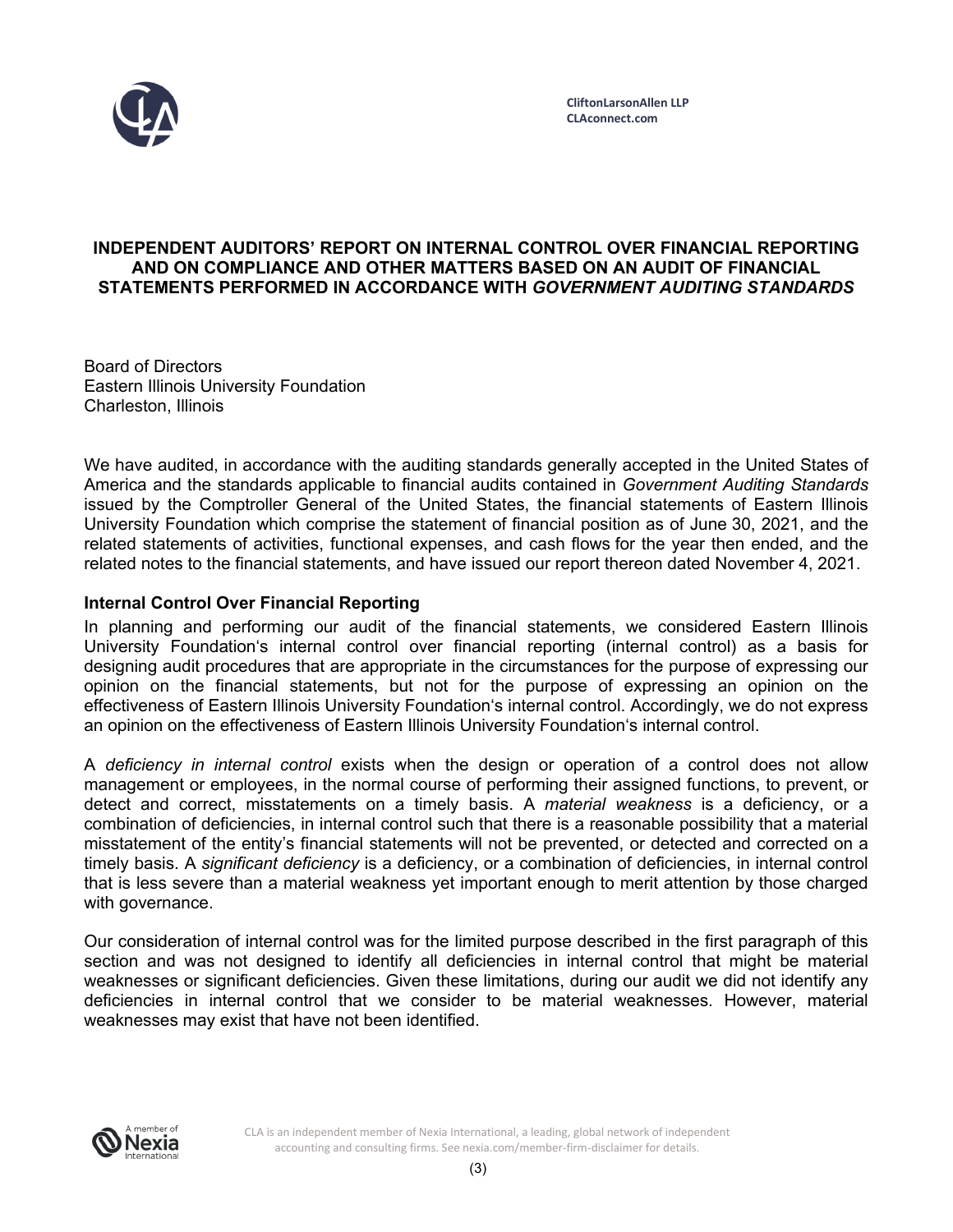## **Compliance and Other Matters**

As part of obtaining reasonable assurance about whether Eastern Illinois University Foundation's financial statements are free from material misstatement, we performed tests of its compliance with certain provisions of laws, regulations, contracts, and grant agreements, noncompliance with which could have a direct and material effect on the financial statements. However, providing an opinion on compliance with those provisions was not an objective of our audit, and accordingly, we do not express such an opinion. The results of our tests disclosed no instances of noncompliance or other matters that are required to be reported under *Government Auditing Standards*.

## **Purpose of this Report**

The purpose of this report is solely to describe the scope of our testing of internal control and compliance and the results of that testing, and not to provide an opinion on the effectiveness of the entity's internal control or on compliance. This report is an integral part of an audit performed in accordance with *Government Auditing Standards* in considering the entity's internal control and compliance. Accordingly, this communication is not suitable for any other purpose.

Viifton Larson Allen LLP

**CliftonLarsonAllen LLP**

Peoria, Illinois November 4, 2021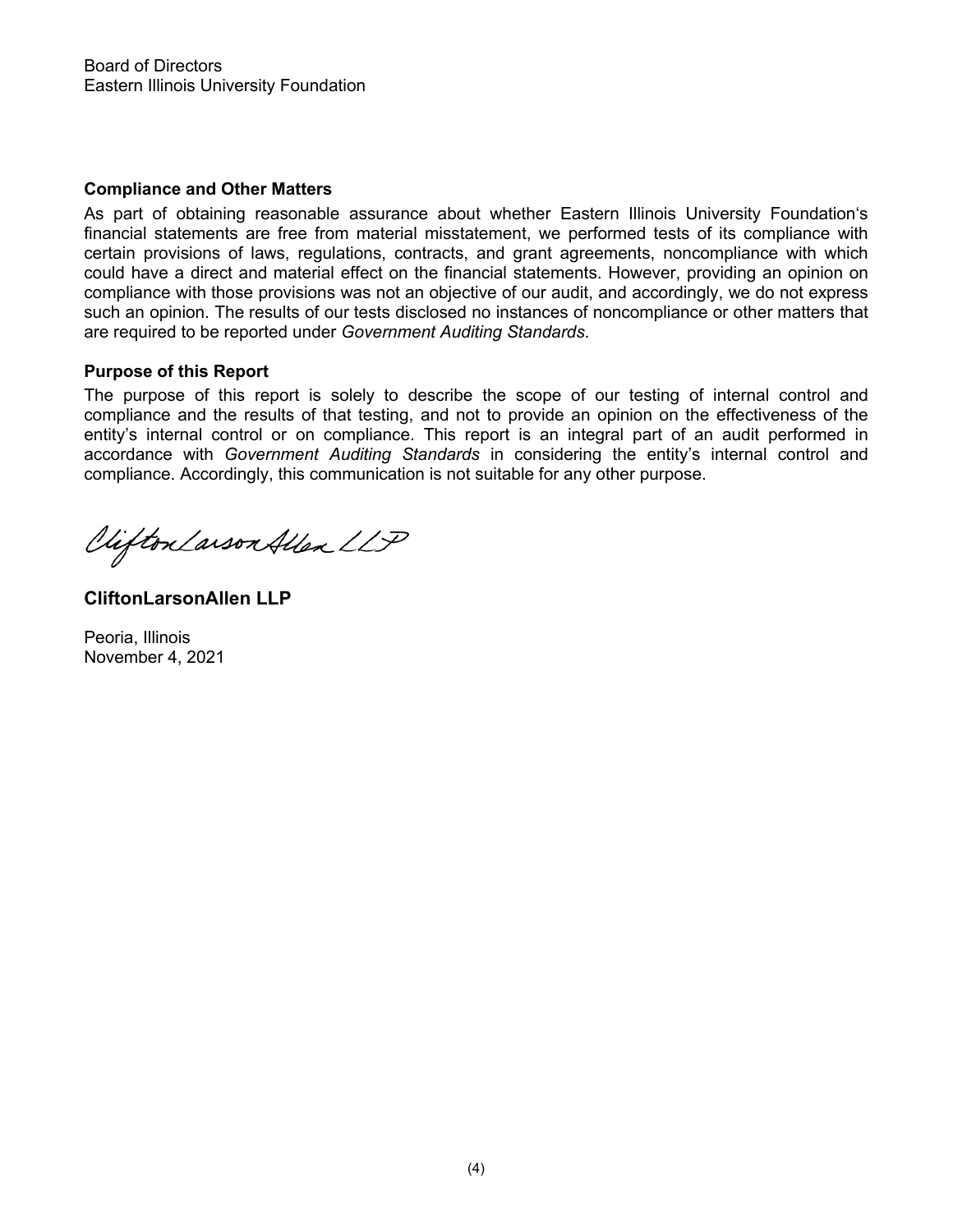# **EASTERN ILLINOIS UNIVERSITY FOUNDATION STATEMENTS OF FINANCIAL POSITION JUNE 30, 2021 AND 2020**

|                                                    | 2021             | 2020                 |
|----------------------------------------------------|------------------|----------------------|
| <b>ASSETS</b>                                      |                  |                      |
| Cash and Cash Equivalents                          | \$<br>13,558,230 | \$<br>12,735,623     |
| <b>Other Receivables</b>                           | 17,086           | 13,484               |
| Grain Inventory                                    |                  | 4,089                |
| <b>Prepaid Expenses</b>                            | 50,264           | 41,352               |
| Pledges Receivable                                 | 589,846          | 527,121              |
| Investments                                        | 99,516,549       | 77,463,262           |
| <b>Investment in Real Estate</b>                   | 3,354,546        | 3,354,546            |
| Assets Held Under Split-Interest Agreements        | 266,060          | 238,965              |
| Beneficial Interest in Split-Interest Agreements   | 3,499,409        | 3,731,237            |
| <b>Beneficial Interest in Trusts</b>               | 1,313,565        | 1,270,523            |
| Property and Equipment, Net                        | 1,770,582        | 1,614,000            |
| Cash Surrender Value of Life Insurance             | 41,928           | 40,580               |
| <b>Total Assets</b>                                | 123,978,065      | <u>\$101,034,782</u> |
| <b>LIABILITIES AND NET ASSETS</b>                  |                  |                      |
| <b>LIABILITIES</b>                                 |                  |                      |
| Accounts Payable and Other Liabilities             | \$<br>44,523     | \$<br>58,572         |
| <b>Deferred Revenue</b>                            | 6,372            | 10,006               |
| <b>Obligations Under Split-Interest Agreements</b> | 109,552          | 110,394              |
| <b>Total Liabilities</b>                           | 160,447          | 178,972              |
| <b>NET ASSETS</b>                                  |                  |                      |
| <b>Without Donor Restrictions</b>                  | 5,334,923        | 4,747,446            |
| <b>With Donor Restrictions</b>                     | 118,482,695      | 96,108,364           |
| <b>Total Net Assets</b>                            | 123,817,618      | 100,855,810          |
| <b>Total Liabilities and Net Assets</b>            | \$123,978,065    | \$101,034,782        |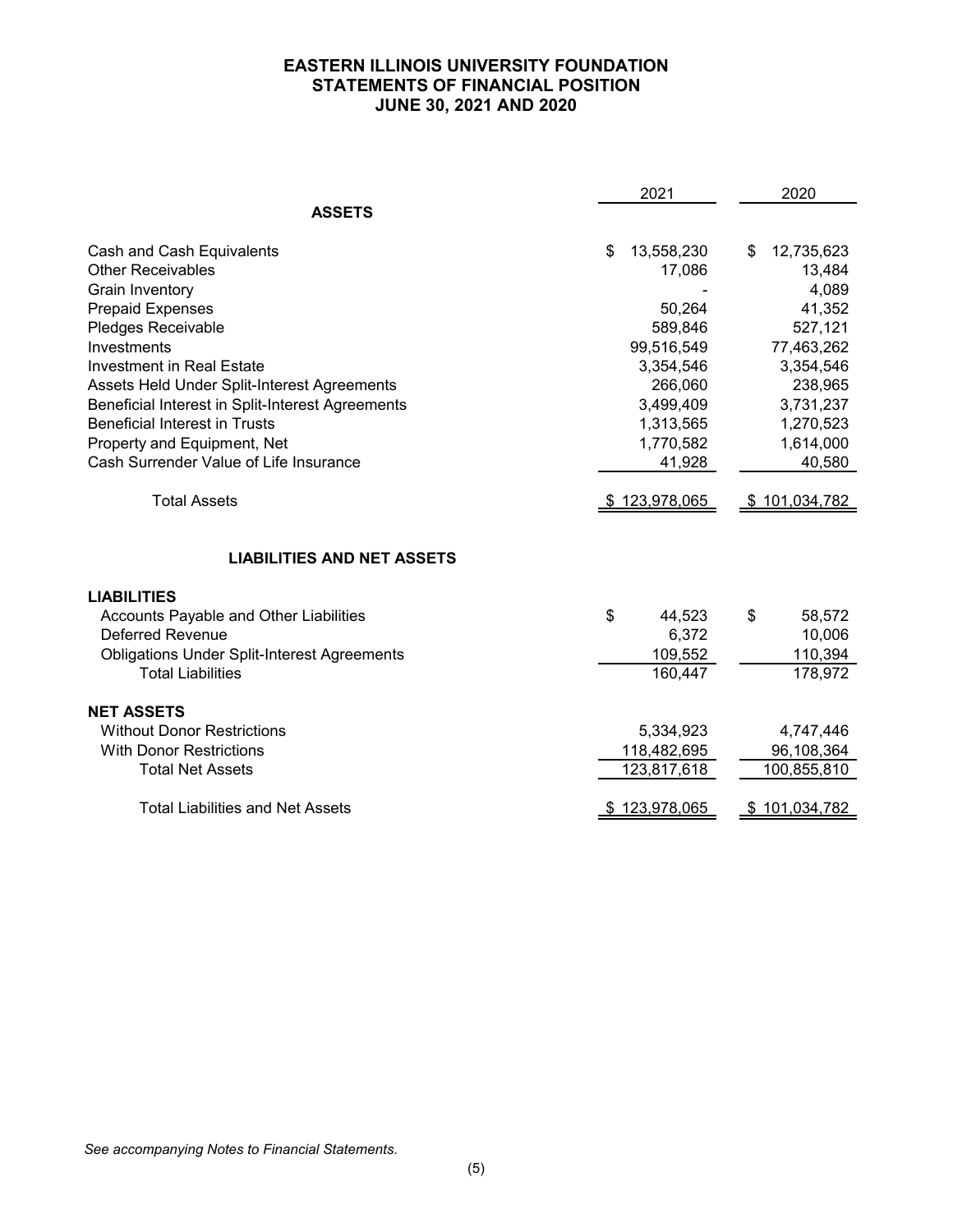# **EASTERN ILLINOIS UNIVERSITY FOUNDATION STATEMENT OF ACTIVITIES YEAR ENDED JUNE 30, 2021**

| <b>Without Donor</b><br><b>Restrictions</b>  |    | <b>With Donor</b><br>Restrictions |    | Total         |                 |
|----------------------------------------------|----|-----------------------------------|----|---------------|-----------------|
| <b>REVENUE, SUPPORT, AND GAINS</b>           |    |                                   |    |               |                 |
| Contributions                                | \$ | 6,112                             | \$ | 3,566,476     | \$<br>3,572,588 |
| <b>Special Events</b>                        |    |                                   |    | 44,908        | 44,908          |
| Investment Income, Net of Fees               |    | 62,882                            |    | 2,653,337     | 2,716,219       |
| <b>Realized Gains</b>                        |    |                                   |    | 2,919,169     | 2,919,169       |
| <b>Unrealized Gains</b>                      |    | 121,808                           |    | 18,012,682    | 18,134,490      |
| Change in Value of Split Interest Agreements |    |                                   |    | 468,200       | 468,200         |
| <b>Service Contract With University</b>      |    | 311,359                           |    |               | 311,359         |
| <b>Other Operating Revenue</b>               |    | 65,318                            |    | 40,517        | 105,835         |
| Net Assets Released from Restrictions        |    | 5,330,958                         |    | (5,330,958)   |                 |
| Total Revenue, Support, and Gains            |    | 5,898,437                         |    | 22,374,331    | 28,272,768      |
| <b>EXPENSES</b>                              |    |                                   |    |               |                 |
| <b>Program Services</b>                      |    | 4,647,094                         |    |               | 4,647,094       |
| Management and General                       |    | 634,944                           |    |               | 634,944         |
| Fundraising                                  |    | 28,922                            |    |               | 28,922          |
| <b>Total Expenses</b>                        |    | 5,310,960                         |    |               | 5,310,960       |
| <b>CHANGE IN NET ASSETS</b>                  |    | 587,477                           |    | 22,374,331    | 22,961,808      |
| Net Assets - Beginning of Year               |    | 4,747,446                         |    | 96,108,364    | 100,855,810     |
| <b>NET ASSETS - END OF YEAR</b>              | S  | 5,334,923                         |    | \$118,482,695 | \$123,817,618   |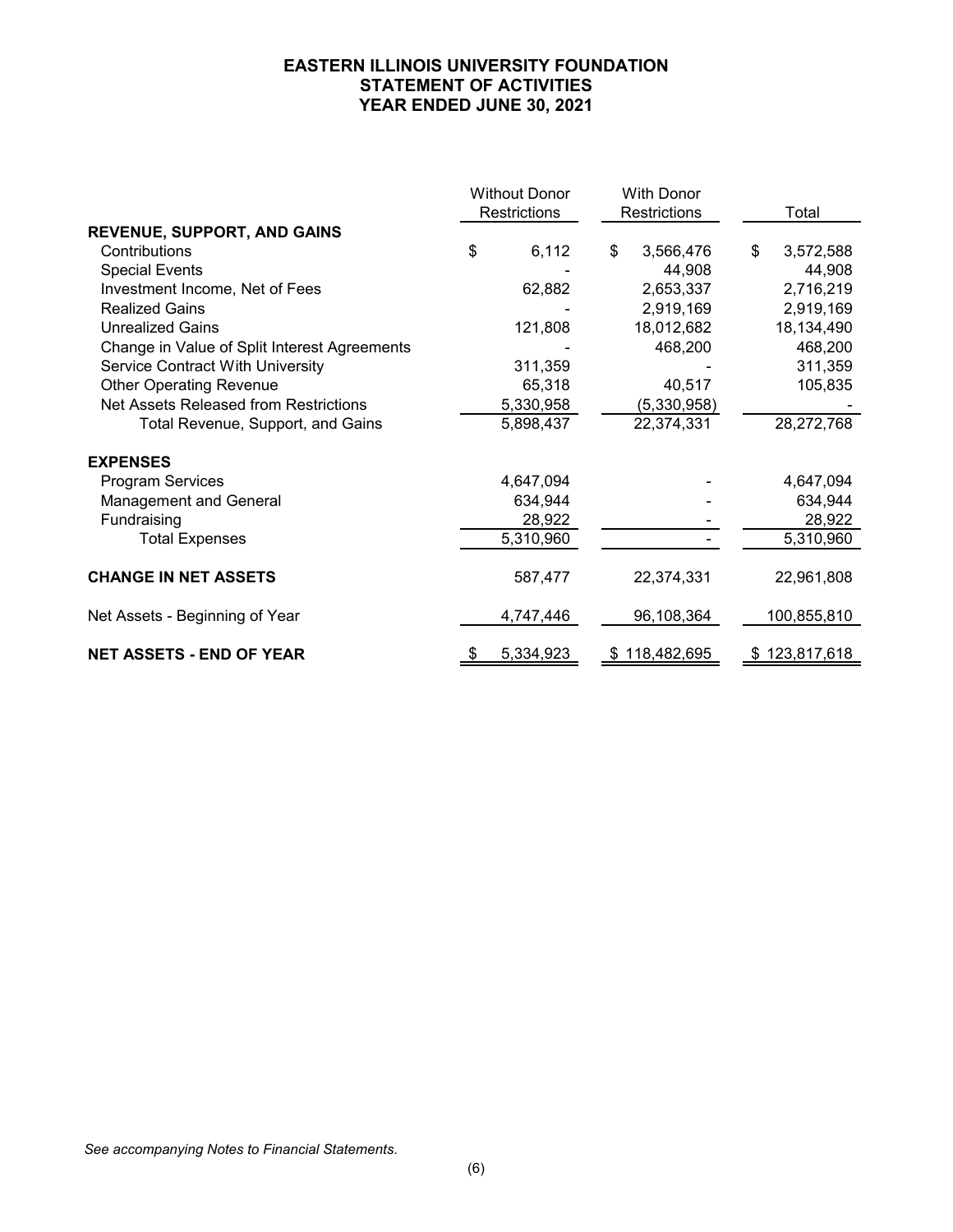# **EASTERN ILLINOIS UNIVERSITY FOUNDATION STATEMENT OF ACTIVITIES YEAR ENDED JUNE 30, 2020**

|                                              |    | <b>Without Donor</b> | With Donor |              |    |               |
|----------------------------------------------|----|----------------------|------------|--------------|----|---------------|
|                                              |    | Restrictions         |            | Restrictions |    | Total         |
| <b>REVENUE, SUPPORT, AND GAINS</b>           |    |                      |            |              |    |               |
| Contributions                                | \$ | 38,391               | \$         | 6,209,731    | \$ | 6,248,122     |
| <b>Special Events</b>                        |    |                      |            | 3,900        |    | 3,900         |
| Investment Income, Net of Fees               |    | 72,506               |            | 2,132,745    |    | 2,205,251     |
| <b>Realized Gains</b>                        |    |                      |            | 634,026      |    | 634,026       |
| <b>Unrealized Gains</b>                      |    | 8,002                |            | 690,672      |    | 698,674       |
| Change in Value of Split Interest Agreements |    |                      |            | 333,729      |    | 333,729       |
| <b>Service Contract With University</b>      |    | 216,432              |            |              |    | 216,432       |
| <b>Other Operating Revenue</b>               |    | 63,938               |            | 49,394       |    | 113,332       |
| Net Assets Released from Restrictions        |    | 4,644,199            |            | (4,644,199)  |    |               |
| Total Revenue, Support, and Gains            |    | 5,043,468            |            | 5,409,998    |    | 10,453,466    |
| <b>EXPENSES</b>                              |    |                      |            |              |    |               |
| <b>Program Services</b>                      |    | 4,005,315            |            |              |    | 4,005,315     |
| <b>Management and General</b>                |    | 569,220              |            |              |    | 569,220       |
| Fundraising                                  |    | 32,511               |            |              |    | 32,511        |
| <b>Total Expenses</b>                        |    | 4,607,046            |            |              |    | 4,607,046     |
| <b>CHANGE IN NET ASSETS</b>                  |    | 436,422              |            | 5,409,998    |    | 5,846,420     |
| Net Assets - Beginning of Year               |    | 4,311,024            |            | 90,698,366   |    | 95,009,390    |
| <b>NET ASSETS - END OF YEAR</b>              | S  | 4,747,446            | \$         | 96,108,364   |    | \$100,855,810 |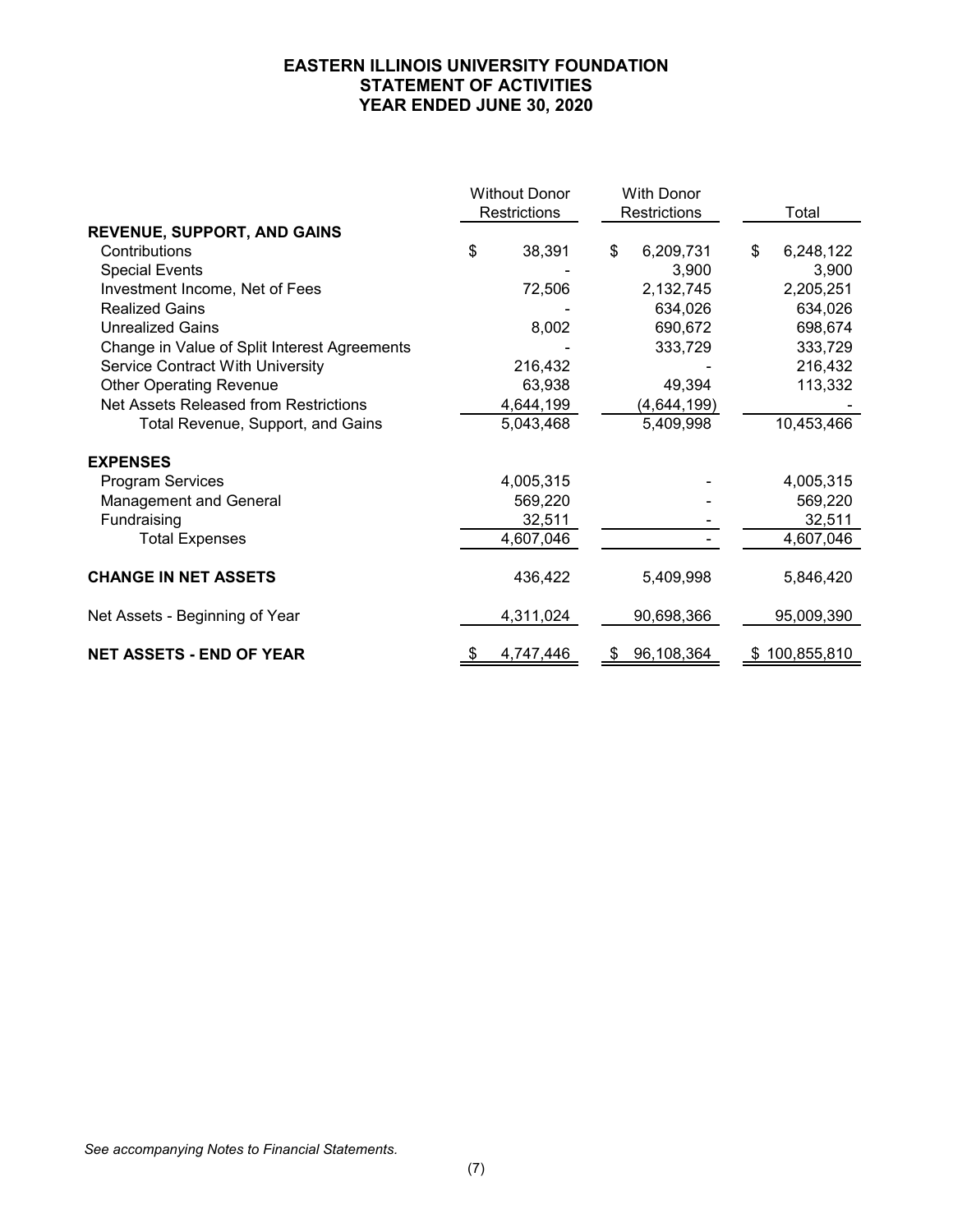# **EASTERN ILLINOIS UNIVERSITY FOUNDATION STATEMENT OF FUNCTIONAL EXPENSES YEAR ENDED JUNE 30, 2021**

|                                      | Program<br><b>Services</b> | Management<br>and General | Fundraising | Total           |
|--------------------------------------|----------------------------|---------------------------|-------------|-----------------|
| Scholarship Awards                   | \$<br>1,475,525            | \$                        | \$          | \$<br>1,475,525 |
| <b>Personnel Services</b>            | 19,833                     | 487,600                   | 21,140      | 528,573         |
| Occupancy                            | 6,273                      | 39,669                    | 2,240       | 48,182          |
| <b>Professional Fees</b>             |                            | 35,622                    |             | 35,622          |
| Software Licensing and Maintenance   | 36,555                     |                           |             | 36,555          |
| Telephone Expense                    |                            | 12,634                    | 4,325       | 16,959          |
| Supplies                             |                            | 4,435                     |             | 4,435           |
| Postage                              |                            | 3,752                     | 161         | 3,913           |
| Printing                             |                            | 1,512                     |             | 1,512           |
| Dues, Subscriptions, and Promotions  |                            | 6,816                     |             | 6,816           |
| <b>Meetings and Receptions</b>       |                            | 797                       |             | 797             |
| Insurance                            | 1,146                      | 15,148                    | 409         | 16,703          |
| <b>Grants to University</b>          | 3,105,950                  |                           |             | 3,105,950       |
| Depreciation                         | 1,812                      | 26,959                    | 647         | 29,418          |
| <b>Total Expenses by Function</b>    | 4,647,094                  | 634,944                   | 28,922      | 5,310,960       |
| <b>Functional Expense Percentage</b> | 87.5%                      | 12.0%                     | 0.5%        | 100.0%          |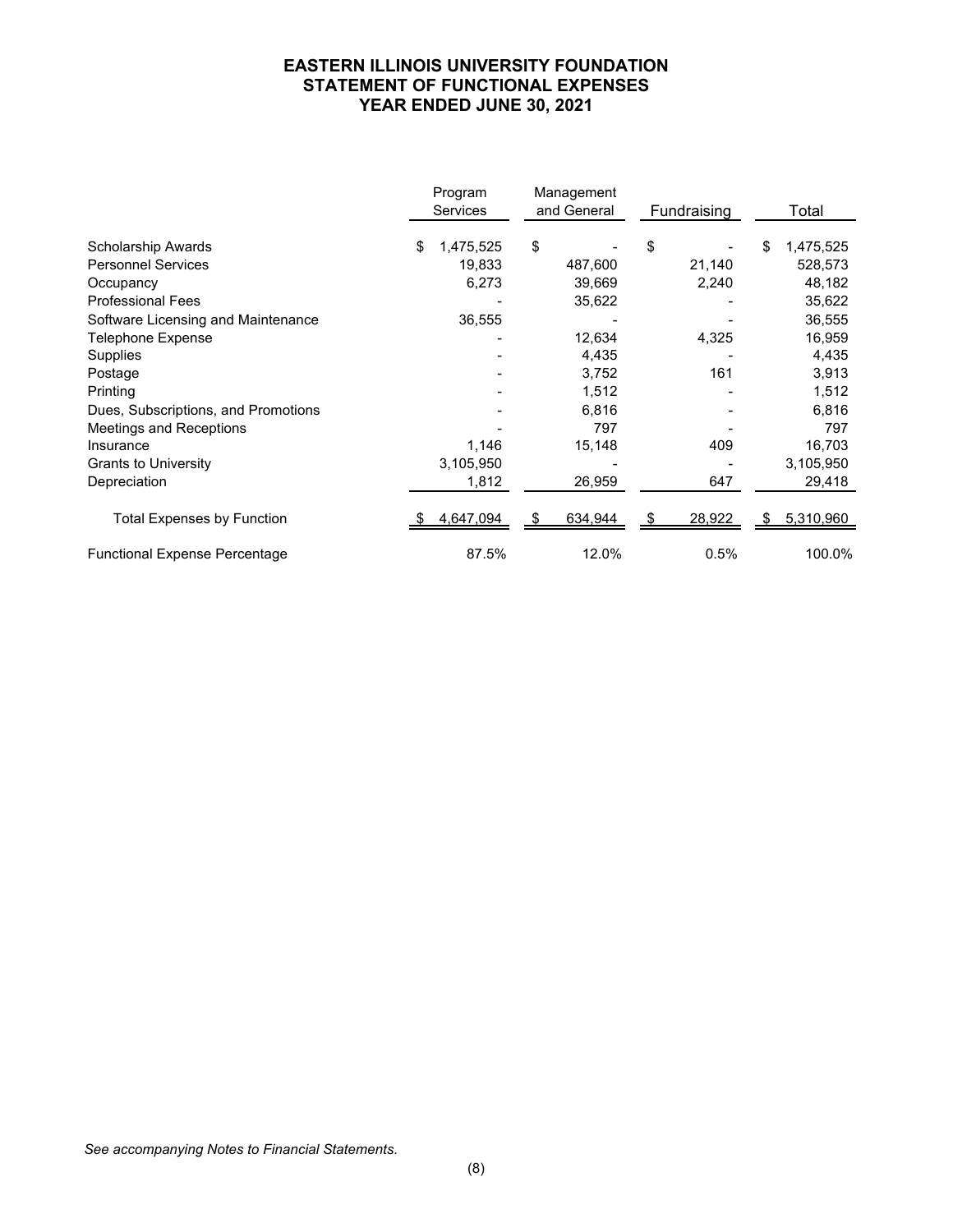# **EASTERN ILLINOIS UNIVERSITY FOUNDATION STATEMENT OF FUNCTIONAL EXPENSES YEAR ENDED JUNE 30, 2020**

|                                      | Program<br>Services | Management<br>and General | Fundraising | Total           |
|--------------------------------------|---------------------|---------------------------|-------------|-----------------|
| Scholarship Awards                   | \$<br>1,362,816     | \$                        | \$          | \$<br>1,362,816 |
| <b>Personnel Services</b>            | 19,801              | 377,336                   | 23,700      | 420,837         |
| Occupancy                            | 6,575               | 40,231                    | 2,348       | 49,154          |
| <b>Professional Fees</b>             |                     | 52,159                    |             | 52,159          |
| Software Licensing and Maintenance   | 3,139               |                           |             | 3,139           |
| <b>Telephone Expense</b>             |                     | 12,263                    | 5,541       | 17,804          |
| Supplies                             |                     | 6,197                     |             | 6,197           |
| Postage                              |                     | 4,341                     | 5           | 4,346           |
| Printing                             |                     | 5,443                     |             | 5,443           |
| Dues, Subscriptions, and Promotions  |                     | 10,424                    |             | 10,424          |
| Meetings and Receptions              | 1,114               | 19,197                    |             | 20,311          |
| Insurance                            | 803                 | 15,380                    | 287         | 16,470          |
| <b>Grants to University</b>          | 2,543,107           |                           |             | 2,543,107       |
| Distribution per Court Order         | 66,196              |                           |             | 66,196          |
| Depreciation                         | 1,764               | 26,249                    | 630         | 28,643          |
| <b>Total Expenses by Function</b>    | 4,005,315           | 569,220                   | 32,511      | 4,607,046       |
| <b>Functional Expense Percentage</b> | 86.9%               | 12.4%                     | 0.7%        | 100.0%          |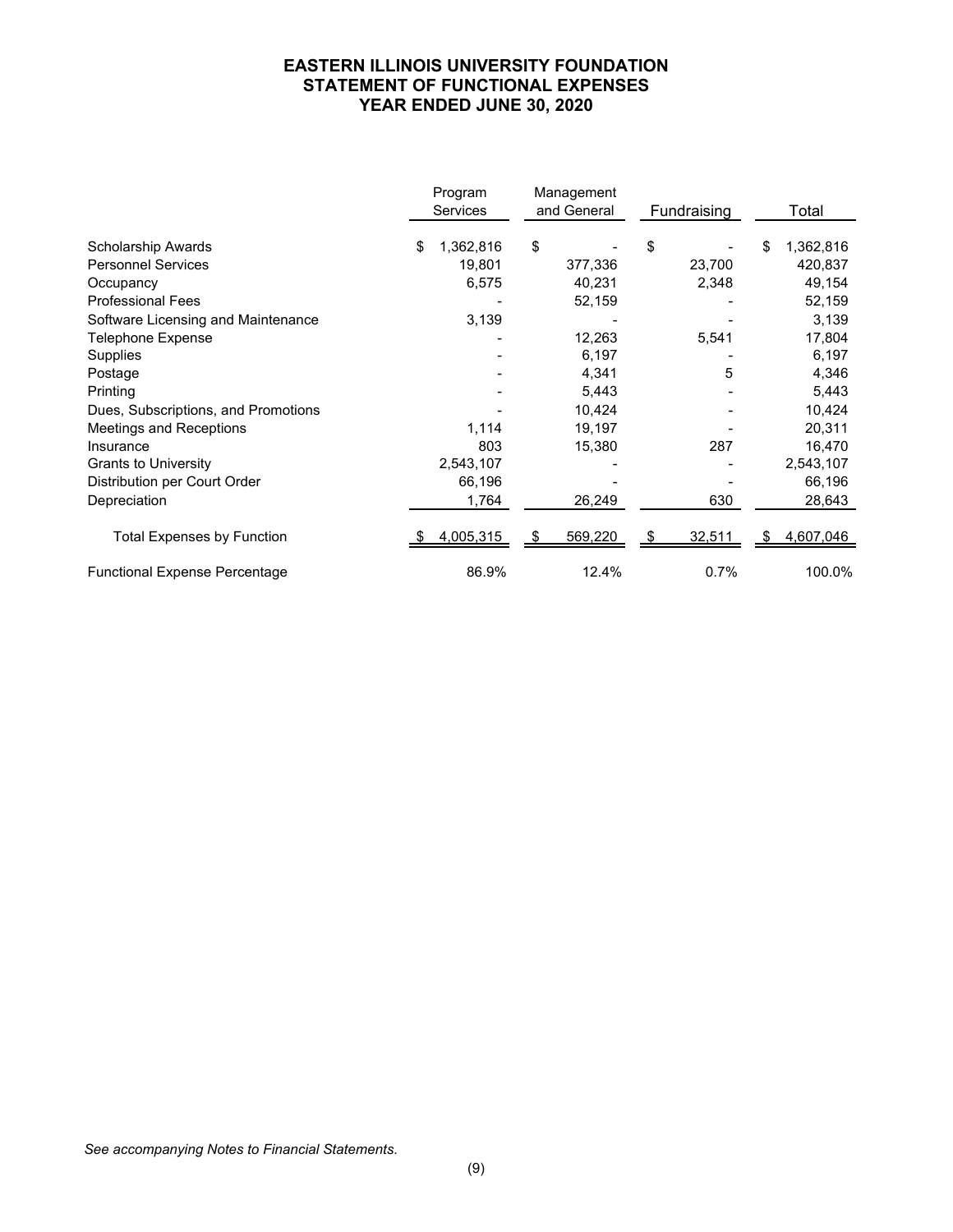# **EASTERN ILLINOIS UNIVERSITY FOUNDATION STATEMENTS OF CASH FLOWS YEARS ENDED JUNE 30, 2021 AND 2020**

|                                                           | 2021              | 2020             |
|-----------------------------------------------------------|-------------------|------------------|
| <b>CASH FLOWS FROM OPERATING ACTIVITIES</b>               |                   |                  |
| Contributions, Gifts, and Pledges                         | \$<br>1,805,356   | \$<br>4,398,505  |
| <b>Special Events</b>                                     | 44,908            | 3,900            |
| Payments of Scholarships and Grants/Awards to Others      | (1,467,535)       | (1, 333, 222)    |
| Payments to Suppliers, Vendors, and Others                | (419, 659)        | (550, 907)       |
| Grants to the University                                  | (3, 105, 950)     | (2,543,107)      |
| <b>Other Receipts</b>                                     | 105,835           | 113,332          |
| Net Cash Provided (Used) by Operating Activities          | (3,037,045)       | 88,501           |
| <b>CASH FLOWS FROM INVESTING ACTIVITIES</b>               |                   |                  |
| Proceeds From the Sale of Investments                     | 4,124,684         | 2,193,742        |
| Earnings On Investments, Net of Investment Expense        | 2,939,554         | 2,937,785        |
| Purchase of Investments, Including Reinvested Income      | (4,695,879)       | (3, 187, 251)    |
| Net Cash Provided by Investing Activities                 | 2,368,359         | 1,944,276        |
| <b>CASH FLOWS FROM FINANCING ACTIVITIES</b>               |                   |                  |
| <b>Purchases of Equipment</b>                             | (186,000)         |                  |
| <b>Private Gifts For Endowment Purposes</b>               | 1,697,271         | 1,540,099        |
| Payments to Annuitants                                    | (19, 978)         | (20, 482)        |
| Net Cash Provided by Financing Activities                 | 1,491,293         | 1,519,617        |
| NET CHANGE IN CASH AND CASH EQUIVALENTS                   | 822,607           | 3,552,394        |
| Cash and Cash Equivalents - Beginning of Year             | 12,735,623        | 9,183,229        |
| CASH AND CASH EQUIVALENTS - END OF YEAR                   | 13,558,230<br>-\$ | 12,735,623<br>\$ |
| RECONCILIATION OF CHANGE IN NET ASSETS TO NET CASH        |                   |                  |
| PROVIDED (USED) BY OPERATING ACTIVITIES                   |                   |                  |
| Change in Net Assets                                      | 22,961,808<br>\$  | \$<br>5,846,420  |
| Adjustments to Reconcile Change in Net Assets to Net Cash |                   |                  |
| Provided (Used) by Operating Activities:                  |                   |                  |
| <b>Depreciation Expense</b>                               | 29,418            | 28,643           |
| Investment Income (Net of Fees)                           | (2,716,219)       | (2,205,251)      |
| Realized Gain on Sale of Investments                      | (2,919,169)       | (634, 026)       |
| Unrealized Gain                                           | (18, 134, 490)    | (698, 674)       |
| Change in Split Interest Agreements                       | (468, 200)        | (333, 729)       |
| <b>Private Gifts For Endowment Purposes</b>               | (1,697,271)       | (1,540,099)      |
| Changes in Operating Assets and Liabilities:              |                   |                  |
| <b>Other Receivables</b>                                  | (3,602)           | 6,613            |
| Pledges Receivable                                        | (62, 725)         | (326,062)        |
| <b>Prepaid Expenses</b>                                   | (8,912)           | (28,038)         |
| Accounts Payable and Other Liabilities                    | (14, 049)         | (37, 227)        |
| <b>Deferred Revenue</b>                                   | (3,634)           | 9,931            |
| Net Cash Provided (Used) by Operating Activities          | (3,037,045)<br>\$ | \$<br>88,501     |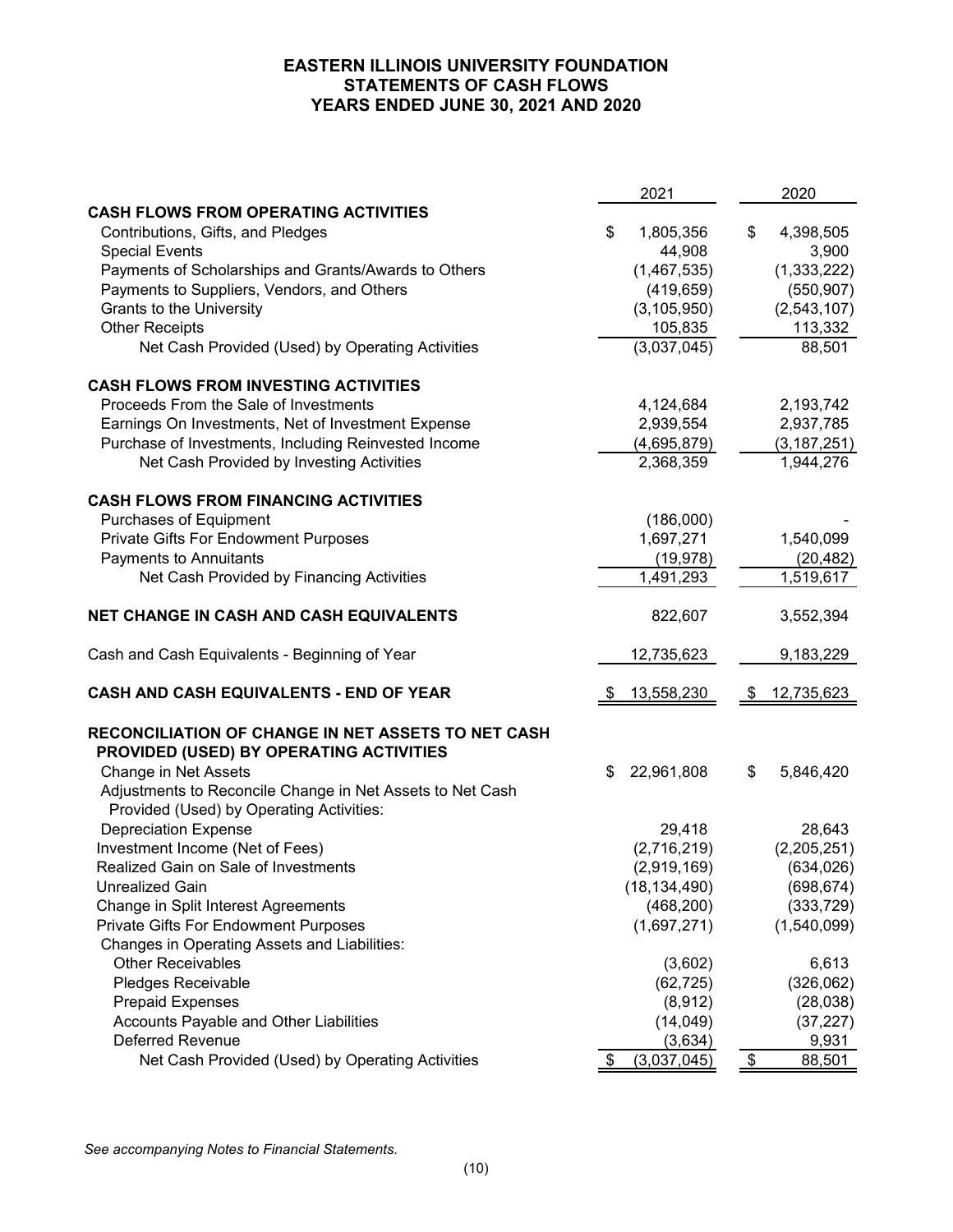## **NOTE 1 SUMMARY OF SIGNIFICANT ACCOUNTING POLICIES**

#### **Nature of Operations**

The Eastern Illinois University Foundation (the Foundation), located in Charleston, Illinois, was incorporated under the laws of the state of Illinois as a nonprofit organization. The primary function of the Foundation is to assist in developing and increasing the facilities of Eastern Illinois University for broader educational opportunities for its students, alumni, and citizens of the state of Illinois by encouraging gifts of money, property, works of art, and other materials having educational, artistic, or historical value. These gifts are to be administered with the primary objective of serving purposes other than those for which the state of Illinois ordinarily makes sufficient appropriations.

## **Financial Reporting Entity**

The Foundation is a component unit of Eastern Illinois University, and the Foundation's financial statements are also included as part of Eastern Illinois University's financial statements and the State of Illinois Comprehensive Annual Financial Report.

## **Method of Accounting**

The financial statements have been prepared on the accrual basis of accounting in accordance with accounting principles generally accepted in the United States of America.

#### **Basis of Presentation**

The financial statement presentation follows Financial Accounting Standards Board (FASB) Accounting Standards Codification (ASC) 958 *Not-for-Profit Entities*. Under FASB ASC 958, the Foundation is required to report information regarding its financial position and activities according to two classes of net assets: without donor restrictions and with donor restrictions. Net assets with donor restrictions can be temporary in nature, which includes contributed net assets for which donor-imposed time and/or purpose restrictions have not been met. Other donor-imposed restrictions are permanent in nature, which includes contributed net assets which require, by donor restriction, that the corpus be invested in perpetuity and only the income be made available for program operations in accordance with donor restrictions.

#### **Cash and Cash Equivalents**

For purposes of the statements of cash flows, the Foundation considers all highly liquid investments with an original maturity of three months or less to be cash equivalents. Funds invested through the Illinois Funds are considered cash equivalents.

#### **Investments**

The Foundation is authorized by the board of directors to invest funds in compliance with stated investment policies. Investments are carried at their fair value, as determined by quoted market prices for investments that have readily available fair value. For investments for which a readily determinable fair value does not exist (e.g. private equities and alternative investments), the investments are valued at estimated fair values based on information provided by the fund managers. Because of the inherent uncertainty of valuation relating to the Foundation's investments in investee funds and their underlying investments, the estimate of fair value may differ from the values that would have been used had a ready market existed, and any difference could be material.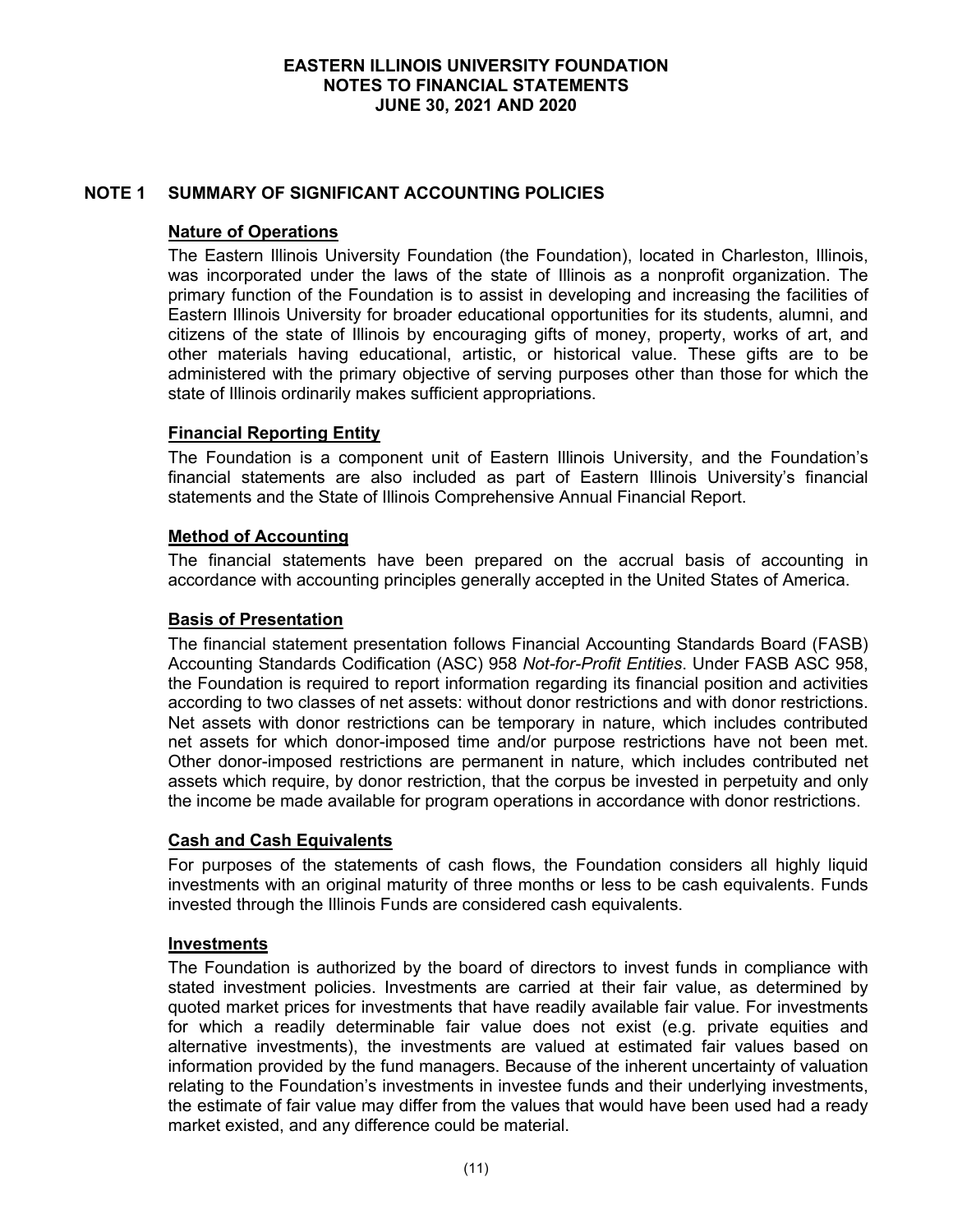## **NOTE 1 SUMMARY OF SIGNIFICANT ACCOUNTING POLICIES (CONTINUED)**

#### **Investments (Continued)**

If a donor has not provided specific instructions, Illinois Compiled Statutes (760 ILCS 51/4) permits the board of directors to authorize for expenditure the net appreciation (realized and unrealized) of the investments of endowment funds. When administering its power to spend net appreciation, the board of directors is required to consider the Foundation's long-term and short-term needs, present and anticipated financial requirements, expected total return on its investments, price-level trends, and general economic conditions. Any net appreciation that is spent is required to be spent for the purposes for which the endowment was established.

The long-term objective of the endowment funds, as determined by the board of directors, is to achieve a total return in excess of its current spending rate policy over a twenty-year time horizon. The current rate of the spending rate policy is 5% per year, comprised of a 4.25% spending rate and 0.75% for administrative expenses. In addition to achieving the 5% spending rate policy, the policy asset allocation is designed to cover the costs of inflation, investment management/consulting fees, and other related costs. The spending allowance calculation is determined by taking the spending rate (currently 5%) times the investment portfolio's trailing twelve-quarter average market value, as of June 30th of each year. Any remaining return over the 5% spending rate will be retained for use in future years.

The Foundation maintains pooled investment accounts for its endowments and charitable gift annuities. Investment income and realized and unrealized gains and losses from securities in the pooled investment accounts are allocated monthly to the individual endowments and charitable gift annuities based on the relationship of the total fair value of the pooled investment accounts, as adjusted for additions to or deductions from those accounts.

# **Receivables**

Unconditional promises to give (pledges) are recorded as an asset and contribution in the period in which they are received. Conditional promises to give are recorded in the period in which conditions have been met or it is deemed that it is remote that the condition will not be met. Matching gift expectances are not accrued as receivable but are recognized upon receipt.

Promises to give that are collectable beyond one year are recorded at fair value of their estimated future cash flows. Pledges have been adjusted for all known uncollectible amounts and no allowance for bad debts is considered necessary for the years ended June 30, 2021 and 2020.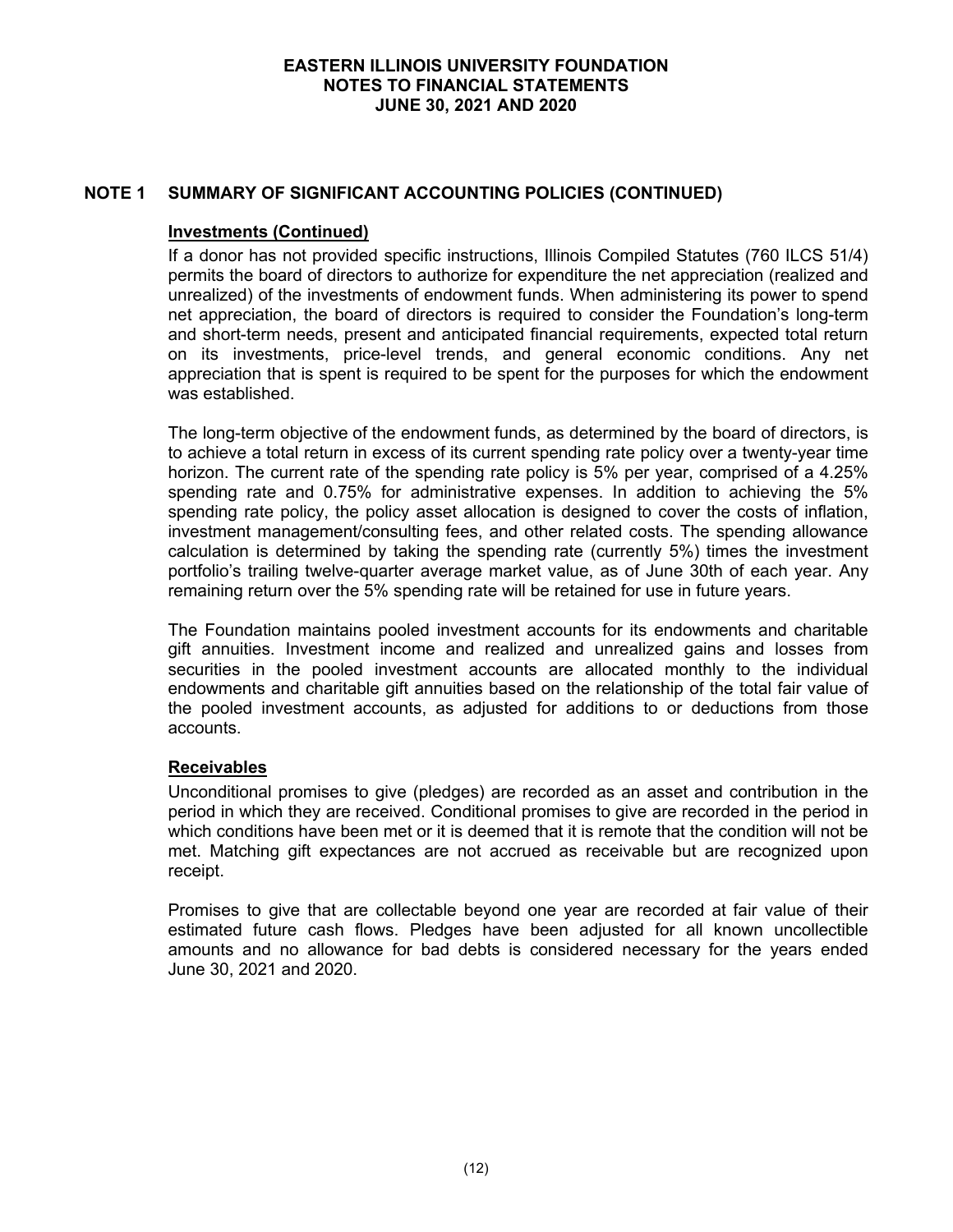## **NOTE 1 SUMMARY OF SIGNIFICANT ACCOUNTING POLICIES (CONTINUED)**

#### **Split-Interest Agreements**

Split-interest agreements are valued at fair value at the time of donation with a corresponding liability recorded for the present value of the expected payments due to the donors or third-party beneficiaries with the difference recorded as contributions in the net asset type based on the donor's restriction. On an annual basis, the Foundation revalues the liability to make distributions to the designated beneficiaries based on actuarial assumptions. Adjustments to reflect the present value of the estimated annuity payments and changes in actuarial assumptions are included in the statements of activities.

## **Beneficial Interest in Split-Interest Agreements**

The Foundation is the beneficiary of certain split-interest agreements held by independent trustees. Contribution revenue is recognized at the date a trust has been established with an initial valuation based on the expected present value of the Foundation's interest in a trust's assets. Present value computations consider, among other factors, appropriate interest rates and estimated donor mortality which are assessed annually for reasonableness. Subsequent to initial valuation, changes are recognized separately in the statements of activities.

## **Beneficial Interest in Trusts**

The Foundation recognizes beneficial interest in trusts as contribution income upon receipt based on the Foundation's share of fair value of the underlying trust assets. Subsequent to initial contribution recognition, changes in fair value of the underlying trust assets are recognized separately in the statements of activities.

#### **Property and Equipment**

Property and equipment are recorded at cost at the date of acquisition, or fair market value at the date of donation in the case of gifts. The Foundation's capitalization threshold for property and equipment is as follows: equipment \$5,000 or greater, land \$100,000 or greater, buildings \$100,000 or greater, and building improvements \$25,000 or greater.

Renovations to buildings and equipment that significantly increase the value or extend the useful life of the asset are capitalized in accordance with the capitalization policy described above. Routine repairs and maintenance are charged to operating expense in the year in which the expense was incurred.

Depreciation is computed using the straight-line method over the estimated useful lives of the assets, generally 50 years for buildings, 15 to 20 years for building improvements and 4 to 7 years for equipment.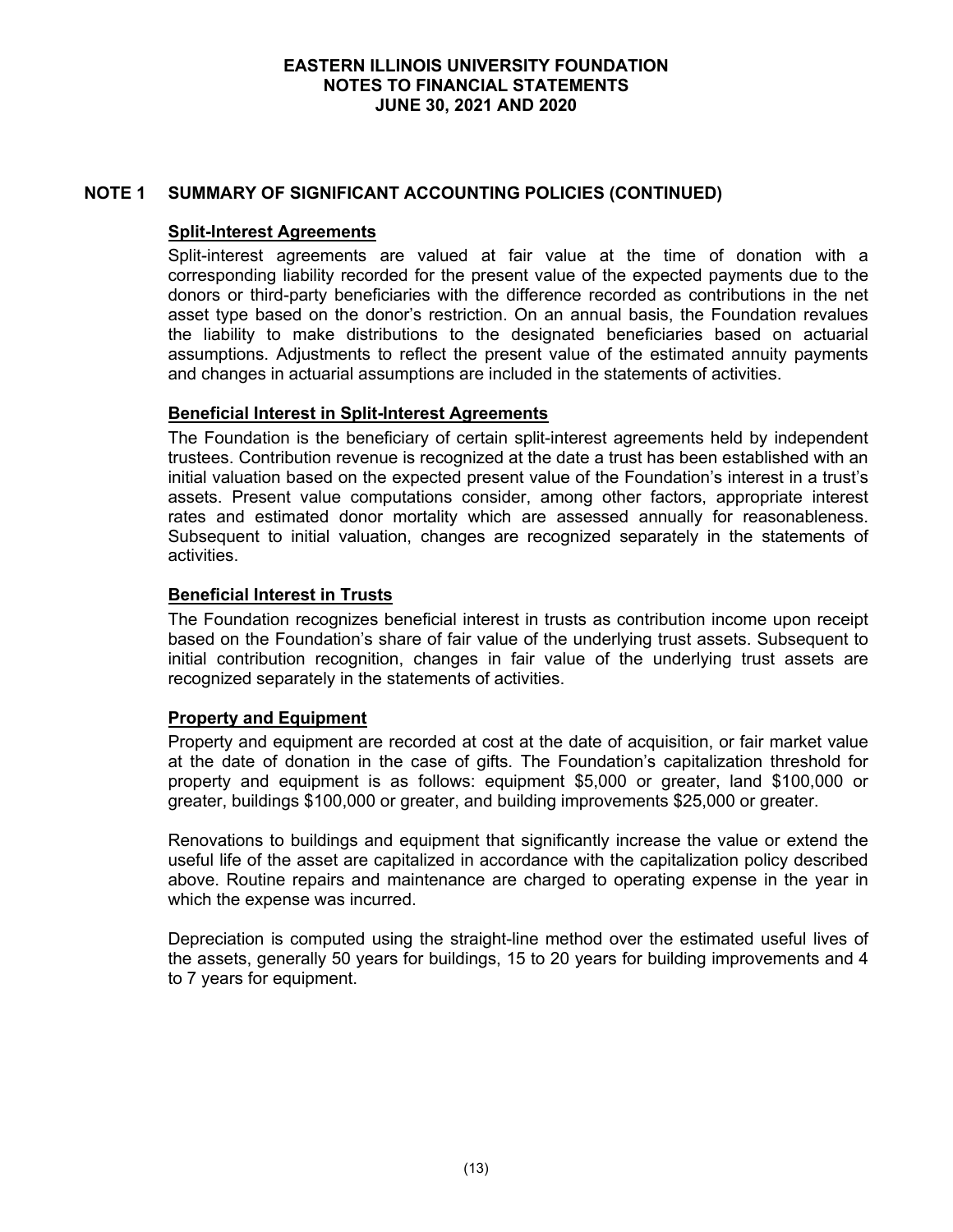# **NOTE 1 SUMMARY OF SIGNIFICANT ACCOUNTING POLICIES (CONTINUED)**

#### **Impairment of Long-Lived Assets**

The Foundation reviews long-lived assets for impairment whenever events or changes in circumstances indicate the carrying amount of an asset may not be recoverable. Recoverability of assets to be held and used is measured by a comparison of the carrying amount of an asset to future undiscounted net cash flows expected to be generated by the asset. If such assets are considered to be impaired, the impairment to be recognized is measured by the amount by which the carrying amount of the assets exceeds the fair market value of the assets. Assets to be disposed of are reported at the lower of carrying amount or fair value less costs to sell.

## **Cash Surrender Value of Life Insurance**

Cash surrender value of life insurance represents the surrender value of insurance policies where donors have transferred ownership of the policies to the Foundation, and the Foundation is named as beneficiary. Life insurance policies are carried at net cash surrender value. Changes in value (realized and unrealized) are recorded in the statements of activities.

## **Panther Club**

The purpose of the Panther Club, a division of the Foundation, is to raise funds for the University's Athletic Department. The amounts raised are recorded as gifts. The costs of the Panther Club are paid through its fund-raising activities.

# **Revenue Recognition**

Revenue from contracts with customers is recognized when the services are performed in an amount that reflects the consideration expected to be entitled in exchange for these services.

The timing of revenue recognition, billings, and cash collections can result in receivables, contract assets, and contract liabilities. Accounts receivable are recorded when the right to consideration becomes unconditional and are presented separately in the statements of financial position. The Foundation does not have significant contract assets or liabilities.

The following describes the Foundation's significant revenue streams:

#### *Contributions:*

Contributions are recognized at fair value in the period in which the pledges are made. Contributions are distinguished between those that increase net assets with donor restrictions and without donor restrictions. Net assets with donor restrictions result from donor restrictions that the contributions are to be used for restricted purposes. When the restriction has been met, the net assets with donor restrictions are released to net assets without donor restrictions.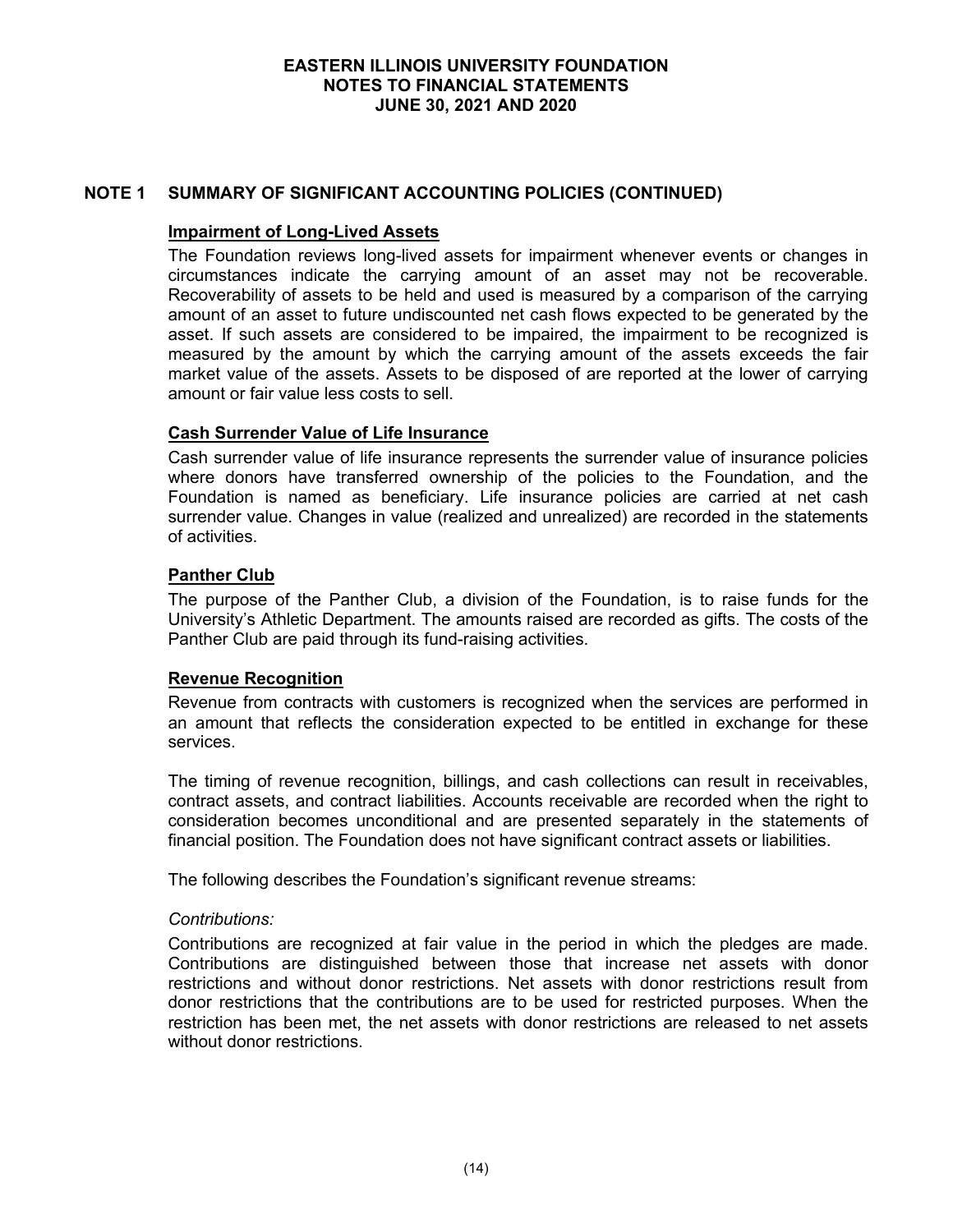# **NOTE 1 SUMMARY OF SIGNIFICANT ACCOUNTING POLICIES (CONTINUED)**

#### **Revenue Recognition (Continued)**

*Contributions (Continued):*

Real estate and other objectively measurable assets that are available for financial support are recorded at their fair value at the date of contribution. Nonmonetary assets, art objects, equipment, and various services contributed directly to Eastern Illinois University through the Foundation for direct benefit of an Eastern Illinois University department are not included in the financial statements, although donors receive recognition for such contributions.

The value of contributed services of a number of volunteers is not reflected in the financial statements since the services are not specialized services that would otherwise be purchased

#### *Special Events:*

Special event revenue consists of the income raised from special fundraising events. Revenue for special events is recognized during the fiscal year for which the event is held. The remaining special event revenue for events to be held in future fiscal years are deferred and then recognized in the fiscal year for which that event will take place.

#### *Service Contract with University:*

The Foundation has an agreement with Eastern Illinois University to receive, hold and administer gifts of property, real or personal, financial or otherwise, to be used for and on behalf of Eastern Illinois University, its faculty, students and staff in accordance with the terms specified by the donor. The University provides the Foundation with in-kind services in an amount not to exceed the Foundation's cost of coordinating these activities.

#### **Fair Value of Financial Instruments**

The carrying amounts of cash and cash equivalents and accounts payable and other liabilities approximate fair value due to the short maturity of these financial instruments. Receivables are initially recorded at fair value using an appropriate discount rate and approximate fair value at year-end. Investments, assets held under split-interest agreements, beneficial interest in split-interest agreements, beneficial interest in trusts, and obligations under split-interest agreements are carried at fair value.

#### **Use of Estimates**

The preparation of financial statements in conformity with U.S. GAAP requires management to make estimates and assumptions that affect the reported amounts of assets and liabilities and contingent assets and liabilities at the date of the financial statements. Actual results could differ from those estimates.

#### **Income Taxes**

The Foundation is a nonprofit corporation and is exempt from income taxes under Section 501(c)(3) of the Internal Revenue Code and has been determined not to be a private Foundation.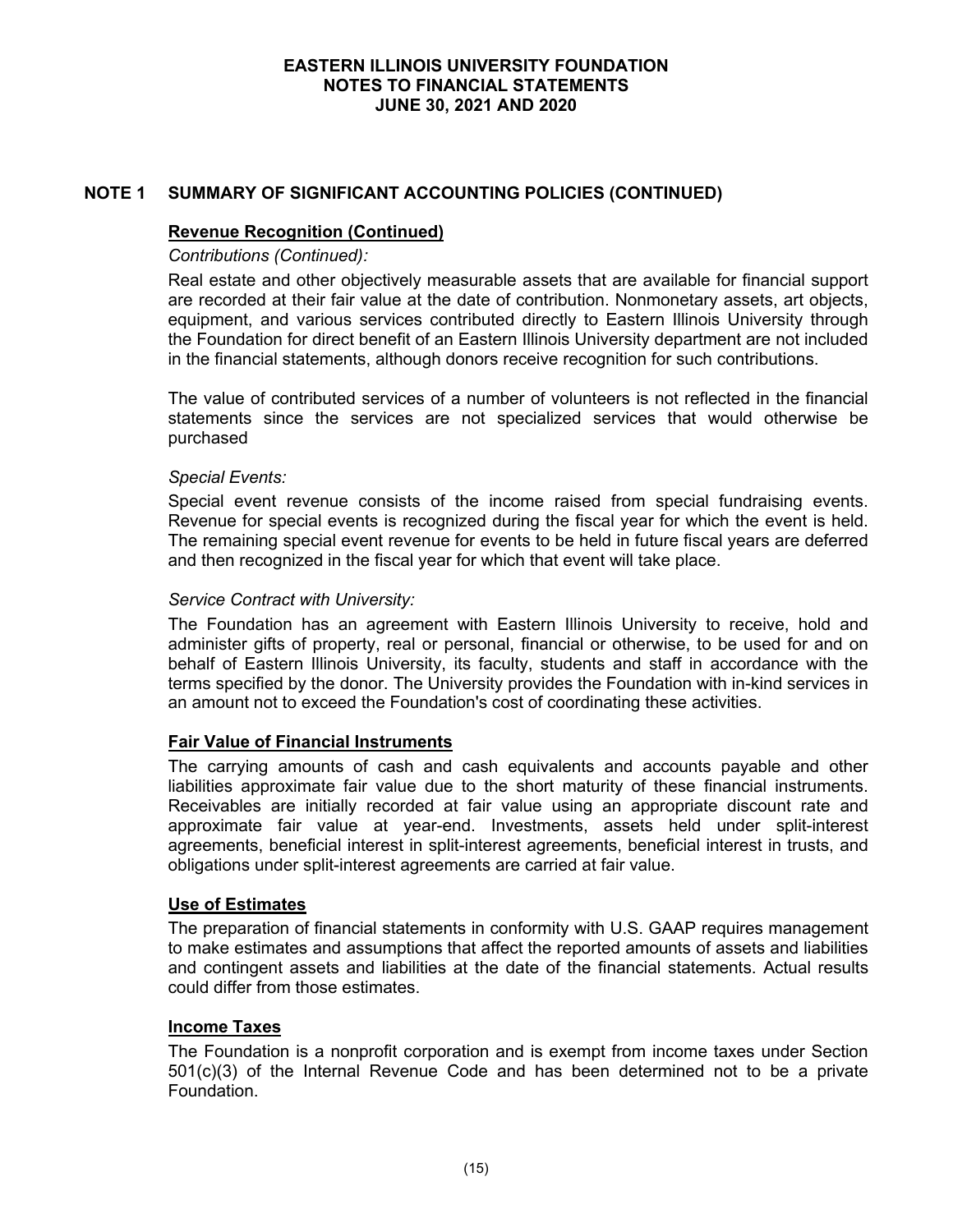## **NOTE 1 SUMMARY OF SIGNIFICANT ACCOUNTING POLICIES (CONTINUED)**

#### **Accounting for Uncertain Tax Positions**

The Foundation accounts for uncertainty in income taxes in accordance with FASB ASC 740-10, which provides guidance for the financial statement recognition, measurement, and disclosure of uncertain tax positions when it is more likely than not that the positions will be sustained upon examination of tax authorities.

The Foundation files informational returns in the U.S. federal jurisdiction and the state of Illinois. The Foundation's federal and state informational returns are subject to possible examination by the regulatory authorities until the related statutes of limitations on those information returns have expired. The Foundation is not currently under an examination by those regulatory authorities. As of June 30, 2021, the Foundation has no unrecognized tax benefits.

## **Functional Expense Allocation**

The financial statements report certain categories of expenses that are attributable to program or supporting functions of the Foundation. The Foundation uses a percentage of time spent on the direct conduct or supervision of programs that fulfill the Foundation's mission compared to the time spent on administrative duties to allocate salaries. Depreciation and insurance expenses are allocated based on the percentage of the employee's time spent on the direct conduct or supervision of program services. All other program and supporting service allocations are determined by management on an equitable basis.

#### **Change in Accounting Principle**

FASB issued ASU 2018-13 *Fair Value Measurement (Topic 820): Disclosure Framework – Changes to the Disclosure Requirements for Fair Value Measurement*. The ASU removes and modifies disclosure requirements retrospectively for non-public entities. The Foundation has adopted this ASU during the year ended June 30, 2021.

#### **NOTE 2 CONCENTRATION OF CREDIT RISK**

Custodial credit risk is the risk that in the event of a bank failure, deposits may not be returned. The Foundation's cash and cash equivalents on the statements of financial position total \$13,558,230 and \$12,735,623 at June 30, 2021 and 2020, respectively. The cash deposits are held with Eastern Illinois University, with the majority of the cash balances being held with The Illinois Funds. Investments in The Illinois Funds, a money market pool created by the Illinois State Legislature under the control of the Illinois State Treasurer, is reported at \$1 per share value, which equals the Foundation's fair value of the pool.

Carrying amount of cash and cash equivalents at June 30:

|                                            | 2021       | 2020       |
|--------------------------------------------|------------|------------|
| Unrestricted Cash and Cash Equivalents     | 771.705    | 833.779    |
| Donor Restricted Cash and Cash Equivalents | 12,786,525 | 11.901.844 |
| Total                                      | 13.558.230 | 12.735.623 |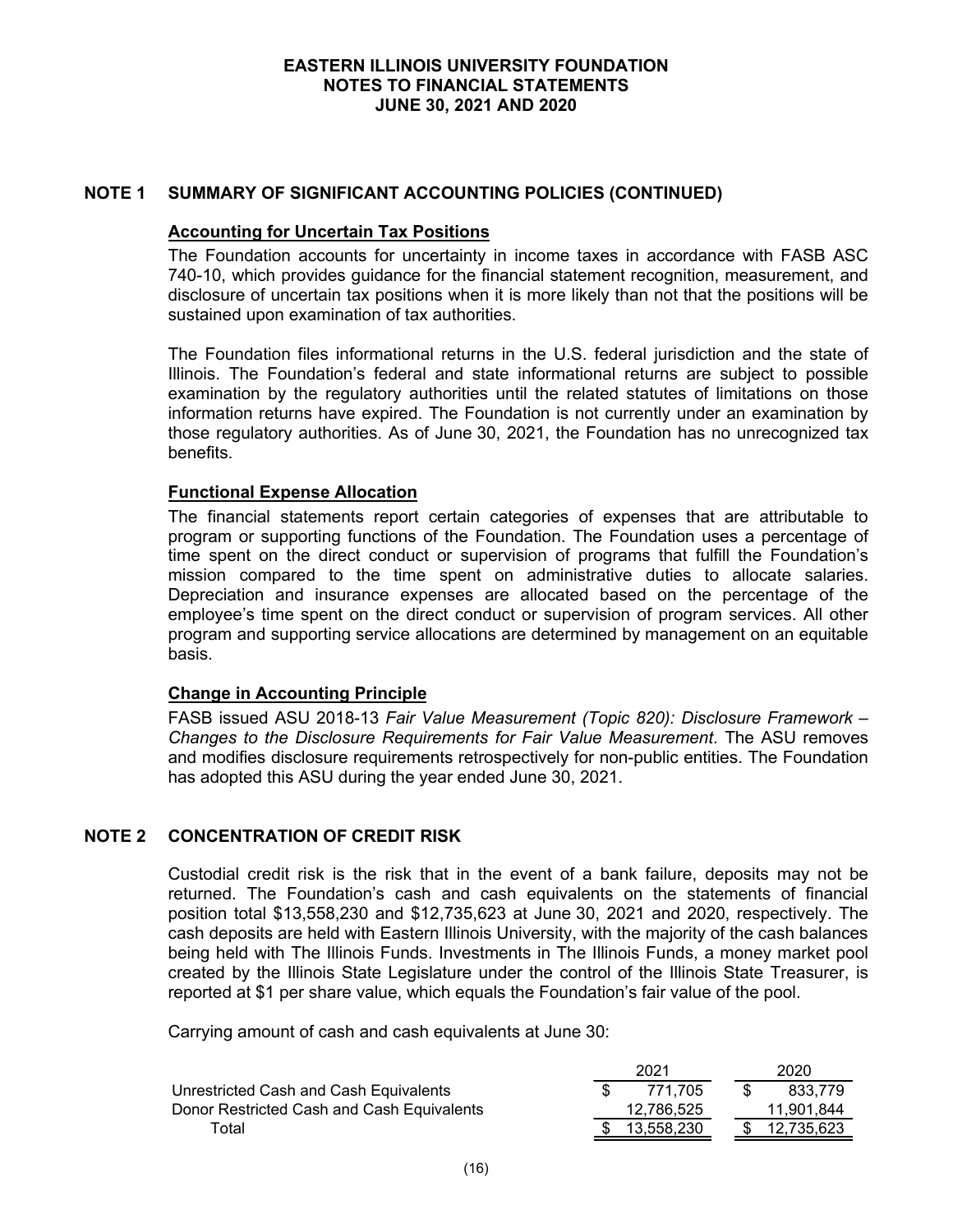# **NOTE 3 INVESTMENTS**

Investments at June 30, consisted of the following:

|                                                            | 2021 |               | 2020             |
|------------------------------------------------------------|------|---------------|------------------|
| Cash and Cash Equivalents (Money Market Mutual             |      |               |                  |
| Funds)                                                     | \$   | 1,532,612     | \$<br>1,292,138  |
| Investments Administered By Charles Schwab                 |      |               |                  |
| & Co., Inc.:                                               |      |               |                  |
| Open Ended Mutual Bond funds                               |      | 10,082,964    | 9,119,205        |
| Open Ended Mutual Equity funds                             |      | 33,869,015    | 29,050,048       |
| Corporate Equity - Student Investment                      |      | 505,324       | 357,871          |
| Fixed Income - Student Investment                          |      |               | 965              |
| Alternative Investments:                                   |      |               |                  |
| <b>Investments Administered by Mercer</b>                  |      | 1,213,685     | 947,828          |
| Investments Administered by Neuberger Berman               |      | 2,160,249     | 1,660,258        |
| Investments Administered by Park Street Capital            |      | 188,032       | 269,145          |
| Investments Administered by Goldman Sachs                  |      | 140,977       | 109,335          |
| Investments Administered by Portfolio Advisors             |      | 3,464,643     | 2,489,830        |
| <b>Investments Administered by Montauk</b>                 |      | 203,007       | 218,175          |
| Investments Administered by Harvest                        |      | 2,833,432     | 1,831,270        |
| Investments Administered by RWC Emerging Markets           |      | 5,927,400     | 4,354,669        |
| Investments Administered by ABS                            |      | 4,340,543     | 3,644,035        |
| Investments Administered by BlackRock                      |      | 6,203,574     | 4,228,257        |
| Investments Administered by Evanston                       |      | 6,873,720     | 4,670,065        |
| Investments Administered by FEG Select                     |      | 6,604,566     | 12,673,405       |
| Investments administered by Accolade                       |      | 548,329       | 130,912          |
| Investments administered by Falcon                         |      | 678,951       | 7,104            |
| Investments administered by Edge Principal Investments IV  |      | 397,627       | 440,042          |
| Investments administered by RPC Fund XIV                   |      | 174,530       | (8,675)          |
| Investments administered by BPC Opportunities Fund IV      |      | 941,084       | 216,345          |
| Investments administered by Rivercrest                     |      | (52, 344)     |                  |
| Investments administered by D.E. Shaw U.S. Large Cap       |      | 8,975,402     |                  |
| Investments administered by Fidelity Real Estate High Inc. |      | 1,641,169     |                  |
| Investments administered by Monroe Capital Fund IV         |      | 334,118       |                  |
| Cash Surrender Value of Life Insurance                     |      | 41,928        | 40,580           |
| <b>Investment in Real Estate</b>                           |      | 3,354,546     | 3,354,546        |
| <b>Beneficial Interest in Trusts</b>                       |      | 3,499,409     | 3,731,237        |
| Beneficial Interest in Split-Interest Agreements           |      | 1,313,565     | 1,270,523        |
| Total                                                      |      | \$107,992,057 | \$<br>86,099,113 |

Total investment return is comprised of the following at June 30:

|                                  | 2021 |            |  | 2020       |
|----------------------------------|------|------------|--|------------|
| Interest and Dividends           |      | 2,873,768  |  | 2,325,859  |
| Investment Fees                  |      | (157.549)  |  | (120, 608) |
| <b>Realized Investment Gains</b> |      | 2.919.169  |  | 634,026    |
| Unrealized Investment Gains      |      | 18.134.490 |  | 698.674    |
| Net Investment Gain              |      | 23.769.878 |  | 3,537,951  |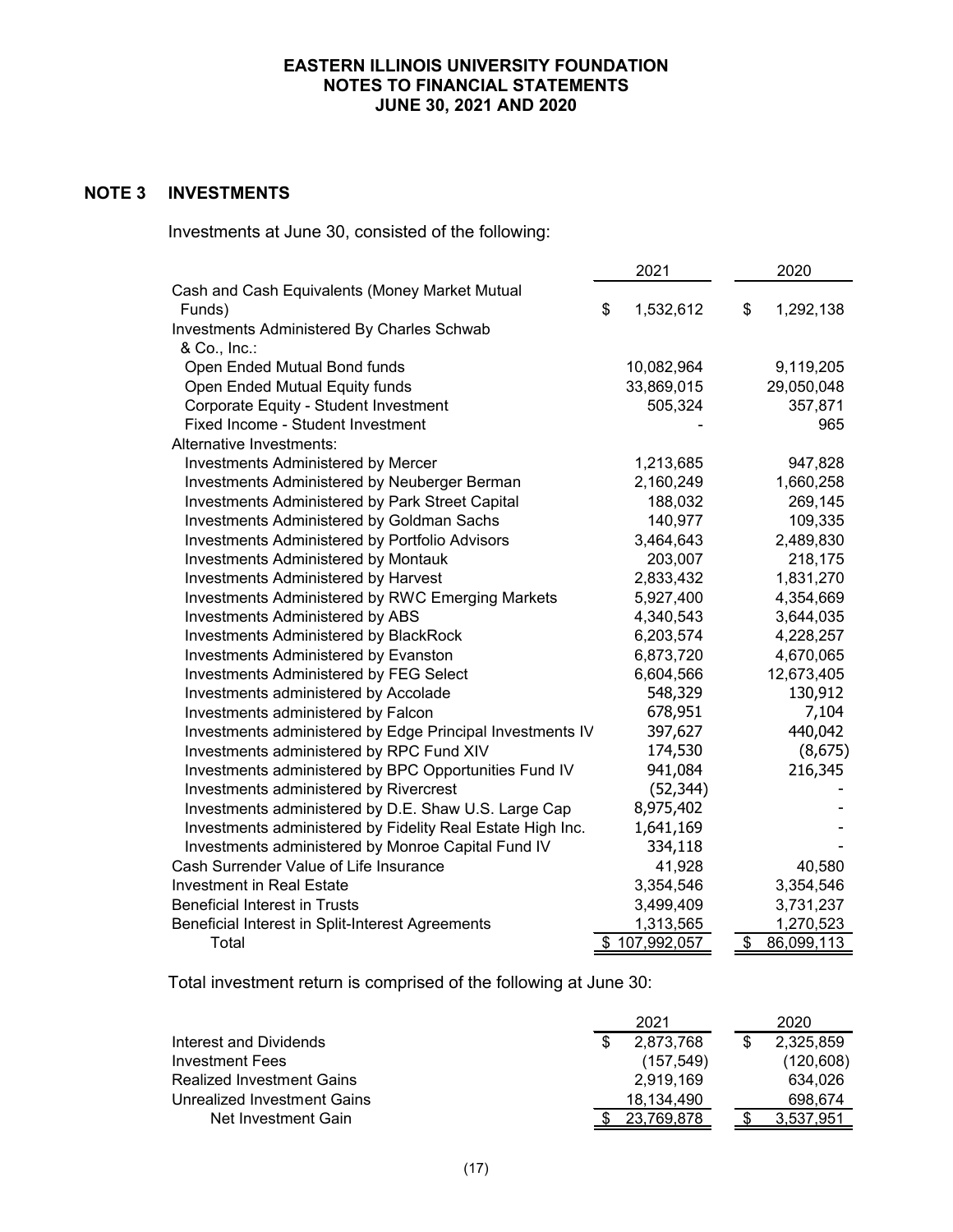## **NOTE 4 ASSETS HELD AND OBLIGATIONS UNDER SPLIT-INTEREST AGREEMENTS**

Split-interest agreements are agreements where donors enter into a trust or other arrangement under which the Foundation is the beneficiary. Charitable gift annuities are agreements in which the Foundation accepts a contribution and agrees to an obligation to make periodic stipulated payments to donors or third-party beneficiaries of a specified time. Charitable lead trust are agreements in which the Foundation accepts contribution and receives all income generated by the investment during the life of the donor. Upon death of the donor, the annuity is then transferred to the beneficiary.

On an annual basis, the Foundation revalues the liability to make distributions to the designed beneficiaries based on actuarial assumptions. Adjustments to reflect the present value of the estimated annuity payments and changes in actuarial assumptions are included in the statements of activities. The present value of estimated future payments is calculated using an actuarial discount rate and applicable mortality tables.

Assets held under split-interest agreements consist of the following at June 30:

|                                                   | 2021 |         | 2020 |         |  |
|---------------------------------------------------|------|---------|------|---------|--|
| Charitable Remainder Trust:                       | \$   | 1,235   | \$   | 1,360   |  |
| Cash and Cash Equivalents (Money Market           |      |         |      |         |  |
| Mutual Funds)                                     |      |         |      |         |  |
| <b>Mutual Equity Funds</b>                        |      | 103,911 |      | 76,664  |  |
| Mutual Bond Funds                                 |      | 38,221  |      | 39,244  |  |
| <b>Total Charitable Remainder Trust</b>           |      | 143,367 |      | 117,268 |  |
| <b>Charitable Gift Annuities:</b>                 |      |         |      |         |  |
| Cash and Cash Equivalents (Money Market           |      |         |      |         |  |
| Mutual Funds)                                     |      | 129     |      | 4       |  |
| <b>Mutual Bond Funds</b>                          |      | 62,895  |      | 66,185  |  |
| <b>Mutual Equity Funds</b>                        |      | 59,669  |      | 55,508  |  |
| <b>Total Charitable Gift Annuities</b>            |      | 122,693 |      | 121,697 |  |
| Total Assets Held Under Split-Interest Agreements |      | 266,060 |      | 238,965 |  |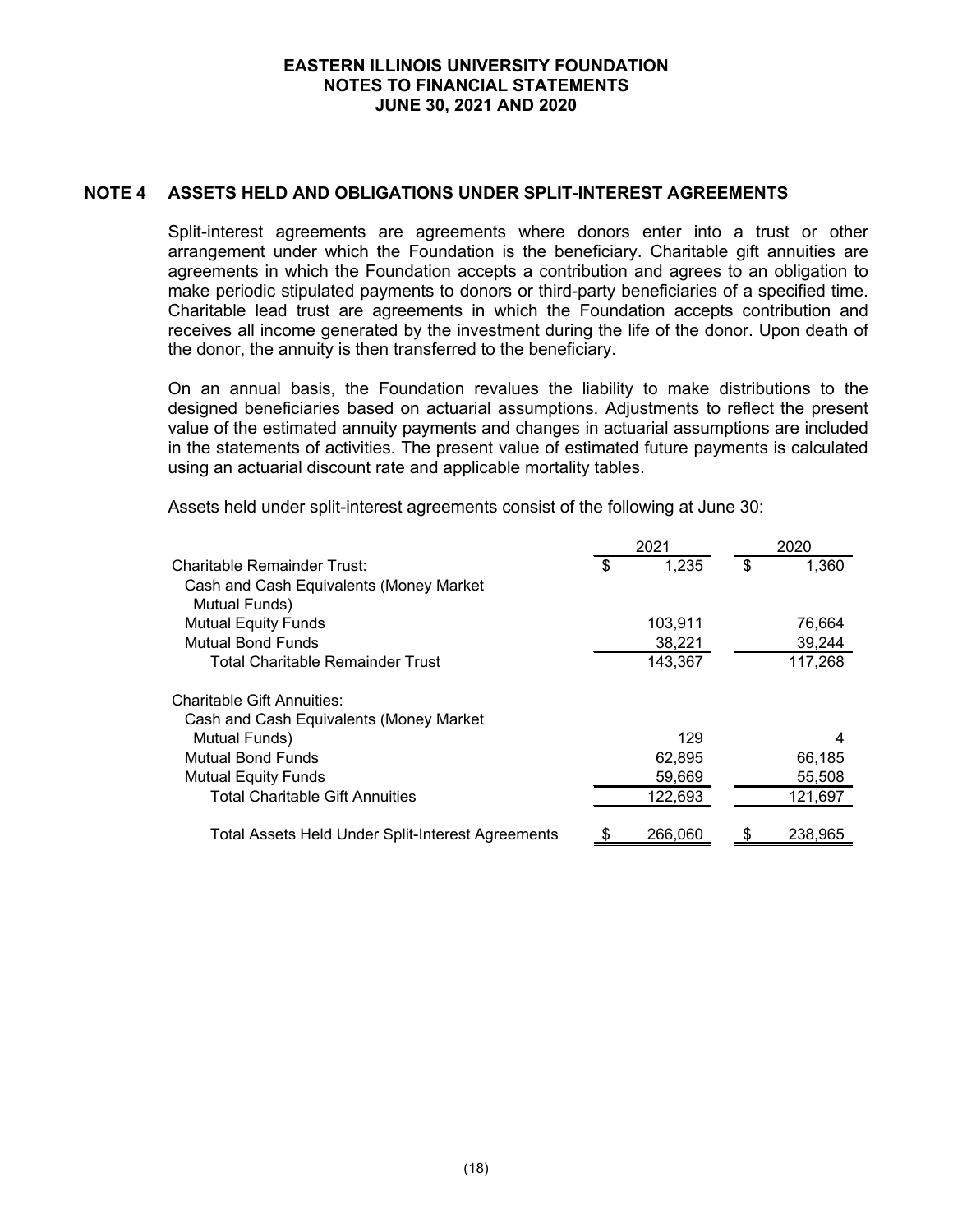#### **NOTE 5 BENEFICIAL INTEREST IN TRUSTS**

As of June 30, 2021 and 2020, the Foundation has recorded its beneficial interest in two charitable trusts. In one of the trusts, the Foundation has a one-quarter interest in the earnings of the trust and the Foundation has a one-sixth interest in the earnings of the other trust.

The beneficial interest in the trusts is valued at the lower of the fair value of the underlying assets or the estimated value of the expected future cash flows. The value of these interests are \$1,313,565 and \$1,270,523 at June 30, 2021 and 2020, respectively. The trustee does not have variance power to redirect the interest in the trust to other entities. The net increase (decrease) in the value of the beneficial interest in trust totaled \$43,042 and \$(27,523) for the years ended June 30, 2021 and 2020, respectively.

# **NOTE 6 BENEFICIAL INTEREST IN SPLIT-INTEREST AGREEMENTS**

The Foundation has been named the beneficiary of one charitable lead unitrust and three charitable remainder trusts which are managed by third parties. Under the terms of the charitable lead unitrust, the third-party trustee pays 6% of the fair market value of the trust at December 31, annually, to eight organizations, of which the Foundation receives 20.125% of this annual distribution, during the agreement's terms.

The Foundation is the beneficiary of a 5% interest of two of the charitable remainder trusts' assets. The value of these interest are \$3,499,409 and \$3,731,237 at June 30, 2021 and 2020, respectively. Upon the death of the survivor beneficiary, both of the charitable remainder unitrusts will mature and these assets will be distributed to the Foundation. The third charitable remainder unitrust has the Foundation listed as the sole beneficiary upon the death of the surviving beneficiary. The net (decrease) in the value of the split-interest agreements totaled \$(231,828) and \$(197,622) for the years ended June 30, 2021 and 2020, respectively.

# **NOTE 7 FAIR VALUE MEASUREMENTS**

The Foundation follows FASB ASC 820-10 *Fair Value Measurements*, which provides a framework for measuring fair value under accounting principles generally accepted in the United States of America. FASB ASC 820-10 defines fair value as the exchange price that would be received for an asset or paid to transfer a liability in an orderly transaction between market participants on the measurement date. FASB ASC 820-10 requires that valuation techniques maximize the use of observable inputs and minimize the use of unobservable inputs. FASB ASC 820-10 also establishes a fair value hierarchy, which prioritizes the valuation inputs into three broad levels as described below.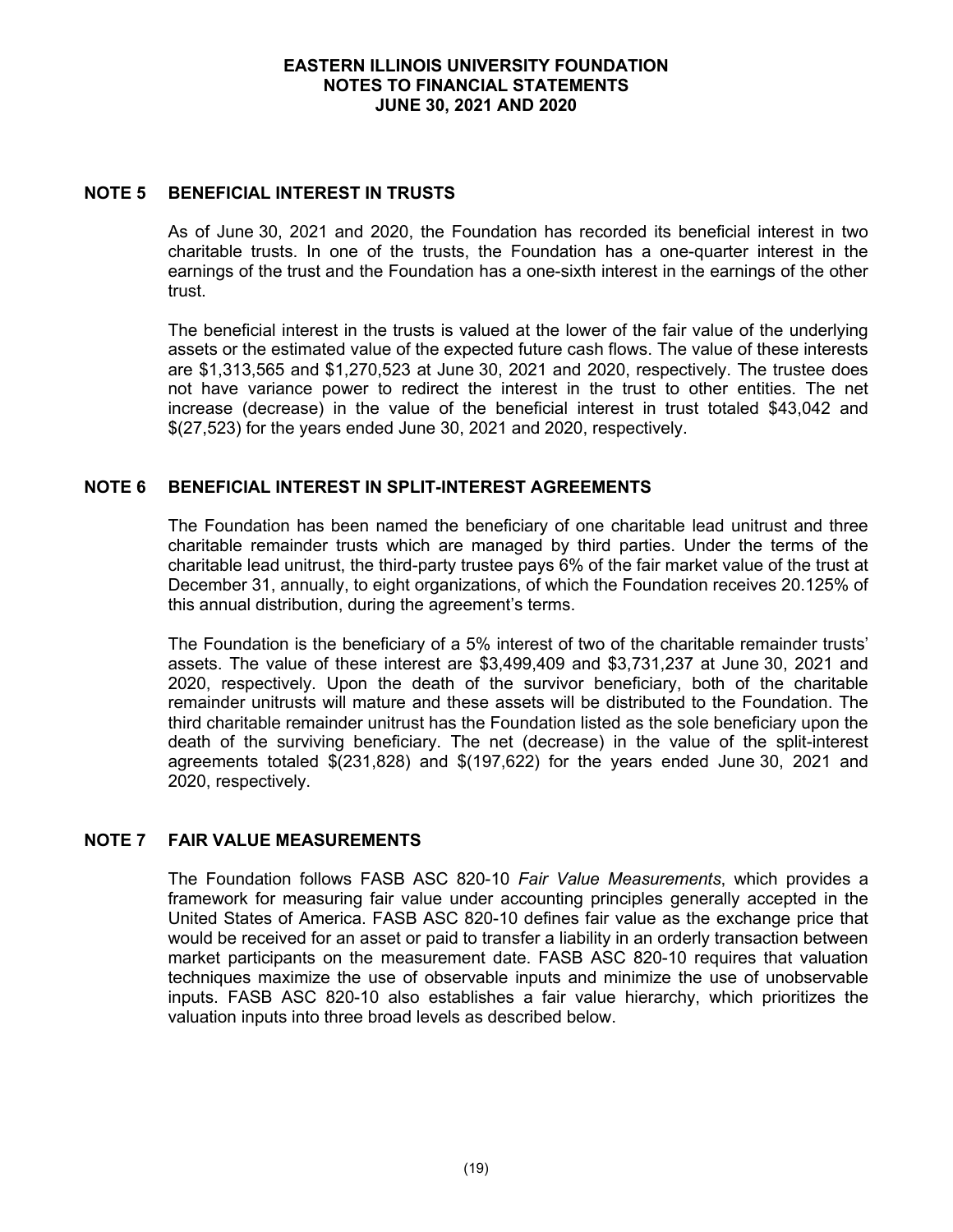#### **NOTE 7 FAIR VALUE MEASUREMENTS (CONTINUED)**

*Level 1* – Inputs to the valuation methodology derived from unadjusted quoted prices for identical assets or liabilities in active markets.

*Level 2* – Other observable inputs including quoted prices for similar assets or liabilities in active or inactive markets, and inputs that are principally derived from or corroborated by observable market data by correlation or other means.

*Level 3* – Inputs to the valuation methodology which are unobservable and significant to the fair value measurements. These inputs are only used when Level 1 or Level 2 inputs are not available.

During fiscal years 2021 and 2020, there were no changes in valuation techniques that would have a significant impact on the results.

|                                       | Fair Value | Level 1    | Level 2                  | Level 3 |  |
|---------------------------------------|------------|------------|--------------------------|---------|--|
| June 30, 2021                         |            |            |                          |         |  |
| Investments by Fair Value Level:      |            |            |                          |         |  |
| Money Market Mutual Funds             | 1.531.249  | 1.531.249  | \$.<br>-                 | \$      |  |
| <b>Mutual Bond Funds</b>              | 9.981.848  | 9.981.848  | $\overline{\phantom{0}}$ |         |  |
| <b>Mutual Equity Funds</b>            | 33,705,434 | 33,705,434 |                          |         |  |
| <b>Common Stocks</b>                  | 505.324    | 505.324    |                          |         |  |
| Total Investments by Fair Value Level | 45.723.855 | 45.723.855 |                          |         |  |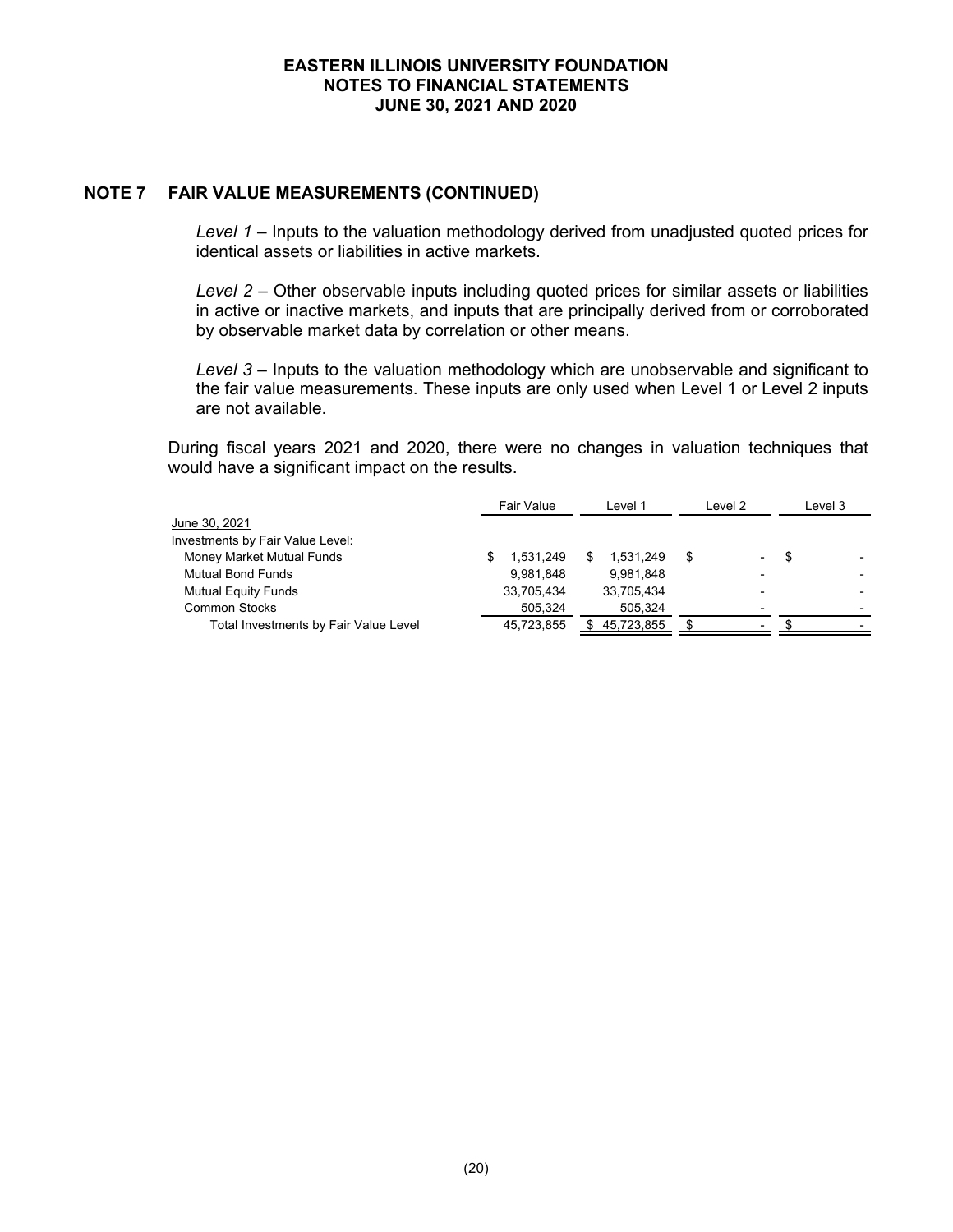# **NOTE 7 FAIR VALUE MEASUREMENTS (CONTINUED)**

| June 30, 2021<br>Investments measured at the Net Asset<br>Value (NAV):<br>Park Street Capital Private Equity Funds VII, LP<br>\$<br>94,053<br>Park Street Natural Resources Fund IV<br>93,979<br>Portfolio Advisors Private Equity Fund VI<br>619,956<br>Portfolio Advisors Private Equity Fund VII<br>687,020<br>Portfolio Advisors Private Equity Fund VIII<br>2,157,667<br>Mercer Private Investment Partners III<br>1,213,685<br>Goldman Sachs & Company GS Distressed<br>Opportunities Fund IV, L.P.<br>140,977<br>Montauk TriGuard V<br>203,007<br>Neuberger Berman Secondary Opportunities<br>Fund II<br>182,316<br>1,977,933<br>Neuberger Berman Crossroads Fund XXI<br><b>Accolade Partners VII</b><br>548,329<br>PIMCO RAE International Equity (FEG Select)<br>6,604,566<br>Harvest MLP Income Fund II<br>2,833,432<br><b>RWC Emerging Markets</b><br>5,927,400<br>ABS Offshore SPC Global<br>4,340,543<br><b>BlackRock Appreciation Fund IV</b><br>6,203,574<br>Evanston Weatherlow Offshore Fund,<br>Ltd Class IA<br>6,873,720<br>Falcon Private Credit Partners, VI L.P<br>678,951<br><b>RCP Fund XIV</b><br>174,530<br>Edge Principal Investment IV L.P<br>397,627<br><b>BPC Opportunities Fund</b><br>941,084<br>Rivercrest<br>(52, 344)<br>D.E. Shaw Large Cap<br>8,975,402<br>Fidelity<br>1,641,169<br>Monroe Private Capital<br>334,118 |
|------------------------------------------------------------------------------------------------------------------------------------------------------------------------------------------------------------------------------------------------------------------------------------------------------------------------------------------------------------------------------------------------------------------------------------------------------------------------------------------------------------------------------------------------------------------------------------------------------------------------------------------------------------------------------------------------------------------------------------------------------------------------------------------------------------------------------------------------------------------------------------------------------------------------------------------------------------------------------------------------------------------------------------------------------------------------------------------------------------------------------------------------------------------------------------------------------------------------------------------------------------------------------------------------------------------------------------------------------------|
|                                                                                                                                                                                                                                                                                                                                                                                                                                                                                                                                                                                                                                                                                                                                                                                                                                                                                                                                                                                                                                                                                                                                                                                                                                                                                                                                                            |
|                                                                                                                                                                                                                                                                                                                                                                                                                                                                                                                                                                                                                                                                                                                                                                                                                                                                                                                                                                                                                                                                                                                                                                                                                                                                                                                                                            |
|                                                                                                                                                                                                                                                                                                                                                                                                                                                                                                                                                                                                                                                                                                                                                                                                                                                                                                                                                                                                                                                                                                                                                                                                                                                                                                                                                            |
|                                                                                                                                                                                                                                                                                                                                                                                                                                                                                                                                                                                                                                                                                                                                                                                                                                                                                                                                                                                                                                                                                                                                                                                                                                                                                                                                                            |
|                                                                                                                                                                                                                                                                                                                                                                                                                                                                                                                                                                                                                                                                                                                                                                                                                                                                                                                                                                                                                                                                                                                                                                                                                                                                                                                                                            |
|                                                                                                                                                                                                                                                                                                                                                                                                                                                                                                                                                                                                                                                                                                                                                                                                                                                                                                                                                                                                                                                                                                                                                                                                                                                                                                                                                            |
|                                                                                                                                                                                                                                                                                                                                                                                                                                                                                                                                                                                                                                                                                                                                                                                                                                                                                                                                                                                                                                                                                                                                                                                                                                                                                                                                                            |
|                                                                                                                                                                                                                                                                                                                                                                                                                                                                                                                                                                                                                                                                                                                                                                                                                                                                                                                                                                                                                                                                                                                                                                                                                                                                                                                                                            |
|                                                                                                                                                                                                                                                                                                                                                                                                                                                                                                                                                                                                                                                                                                                                                                                                                                                                                                                                                                                                                                                                                                                                                                                                                                                                                                                                                            |
|                                                                                                                                                                                                                                                                                                                                                                                                                                                                                                                                                                                                                                                                                                                                                                                                                                                                                                                                                                                                                                                                                                                                                                                                                                                                                                                                                            |
|                                                                                                                                                                                                                                                                                                                                                                                                                                                                                                                                                                                                                                                                                                                                                                                                                                                                                                                                                                                                                                                                                                                                                                                                                                                                                                                                                            |
|                                                                                                                                                                                                                                                                                                                                                                                                                                                                                                                                                                                                                                                                                                                                                                                                                                                                                                                                                                                                                                                                                                                                                                                                                                                                                                                                                            |
|                                                                                                                                                                                                                                                                                                                                                                                                                                                                                                                                                                                                                                                                                                                                                                                                                                                                                                                                                                                                                                                                                                                                                                                                                                                                                                                                                            |
|                                                                                                                                                                                                                                                                                                                                                                                                                                                                                                                                                                                                                                                                                                                                                                                                                                                                                                                                                                                                                                                                                                                                                                                                                                                                                                                                                            |
|                                                                                                                                                                                                                                                                                                                                                                                                                                                                                                                                                                                                                                                                                                                                                                                                                                                                                                                                                                                                                                                                                                                                                                                                                                                                                                                                                            |
|                                                                                                                                                                                                                                                                                                                                                                                                                                                                                                                                                                                                                                                                                                                                                                                                                                                                                                                                                                                                                                                                                                                                                                                                                                                                                                                                                            |
|                                                                                                                                                                                                                                                                                                                                                                                                                                                                                                                                                                                                                                                                                                                                                                                                                                                                                                                                                                                                                                                                                                                                                                                                                                                                                                                                                            |
|                                                                                                                                                                                                                                                                                                                                                                                                                                                                                                                                                                                                                                                                                                                                                                                                                                                                                                                                                                                                                                                                                                                                                                                                                                                                                                                                                            |
|                                                                                                                                                                                                                                                                                                                                                                                                                                                                                                                                                                                                                                                                                                                                                                                                                                                                                                                                                                                                                                                                                                                                                                                                                                                                                                                                                            |
|                                                                                                                                                                                                                                                                                                                                                                                                                                                                                                                                                                                                                                                                                                                                                                                                                                                                                                                                                                                                                                                                                                                                                                                                                                                                                                                                                            |
|                                                                                                                                                                                                                                                                                                                                                                                                                                                                                                                                                                                                                                                                                                                                                                                                                                                                                                                                                                                                                                                                                                                                                                                                                                                                                                                                                            |
|                                                                                                                                                                                                                                                                                                                                                                                                                                                                                                                                                                                                                                                                                                                                                                                                                                                                                                                                                                                                                                                                                                                                                                                                                                                                                                                                                            |
|                                                                                                                                                                                                                                                                                                                                                                                                                                                                                                                                                                                                                                                                                                                                                                                                                                                                                                                                                                                                                                                                                                                                                                                                                                                                                                                                                            |
|                                                                                                                                                                                                                                                                                                                                                                                                                                                                                                                                                                                                                                                                                                                                                                                                                                                                                                                                                                                                                                                                                                                                                                                                                                                                                                                                                            |
|                                                                                                                                                                                                                                                                                                                                                                                                                                                                                                                                                                                                                                                                                                                                                                                                                                                                                                                                                                                                                                                                                                                                                                                                                                                                                                                                                            |
|                                                                                                                                                                                                                                                                                                                                                                                                                                                                                                                                                                                                                                                                                                                                                                                                                                                                                                                                                                                                                                                                                                                                                                                                                                                                                                                                                            |
|                                                                                                                                                                                                                                                                                                                                                                                                                                                                                                                                                                                                                                                                                                                                                                                                                                                                                                                                                                                                                                                                                                                                                                                                                                                                                                                                                            |
|                                                                                                                                                                                                                                                                                                                                                                                                                                                                                                                                                                                                                                                                                                                                                                                                                                                                                                                                                                                                                                                                                                                                                                                                                                                                                                                                                            |
|                                                                                                                                                                                                                                                                                                                                                                                                                                                                                                                                                                                                                                                                                                                                                                                                                                                                                                                                                                                                                                                                                                                                                                                                                                                                                                                                                            |
|                                                                                                                                                                                                                                                                                                                                                                                                                                                                                                                                                                                                                                                                                                                                                                                                                                                                                                                                                                                                                                                                                                                                                                                                                                                                                                                                                            |
|                                                                                                                                                                                                                                                                                                                                                                                                                                                                                                                                                                                                                                                                                                                                                                                                                                                                                                                                                                                                                                                                                                                                                                                                                                                                                                                                                            |
| Total Investments Measured at the NAV<br>53,792,694                                                                                                                                                                                                                                                                                                                                                                                                                                                                                                                                                                                                                                                                                                                                                                                                                                                                                                                                                                                                                                                                                                                                                                                                                                                                                                        |
|                                                                                                                                                                                                                                                                                                                                                                                                                                                                                                                                                                                                                                                                                                                                                                                                                                                                                                                                                                                                                                                                                                                                                                                                                                                                                                                                                            |
| <b>Total Investments</b><br>99,516,549                                                                                                                                                                                                                                                                                                                                                                                                                                                                                                                                                                                                                                                                                                                                                                                                                                                                                                                                                                                                                                                                                                                                                                                                                                                                                                                     |
|                                                                                                                                                                                                                                                                                                                                                                                                                                                                                                                                                                                                                                                                                                                                                                                                                                                                                                                                                                                                                                                                                                                                                                                                                                                                                                                                                            |
| Assets Held Under Split-Interest Agreements                                                                                                                                                                                                                                                                                                                                                                                                                                                                                                                                                                                                                                                                                                                                                                                                                                                                                                                                                                                                                                                                                                                                                                                                                                                                                                                |
| Measured at Fair Value:                                                                                                                                                                                                                                                                                                                                                                                                                                                                                                                                                                                                                                                                                                                                                                                                                                                                                                                                                                                                                                                                                                                                                                                                                                                                                                                                    |
| \$<br>1,364<br>Money Market Mutual Funds                                                                                                                                                                                                                                                                                                                                                                                                                                                                                                                                                                                                                                                                                                                                                                                                                                                                                                                                                                                                                                                                                                                                                                                                                                                                                                                   |
| <b>Mutual Bond Funds</b><br>101,116                                                                                                                                                                                                                                                                                                                                                                                                                                                                                                                                                                                                                                                                                                                                                                                                                                                                                                                                                                                                                                                                                                                                                                                                                                                                                                                        |
| 163,580<br><b>Mutual Equity Funds</b>                                                                                                                                                                                                                                                                                                                                                                                                                                                                                                                                                                                                                                                                                                                                                                                                                                                                                                                                                                                                                                                                                                                                                                                                                                                                                                                      |
| Total<br>266,060<br>\$                                                                                                                                                                                                                                                                                                                                                                                                                                                                                                                                                                                                                                                                                                                                                                                                                                                                                                                                                                                                                                                                                                                                                                                                                                                                                                                                     |
| <b>Beneficial Interests in Trusts</b><br>1,313,565                                                                                                                                                                                                                                                                                                                                                                                                                                                                                                                                                                                                                                                                                                                                                                                                                                                                                                                                                                                                                                                                                                                                                                                                                                                                                                         |
|                                                                                                                                                                                                                                                                                                                                                                                                                                                                                                                                                                                                                                                                                                                                                                                                                                                                                                                                                                                                                                                                                                                                                                                                                                                                                                                                                            |
| Beneficial Interests in Split-Interest                                                                                                                                                                                                                                                                                                                                                                                                                                                                                                                                                                                                                                                                                                                                                                                                                                                                                                                                                                                                                                                                                                                                                                                                                                                                                                                     |
| Agreements<br>3,499,409<br>\$<br>\$                                                                                                                                                                                                                                                                                                                                                                                                                                                                                                                                                                                                                                                                                                                                                                                                                                                                                                                                                                                                                                                                                                                                                                                                                                                                                                                        |
| <b>Obligations Under Split-Interest Agreements</b><br>$\frac{1}{2}$<br>\$<br>\$<br>(109, 552)<br>\$                                                                                                                                                                                                                                                                                                                                                                                                                                                                                                                                                                                                                                                                                                                                                                                                                                                                                                                                                                                                                                                                                                                                                                                                                                                        |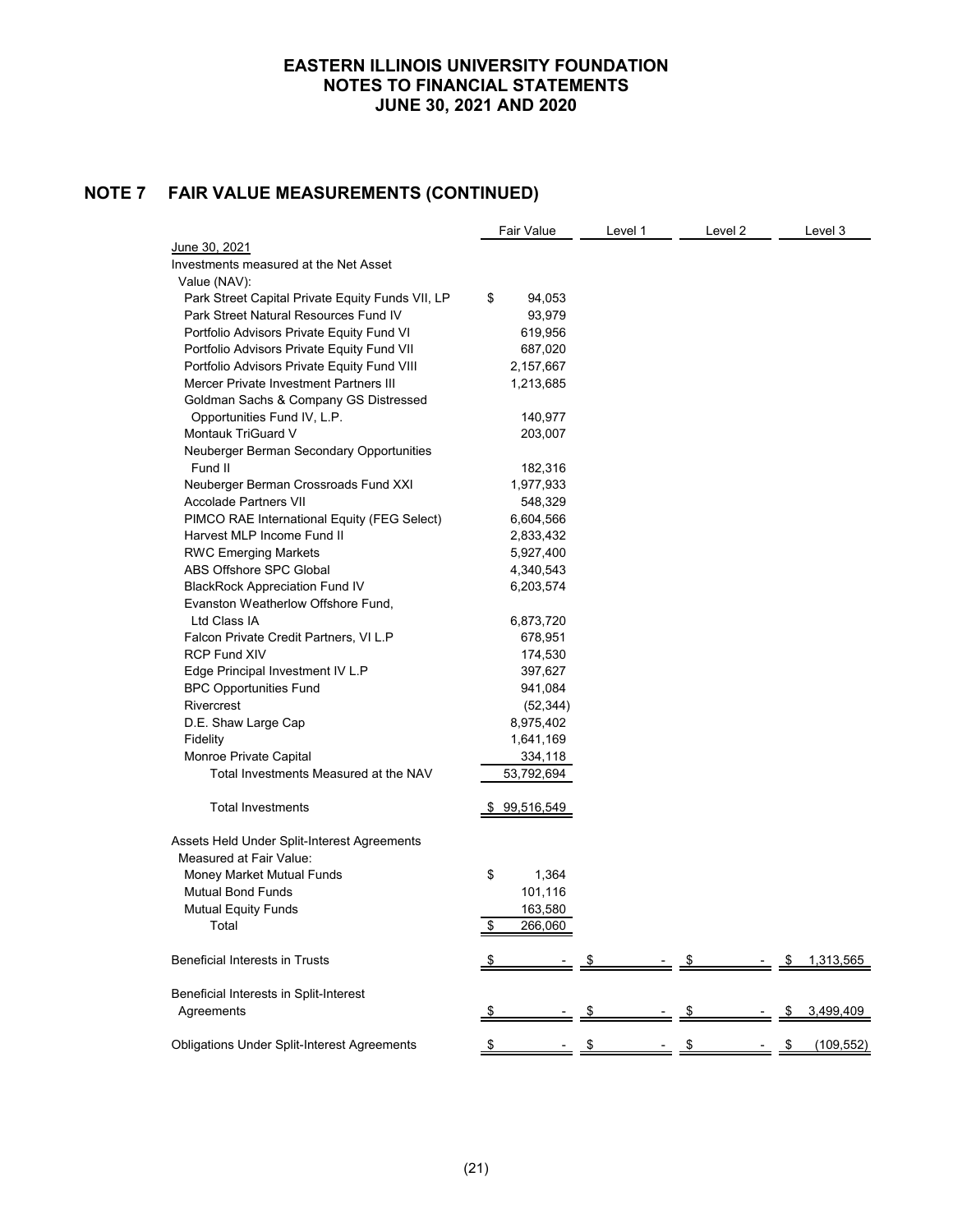# **NOTE 7 FAIR VALUE MEASUREMENTS (CONTINUED)**

|                                                    | Fair Value      | Level 1         |            | Level <sub>2</sub> |             | Level 3    |
|----------------------------------------------------|-----------------|-----------------|------------|--------------------|-------------|------------|
| <u>June 30, 2020</u>                               |                 |                 |            |                    |             |            |
| Investments by Fair Value Level:                   |                 |                 |            |                    |             |            |
| Money Market Mutual Funds                          | \$<br>1,290,774 | \$<br>1,290,774 | \$         |                    | \$          |            |
| <b>Mutual Bond Funds</b>                           | 8,976,356       | 8,976,356       |            |                    |             |            |
| <b>Mutual Equity Funds</b>                         | 28,955,296      | 28,955,296      |            |                    |             |            |
| <b>Common Stocks</b>                               | 357,871         | 357,871         |            |                    |             |            |
| Corporate Bonds                                    | 965             | 965             |            |                    |             |            |
| Total Investments by Fair Value Level              | 39,581,262      | \$ 39,581,262   | <u>_\$</u> |                    | $\sqrt{2}$  |            |
| Investments measured at the Net Asset              |                 |                 |            |                    |             |            |
| Value (NAV):                                       |                 |                 |            |                    |             |            |
| Park Street Capital Private Equity Funds VII, LP   | \$<br>141,685   |                 |            |                    |             |            |
| Park Street Natural Resources Fund IV              | 127,460         |                 |            |                    |             |            |
| Portfolio Advisors Private Equity Fund VI          | 530,807         |                 |            |                    |             |            |
| Portfolio Advisors Private Equity Fund VII         | 575,368         |                 |            |                    |             |            |
| Portfolio Advisors Private Equity Fund VIII        | 1,383,655       |                 |            |                    |             |            |
| Mercer Private Investment Partners III             | 947,828         |                 |            |                    |             |            |
| Goldman Sachs & Company GS Distressed              |                 |                 |            |                    |             |            |
| Opportunities Fund IV, L.P.                        | 109,335         |                 |            |                    |             |            |
| Montauk TriGuard V                                 | 218,175         |                 |            |                    |             |            |
| Neuberger Berman Secondary Opportunities           |                 |                 |            |                    |             |            |
| Fund II                                            | 176,786         |                 |            |                    |             |            |
| Neuberger Berman Crossroads Fund XXI               | 1,483,472       |                 |            |                    |             |            |
| <b>Accolade Partners VII</b>                       | 130,912         |                 |            |                    |             |            |
| PIMCO RAE International Equity (FEG Select)        | 5,079,759       |                 |            |                    |             |            |
| PIMCO RAE US Equity (FEG Select)                   | 7,593,646       |                 |            |                    |             |            |
| Harvest MLP Income Fund II                         | 1,831,270       |                 |            |                    |             |            |
| <b>RWC Emerging Markets</b>                        | 4,354,669       |                 |            |                    |             |            |
| ABS Offshore SPC Global                            | 3,644,035       |                 |            |                    |             |            |
| <b>BlackRock Appreciation Fund IV</b>              | 4,228,257       |                 |            |                    |             |            |
| Evanston Weatherlow Offshore Fund,                 |                 |                 |            |                    |             |            |
| Ltd Class IA                                       | 4,670,065       |                 |            |                    |             |            |
| Falcon Private Credit Partners, VI L.P             | 7,104           |                 |            |                    |             |            |
| <b>RCP Fund XIV</b>                                | (8,675)         |                 |            |                    |             |            |
| Edge Principal Investment IV L.P                   | 440,042         |                 |            |                    |             |            |
| <b>BPC Opportunities Fund</b>                      | 216,345         |                 |            |                    |             |            |
| Total Investments Measured at the NAV              | 37,882,000      |                 |            |                    |             |            |
| <b>Total Investments</b>                           | 77,463,262      |                 |            |                    |             |            |
| Assets Held Under Split-Interest Agreements        |                 |                 |            |                    |             |            |
| Measured at Fair Value:                            |                 |                 |            |                    |             |            |
| Money Market Mutual Funds                          | \$<br>1,364     |                 |            |                    |             |            |
| <b>Mutual Bond Funds</b>                           | 142,849         |                 |            |                    |             |            |
| <b>Mutual Equity Funds</b>                         | 94,752          |                 |            |                    |             |            |
| Total                                              | \$<br>238,965   |                 |            |                    |             |            |
| <b>Beneficial Interests in Trusts</b>              |                 |                 |            | $\frac{1}{2}$      | <u>- \$</u> | 1,270,523  |
| Beneficial Interests in Split-Interest             |                 |                 |            |                    |             |            |
| Agreements                                         |                 |                 |            |                    |             | 3,731,237  |
| <b>Obligations Under Split-Interest Agreements</b> |                 |                 |            |                    |             | (110, 394) |
|                                                    |                 |                 |            |                    |             |            |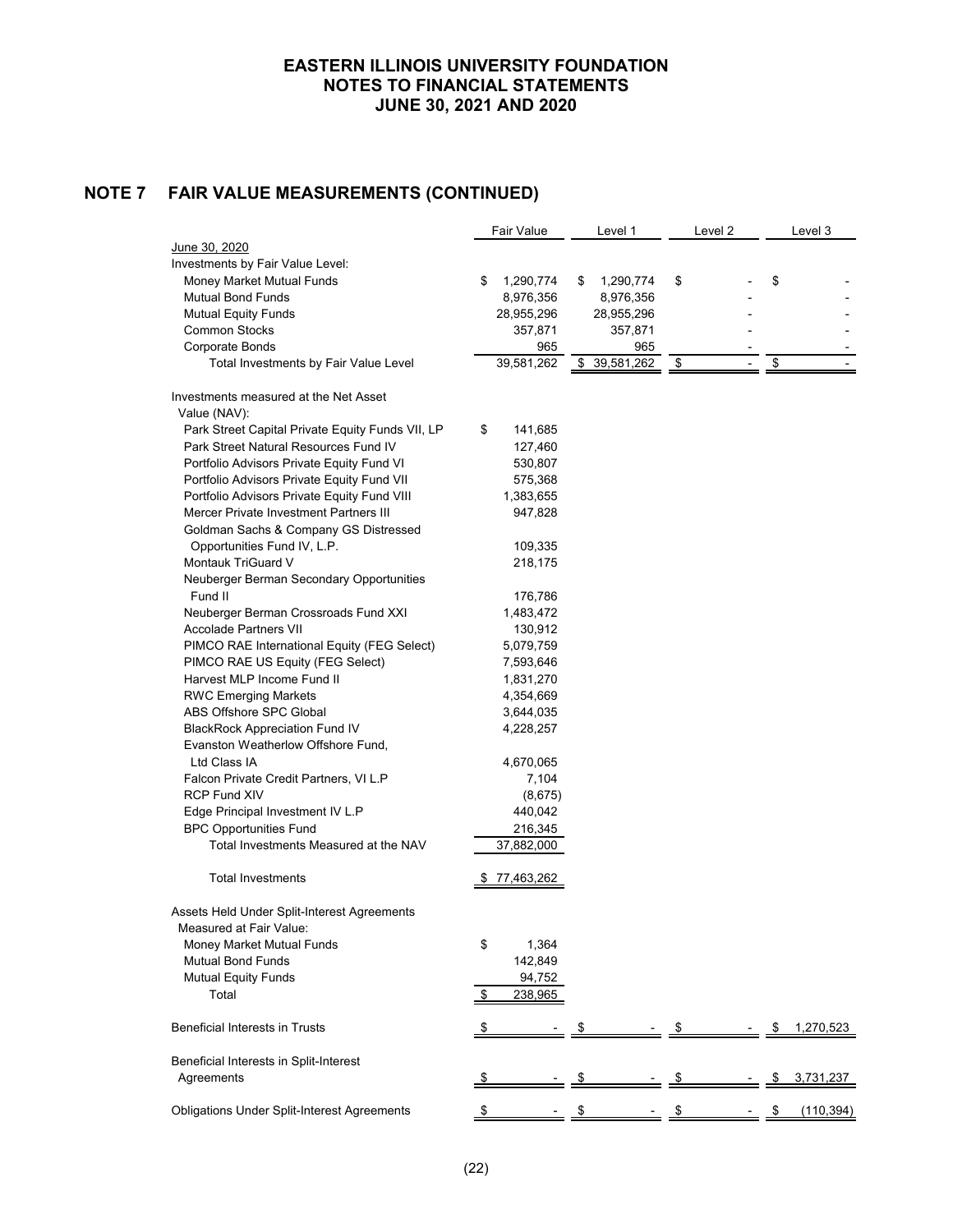## **NOTE 7 FAIR VALUE MEASUREMENTS (CONTINUED)**

The investments classified as Level 3 in the fair value hierarchy use unobservable inputs such as discount rates, the time period of the trust, and value of underlying assets. See Notes 4, 5, and 6 for further description on how these assets are valued.

#### **Investments Measured at the Net Asset Value (NAV)**

In accordance with Subtopic 820-10, certain investments that were measured at net asset value per share (or its equivalent) have not been classified in the fair value hierarchy. The fair value amounts presented in the tables above are intended to permit reconciliation of the fair value hierarchy to the line items presented in the statements of financial position.

As part of the Foundation's investment portfolio, there are investments in entities in which purchases and withdrawals within these entities are not made in an open market. Instead, the purchases and withdrawals occur with the entities, and in certain circumstances, those transactions are entirely controlled and/or restricted by the entity. The fair value of these investments is determined by the management of the entities and is reported to the Foundation as the Foundation's proportionate share of the net asset fair value of the entity.

The tables below provide information relative to these types of investments. The additional information that follows the tables provides information associated with these investments. None of the investments are probable of being sold at an amount different from net asset value per share.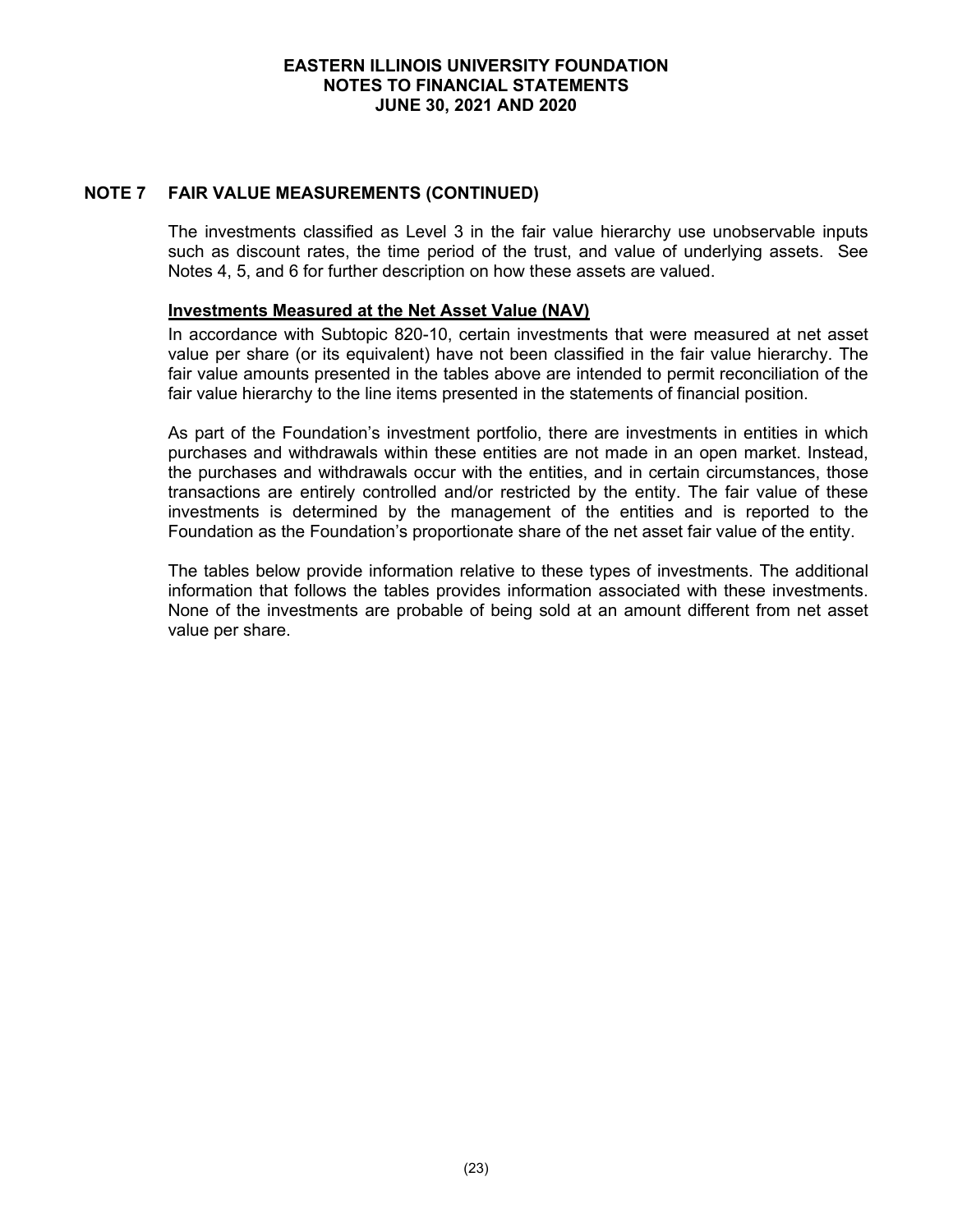## **NOTE 7 FAIR VALUE MEASUREMENTS (CONTINUED)**

## **Investments Measured at the Net Asset Value (NAV) (Continued)**

For the investments shown below, the Foundation is not able to redeem the investments until the termination date of the fund. As such, there is no redemption frequency or redemption notice period shown below. The final termination date of each fund is presented in the table. This termination date is estimated as most funds have an option of extending the fund for an additional period of time, if needed or desired.

|                                                                                                                                |                             | <b>Fair Value</b> |                      | Unfunded                   | Termination                              |
|--------------------------------------------------------------------------------------------------------------------------------|-----------------------------|-------------------|----------------------|----------------------------|------------------------------------------|
| Category                                                                                                                       | 2021                        |                   | 2020                 | Commitments                | Date of Fund                             |
| Park Street Capital Private Equity Funds VII, LP<br>Park Street Natural Resources Fund IV                                      | \$<br>94,053<br>93,979      | \$                | 141,685<br>127,460   | \$<br>20,000<br>13,750     | 4/14/2018 to<br>4/14/2019<br>9/30/2024   |
| Portfolio Advisors Private Equity Fund VI                                                                                      | 619,956                     |                   | 530,807              | 149,551                    | 7/30/2022 to<br>7/30/2024                |
| Portfolio Advisors Private Equity Fund VII                                                                                     | 687,020                     |                   | 575,368              | 165,091                    | 4/18/2024 to<br>4/15/2026                |
| Portfolio Advisors Private Equity Fund VIII<br>Mercer Private Investment Partners III<br>Goldman Sachs & Company GS Distressed | 2,157,667<br>1,213,685      |                   | 1,383,655<br>947,828 | 435,894<br>317,500         | 10/15/2026 to<br>10/15/2028<br>7/10/2027 |
| Opportunities Fund IV, L.P.                                                                                                    | 140,977                     |                   | 109,335              | 469,650                    | 5/15/2018                                |
| <b>Montauk TriGuard V</b><br>Neuberger Berman Secondary Opportunities                                                          | 203,007                     |                   | 218,175              | 120,000                    | 7/1/2023 to<br>7/1/2025                  |
| Fund III                                                                                                                       | 182,316                     |                   | 176,786              | 140,618                    | 1/5/2022                                 |
| Neuberger Berman Crossroads Fund XXI<br>Accolade Partners VII, L.P.                                                            | 1,977,933<br>548,329        |                   | 1,483,472<br>130,912 | 405,000<br>560,000         | 10/23/2025 to<br>10/23/2027<br>5/21/2029 |
| Falcon Private Credit Partners VI, L.P.                                                                                        | 678,951                     |                   | 7,104                | 406,861                    | 3/31/2029 to<br>3/31/2032                |
| Edge Principal Investment IV                                                                                                   | 397,627                     |                   | 440,042              | 590,254                    | 7/1/2029 to<br>7/1/2031                  |
| <b>BPC Opportunities Fund IV</b>                                                                                               | 941,084                     |                   | 216,345              | 792,797                    | 5/1/2026                                 |
| <b>RCP Fund XIV</b>                                                                                                            | 174,530                     |                   | (8,675)              | 1,780,000                  | 12/20/2031                               |
| <b>Rivercrest II</b>                                                                                                           | (52, 344)                   |                   |                      | 1,000,000                  | 7/1/2030                                 |
| Monroe Capital Private Credit Fund IV<br>Total                                                                                 | \$<br>334,118<br>10,392,888 | \$                | 6,480,299            | \$<br>672,481<br>8,039,447 | 6/1/2026                                 |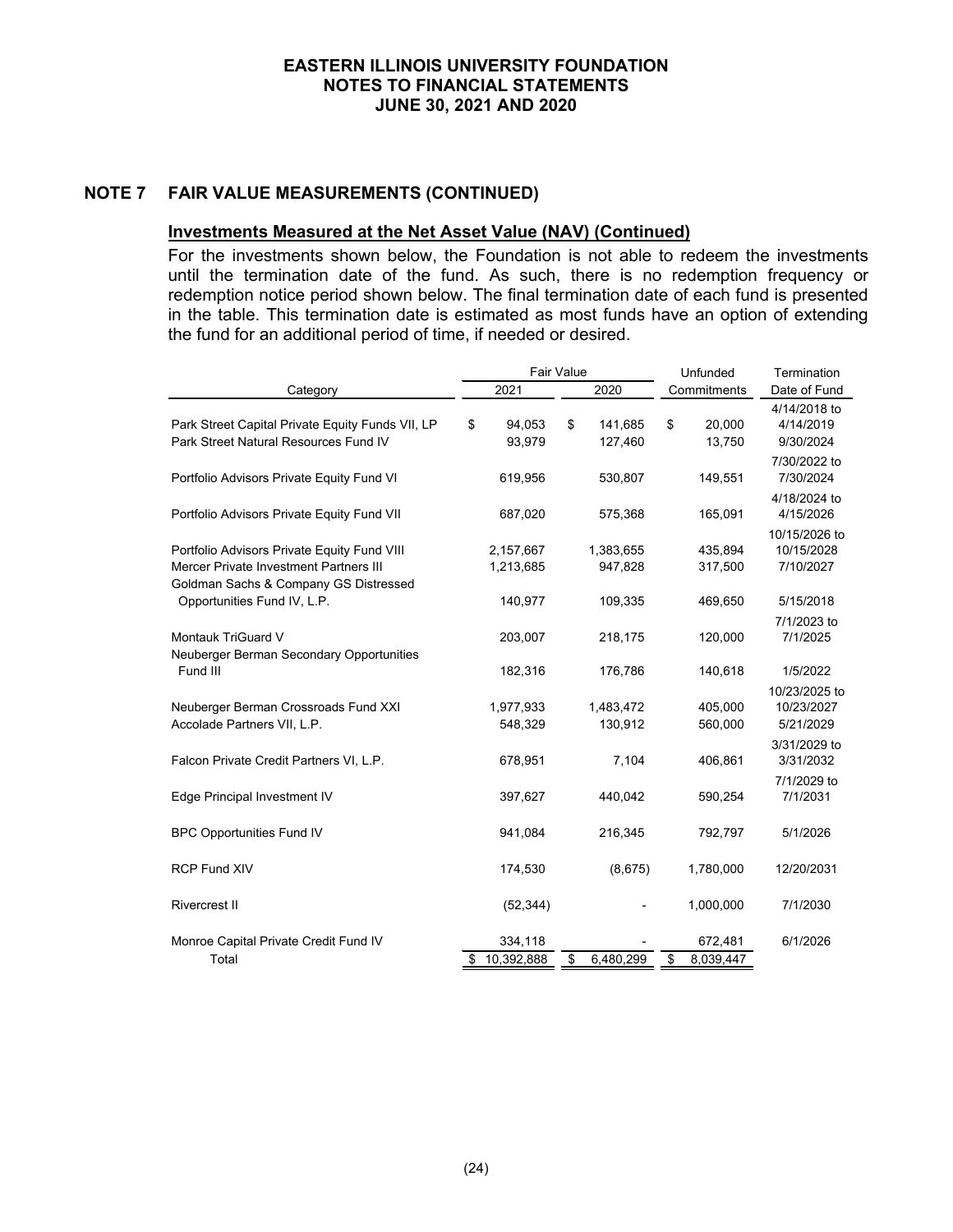# **NOTE 7 FAIR VALUE MEASUREMENTS (CONTINUED)**

#### **Investments Measured at the Net Asset Value (NAV) (Continued)**

The following investments are also valued at the Foundation's proportionate share of the net asset value of the entity. However, this fund is liquid and can be redeemed with the required notification period.

|                                             |    | Fair Value |                  | Redemption | Redemption    |
|---------------------------------------------|----|------------|------------------|------------|---------------|
| Category                                    |    | 2021       | 2020             | Frequency  | Notice Period |
| PIMCO RAE International Equity (FEG Select) | S  | 6,604,566  | \$<br>5,079,759  | Daily      | 5 Days        |
| PIMCO RAE US Equity (FEG Select)            |    |            | 7,593,646        | Daily      | 5 Days        |
| Harvest MLP Income Fund II                  |    | 2,833,432  | 1,831,270        | Monthly    | 5 Days        |
| <b>RWC Emerging Markets</b>                 |    | 5,927,400  | 4,354,669        | Quarterly  | 45 Days       |
| ABS Offshore SPC Global (G)                 |    | 4.340.543  | 3.644.035        | Quarterly  | 45 Days       |
| <b>BlackRock Appreciation Fund IV</b>       |    | 6,203,574  | 4.228.257        | Monthly    | 0 Days        |
| Evanston Weatherlow Offshore Funds,         |    |            |                  |            |               |
| Ltd Class IA                                |    | 6,873,720  | 4.670.065        | Quarterly  | 65 Days       |
| D.E. Shaw Enhanced Large Cap                |    | 8,975,402  |                  | Monthly    | 10 Days       |
| Fidelity Real Estate High Income Fund       |    | 1,641,169  |                  | Daily      | 1 Day         |
| Total                                       | S. | 43.399.806 | \$<br>31,401,701 |            |               |

**Park Street Capital Private Equity Fund VII, LP** – A fund of funds that uses private equity to invest in venture capital, buyout equity, and growth equity.

**Park Street Natural Resources Fund IV** – Is invested in 10 to 15 natural resource funds with a goal of long-term appreciation over the expected 15 year life of the funds.

**Portfolio Advisors Private Equity Fund VI (PAPEF VI)** – Fund of funds that invests in private equity partnerships for buyouts, venture capital and special situations with a term of 12 to14 years.

**Portfolio Advisors Private Equity Fund VII (PAPEF VII)** – A fund of funds that invests in private equity partnerships for buyouts, venture capital and special situations with a term of 12 to14 years.

**Portfolio Advisors Private Equity Fund VIII** – A diversified private equity fund of funds with a menu based offering which allows investors to allocate among 3 distinct portfolios. The Foundation has chosen 55% diversified buyouts, 30% diversified venture capital and 15% diversified special situations.

**Goldman Sachs & Company GS Distressed Opportunities Fund IV, L.P**. – Invests in funds engaging in distressed debt and equity opportunities by purchasing debt, or equity to take control and either reorganize or introduce new management to turn around long-term performance.

**Montauk TriGuard V** – Invests in secondary interests of other private equity funds and constructs its portfolio in niche areas of the secondary market.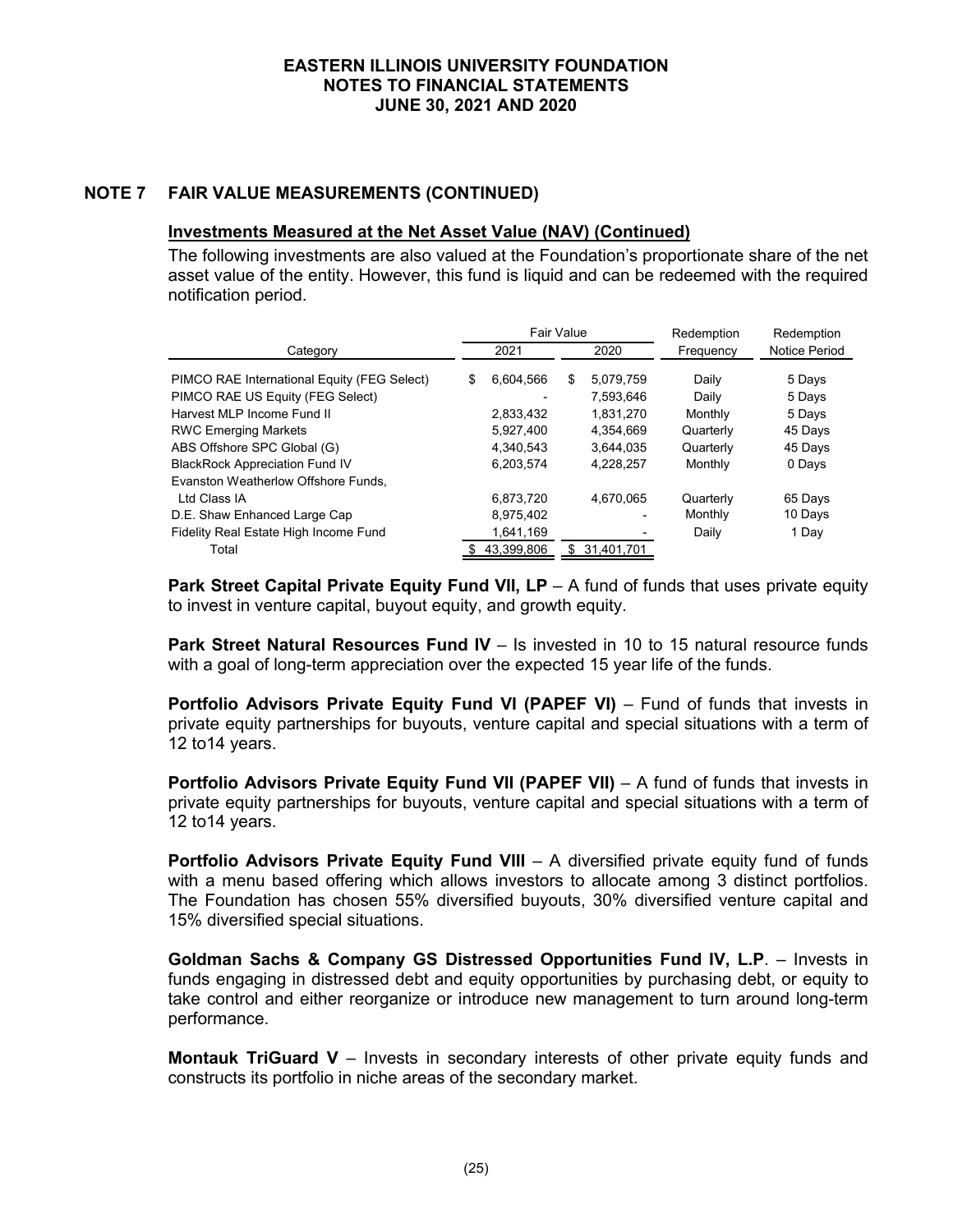## **NOTE 7 FAIR VALUE MEASUREMENTS (CONTINUED)**

## **Investments Measured at the Net Asset Value (NAV) (Continued)**

**Neuberger Berman Secondary Opportunities Fund III** – A secondary fund which invest in diversified global buyout opportunities.

**Neuberger Berman Crossroads Fund XXI** – A diversified private equity fund of funds with a menu based offering which allows investors to allocate among 4 distinct portfolios. The Foundation has chosen 40% small cap/mid cap buyouts, 10% large cap buyouts, 25% special situations and 25% venture/growth capital.

**Mercer Private Investment Partners III** – A fund of funds investing in diversified private equity partnerships.

**Accolade Partners VII, L.P.** – A fund of funds that primarily invests in information technology and healthcare industries.

**Falcon Private Credit Partners VI, L.P.** – A fund of funds that invests opportunistically across a wide variety of industry sectors and transaction types with both private equity sponsored and nonsponsored companies with an emphasis on nonsponsored.

**FEG Select (PIMCO RAE International Equity)** – This is a smart beta fund that focuses exclusively on long only international developed based equities.

**FEG Select (PIMCO RAE US Equity)** – This is a smart beta fund that focuses exclusively on long only U.S. based equities.

**Harvest MLP Income Fund II** – The fund is focused on managing portfolios of publiclytraded midstream energy securities.

**RWC Emerging Markets** – An opportunistic global emerging markets fund that pursues capital appreciation with a focus on emerging and frontier markets.

**ABS Offshore SPC Global** – The fund of funds specializes in investing in equity long/short strategies with hedge fund managers located in the United States, as well as managers domiciled outside of the United States.

**Edge Principal Investment IV** – Is a private real estate fund that seeks to invest across a broad range of property types, including multifamily, hospitality, industrial, self-storage, and senior living, where it believes it can leverage its internal investment and operational capabilities.

**BlackRock Appreciation Fund IV** – The fund is a diversifying strategies hedge fund of funds that targets a long-term commensurate with that of equities, but with roughly half the volatility and a low equity market beta.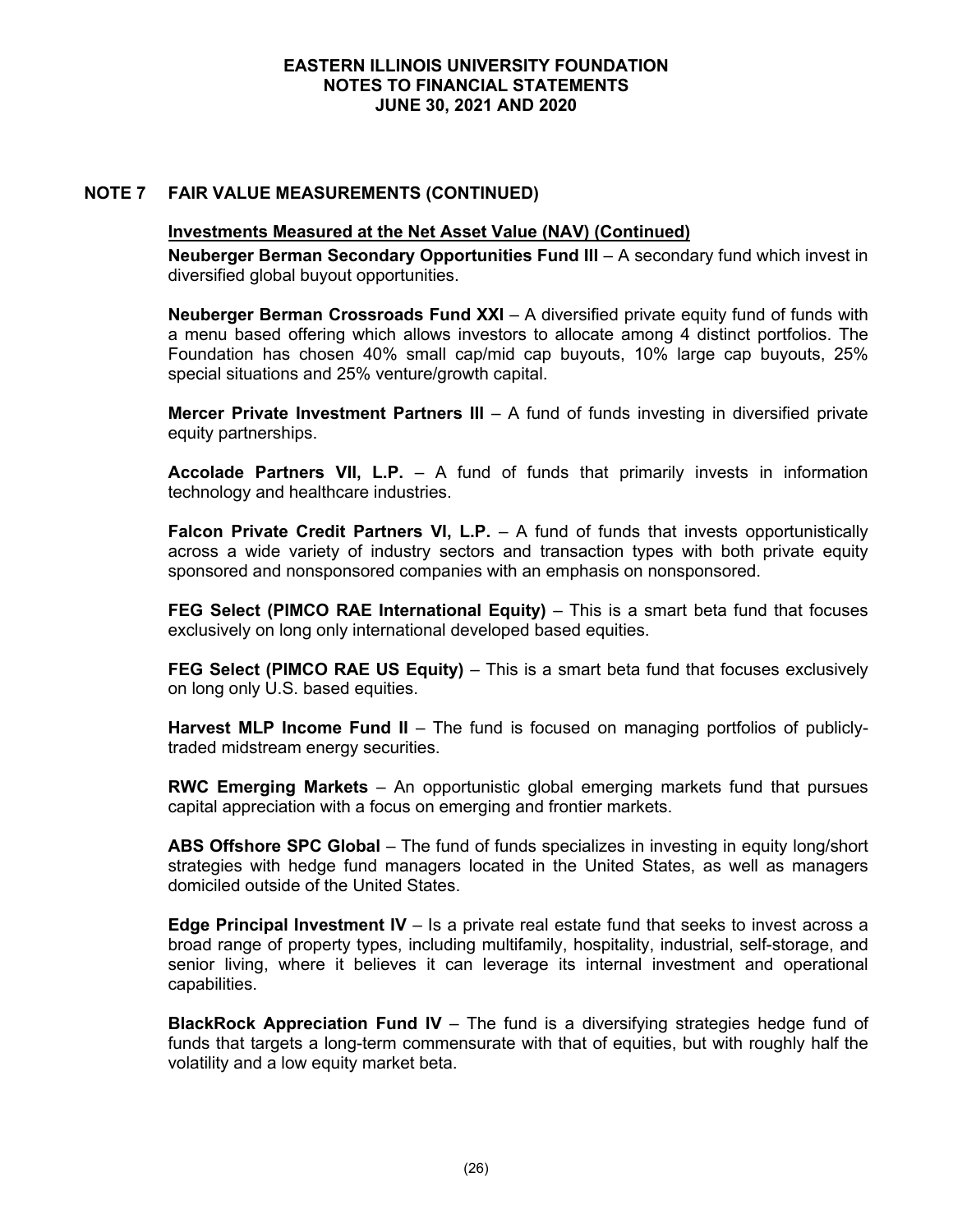## **NOTE 7 FAIR VALUE MEASUREMENTS (CONTINUED)**

#### **Investments Measured at the Net Asset Value (NAV) (Continued)**

**Evanston Weatherlow Offshore Funds, Ltd Class IA** – The fund of funds focuses on investing in long-term and short-term equity investments as well as event driven, relative value, and global macro strategies.

**BPC Opportunities Fund IV** – This fund's strategy focuses on middle market businesses in on of 3 areas: (1) companies lacking access to traditional capital, (2) companies experiencing stress/credit dislocations and (3) companies in distress.

**RCP Fund XIV** – This fund of funds is a private equity fund of fund managers providing an opportunity to purchase private equity interests in North American, lower middle market buyout firms.

**Rivercrest II** – This fund's goal is to generate premium returns relative to the public markets in minerals investing by acquiring and owning mineral and royalty interest in oil and gas properties.

**Monroe Capital Private Credit Fund IV** – This fund focuses on loans <\$100MM in U.S. middle market. Will do sponsored and non-sponsored loans across broad range of industries. Senior (≈ 80% of portfolio, inclusive of unitranche and secondary purchases) and junior ( $≈$  20% of the portfolio) secured loans to companies with predictable revenue streams, strong cash flow and defensible market positions.

**DE Shaw Enhanced Large Cap** – DE Shaw Investment Management (DESIM) focuses on long based, liquid asset class investing. Systematic, research driven investment process seeks to identify persistent, stock specific sources of alpha using optimization and trade execution tools.

**Fidelity Real Estate High Income Fund** – The strategy seeks to achieve a high level of current income with the potential for capital appreciation by investing primarily in a universe of investment grade and below investment grade commercial mortgage-backed securities (CMBS), as well as opportunistically investing in other high yielding real estate debt securities. The strategy seeks to exploit inefficiencies via rigorous fundamental credit research and real estate analysis.

#### **NOTE 8 INVESTMENTS IN REAL ESTATE**

Gifts of real property received by the Foundation are valued and recorded based on the current fair value on the date received. Values are determined from publications, appraisals and other sources that assist in establishing a fair value. Investments in real estate consist of the following at June 30:

|                                   | 2021      | 2020      |
|-----------------------------------|-----------|-----------|
| Land Held for Restricted Purposes | 45.546    | 45.546    |
| Land Held in Endowments           | 3.309.000 | 3,309,000 |
| Total                             | 3.354.546 | 3.354.546 |
|                                   |           |           |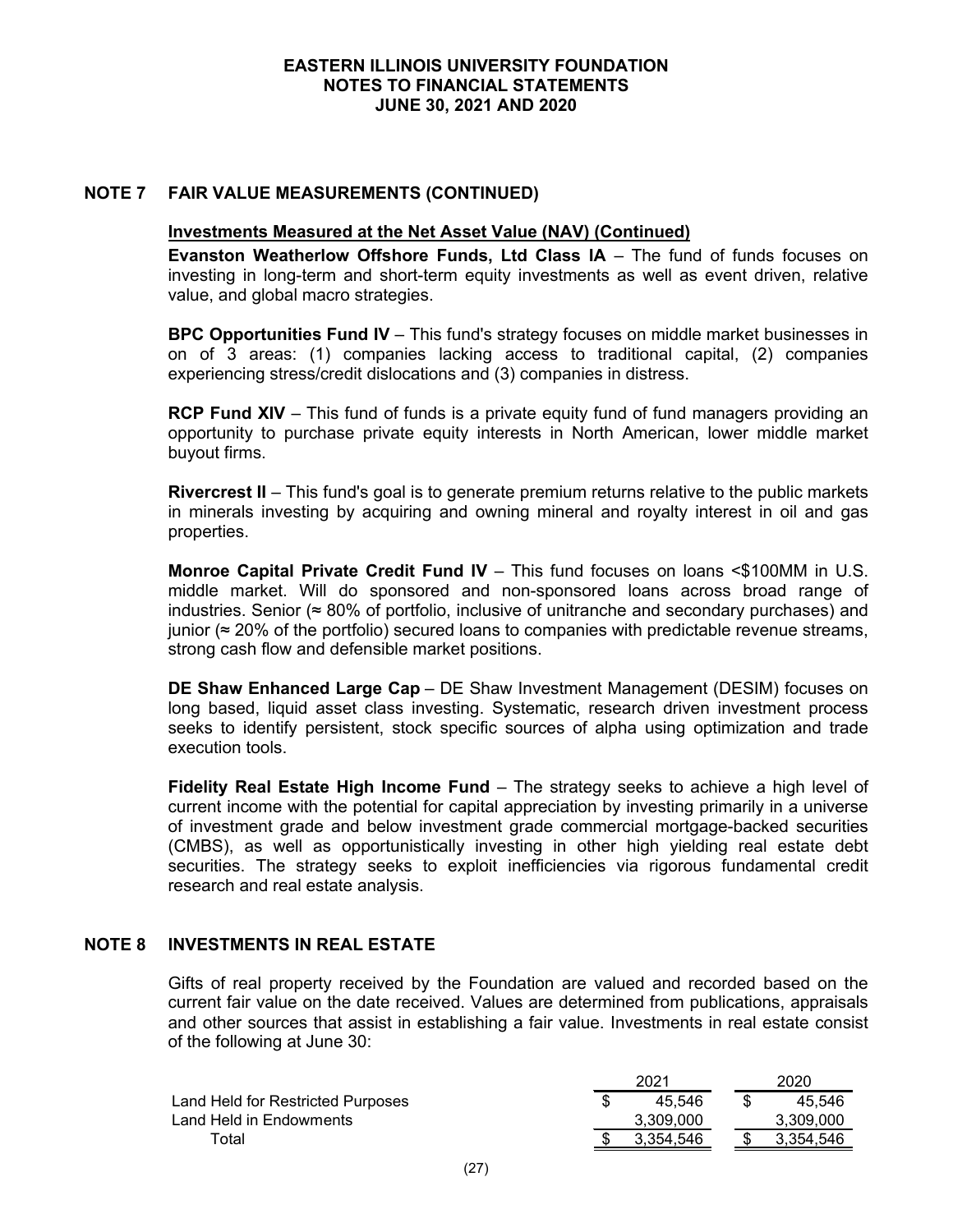#### **NOTE 9 LIQUIDITY**

The Foundation receives significant contributions with donor restrictions to be used in accordance with the associated purpose restrictions. It also receives gifts to establish endowments that will exist in perpetuity; the income generated from such endowments is used to fund programs. In addition, the Foundation receives support without donor restrictions which are used for program funding needs.

The Foundation has financial assets available within one year of the statement of financial position date in the amounts of \$15,630,923 and \$14,666,159 as of June 30, 2021 and 2020, respectively. Of these amounts, \$14,292,843 and \$13,368,335 as of June 30, 2021 and 2020, respectively, are subject to donor or other contractual restrictions that make them unavailable for general expenditure within one year of the balance sheet date. The Foundation invests cash in excess of daily requirements in various investments.

The Foundation considers investment income without donor restrictions, appropriated earnings from donor-restricted and board-designated (quasi) endowments, contributions without donor restrictions and contributions with donor restrictions for use in current programs which are ongoing and major to its annual operations to be available to meet cash needs for general expenditures. General expenditures include administrative and general expenses, fundraising expenses, and grants to Eastern Illinois University commitments expected to be paid in the subsequent year. Annual operations are defined as activities occurring during the Foundation's fiscal year.

The Foundation's financial assets available within one year of the statement of financial position date are as follows at June 30:

| 2020       |
|------------|
| 12,735,623 |
| 13.484     |
| 158.547    |
| 1.758.505  |
| 14.666.159 |
|            |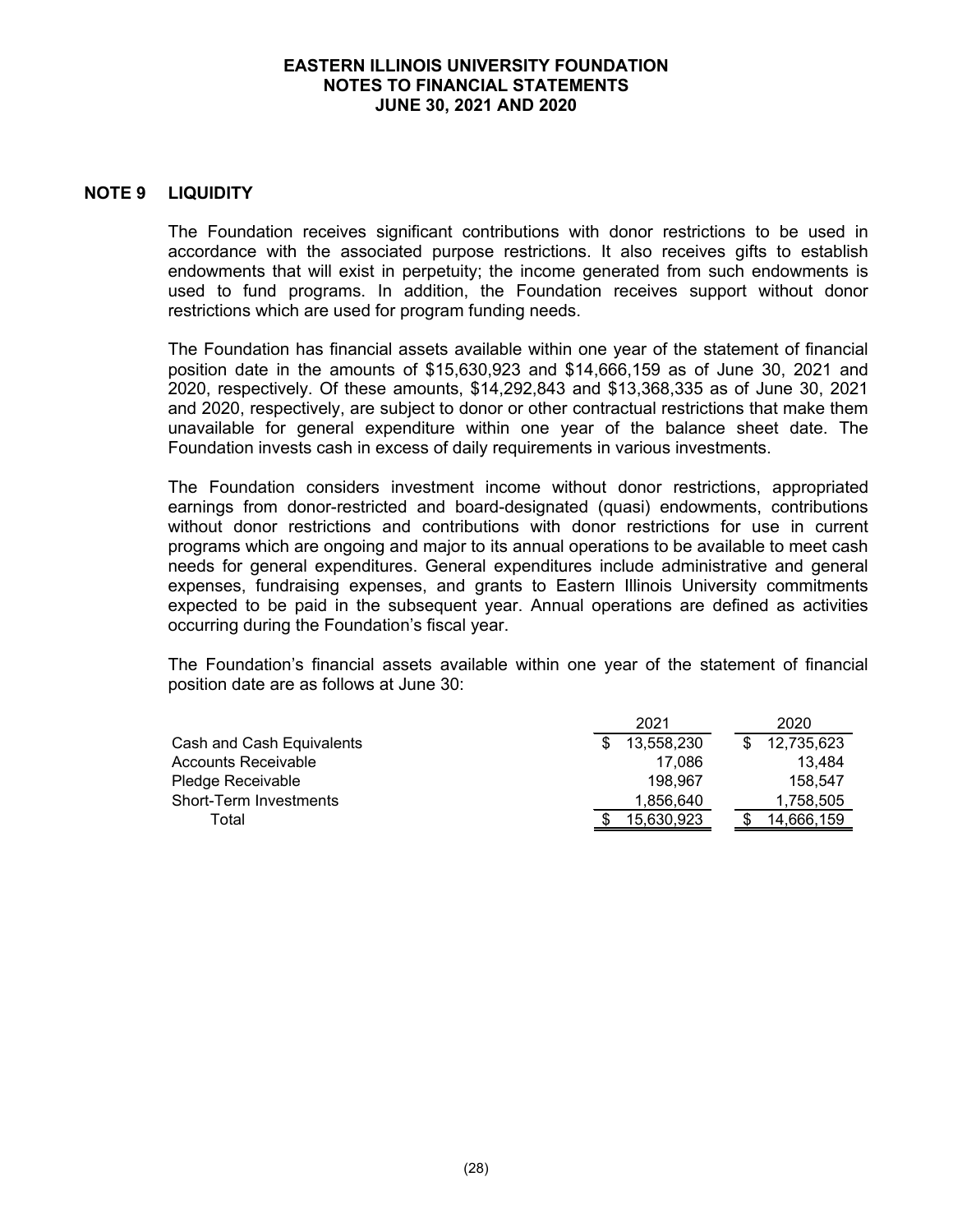## **NOTE 10 PLEDGES RECEIVABLE**

Unconditional pledges receivable consists of the following at June 30:

|                                        | 2021          |    | 2020      |
|----------------------------------------|---------------|----|-----------|
| Gross Unconditional Pledges Receivable | \$<br>636,233 | \$ | 571,200   |
| Less: Unamortized Discount             | (46, 387)     |    | (44, 079) |
| Net Unconditional Pledges Receivable   | 589,846       |    | 527,121   |
| Amounts Due in:                        |               |    |           |
| Less Than One Year                     | \$<br>198.967 | S  | 158.547   |
| One to Five Years                      | 390,149       |    | 362,475   |
| More than Five Years                   | 730           |    | 6,099     |
| Total                                  | 589,846       |    | 527,121   |

Unconditional pledges receivable due in more than one year are reflected at the present value of estimated future cash flows using discount rate of 3.25%.

Uncollectible amounts for unconditional pledges receivable are expected to be insignificant. Accordingly, no provision is made for uncollectible amounts. Pledges receivable valued at \$3,874 and \$24,843 were determined to be uncollectible and written off during the fiscal years ended June 30, 2021 and 2020, respectively.

# **NOTE 11 PROPERTY AND EQUIPMENT**

Property and equipment activity for the years ended June 30, 2021 and 2020 was as follows:

|                                   | Beginning     |     |           |           | End           |
|-----------------------------------|---------------|-----|-----------|-----------|---------------|
|                                   | of Year       |     | Additions | Deletions | of Year       |
| June 30, 2021                     |               |     |           |           |               |
| Land                              | \$<br>695.930 | \$  |           | \$        | \$<br>695,930 |
| <b>Buildings and Improvements</b> | 1,432,145     |     | 186,000   |           | 1,618,145     |
| Less: Accumulated Depreciation    | (514,075)     |     | (29, 418) |           | (543,493)     |
| Property and Equipment, Net       | 1,614,000     |     | 156,582   |           | 1,770,582     |
| June 30, 2020                     |               |     |           |           |               |
| Land                              | \$<br>695.930 | \$  |           | \$        | \$<br>695.930 |
| <b>Buildings and Improvements</b> | 1,432,145     |     |           |           | 1,432,145     |
| Less: Accumulated Depreciation    | (485,432)     |     | (28, 643) |           | (514,075)     |
| Property and Equipment, Net       | 1,642,643     | \$. | (28, 643) | \$        | 1,614,000     |

Depreciation expense was \$29,418 and \$28,643 for the years ended June 30, 2021 and 2020, respectively.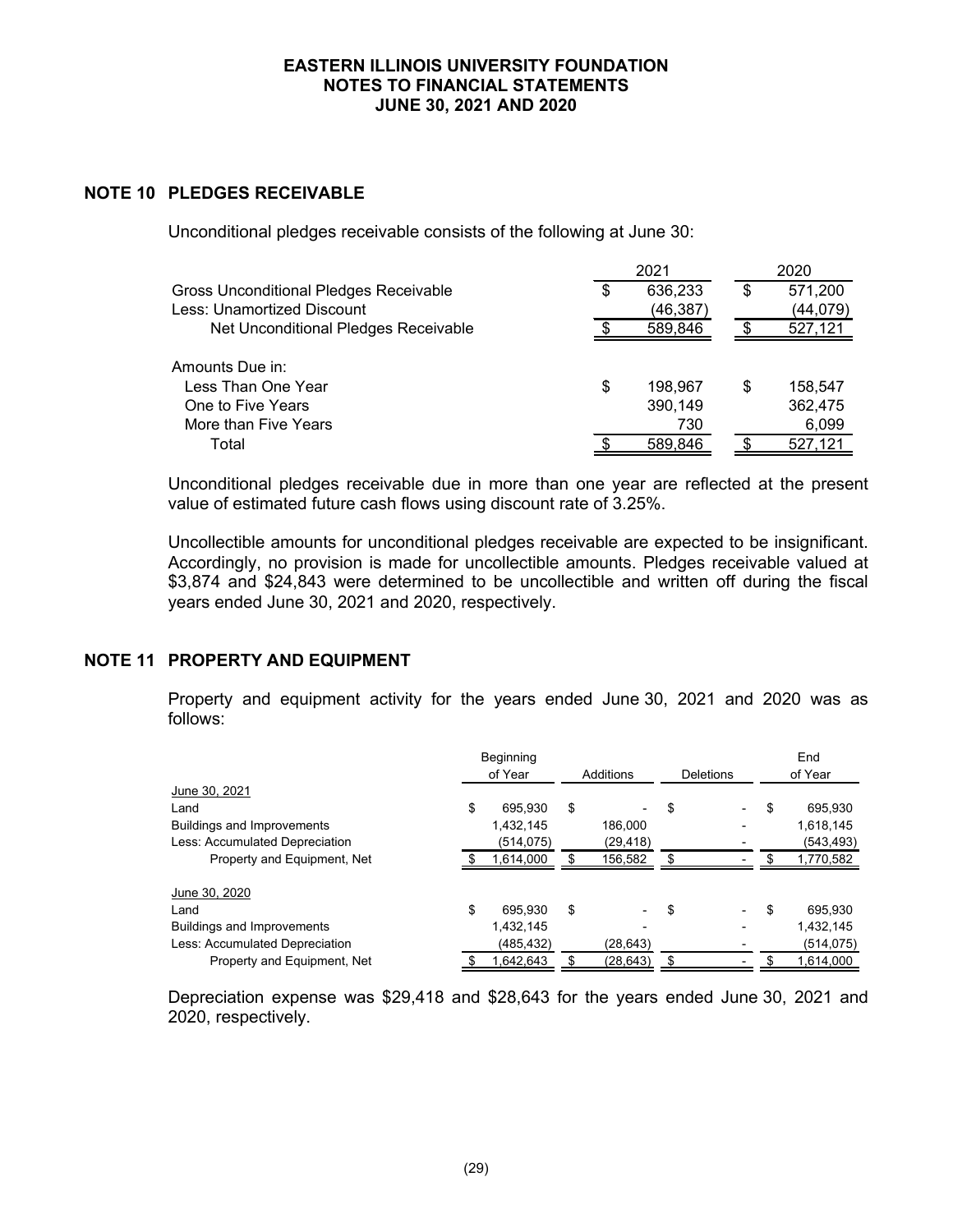## **NOTE 12 SIGNIFICANT TRANSACTIONS WITH THE PRIMARY GOVERNMENT**

The Foundation has a contract with Eastern Illinois University (University) in which the Foundation has agreed to aid and assist the University in achieving its education, research, and service goals, by developing and administering gifts made to the Foundation to be used for the benefit of the University for scholarships, grants, and other supporting programs. The University agreed, as a part of this contract, to furnish certain services necessary to the operation of the Foundation which are to be repaid by the Foundation in either the form of money or its equivalent in services or resources.

During the years ended June 30, 2021 and 2020, the Foundation provided the University \$3,105,950 and \$2,543,107, respectively, of cash, services and resources, unrestricted or restricted only as to department, which were generally for on-going operations of the University. Also, the Foundation provided the University restricted scholarships, grants and awards of \$1,475,525 and \$1,362,816 during the years ended June 30, 2021 and 2020, respectively. In addition, the Foundation provided use of its facilities at no charge to the University for both years. The value of the facilities were \$75,545 and \$87,798 for the years ended June 30, 2021 and 2020, respectively.

The University provided in-kind support in the form of personnel and office space valued at \$311,359 and \$216,432 for the years ended June 30, 2021 and 2020, respectively. This information is shown as revenue under the caption of "Service Contract with the University," and expenses are allocated between "Program Services" and "Management and General" captions on the statements of activities. Also, the Foundation received \$2,133 and \$2,122 for the years ended June 30, 2021 and 2020, respectively, in gifts from the University's restricted gift accounts with donor's consent.

# **NOTE 13 OGDEN BRAINARD RESIDUARY TRUST**

The Foundation has been named Trustee and Executor of the Residuary Trust (the Trust) as stipulated in the Last Will and Testament of H. Ogden Brainard. It is the responsibility of the Trustee to hold and administer the Trust for the uses and purposes stipulated in the will. The Foundation's responsibilities as trustee include paying certain bequests (which were disbursed in March 1993) and paying the net income of the Trust to certain charities as stipulated in the Trust, not less frequently than semi-annually. The Foundation holds no variance power to change the beneficiaries of the trust and holds a 1/6 interest in the trust.

The Foundation has recorded its interest in this trust at the lower of the underlying fair value of the assets or the estimated value of the expected future cash flows of the trust. Their interest was recorded in the beneficial interest in trusts classification on the statements of financial position and totaled \$318,689 and \$261,036 at June 30, 2021 and 2020, respectively. The Foundation's interest is held in donor-restricted net assets on the statements of financial position. The Foundation's share of income was \$12,748 and \$21,969 for the years ended June 30, 2021 and 2020, respectively.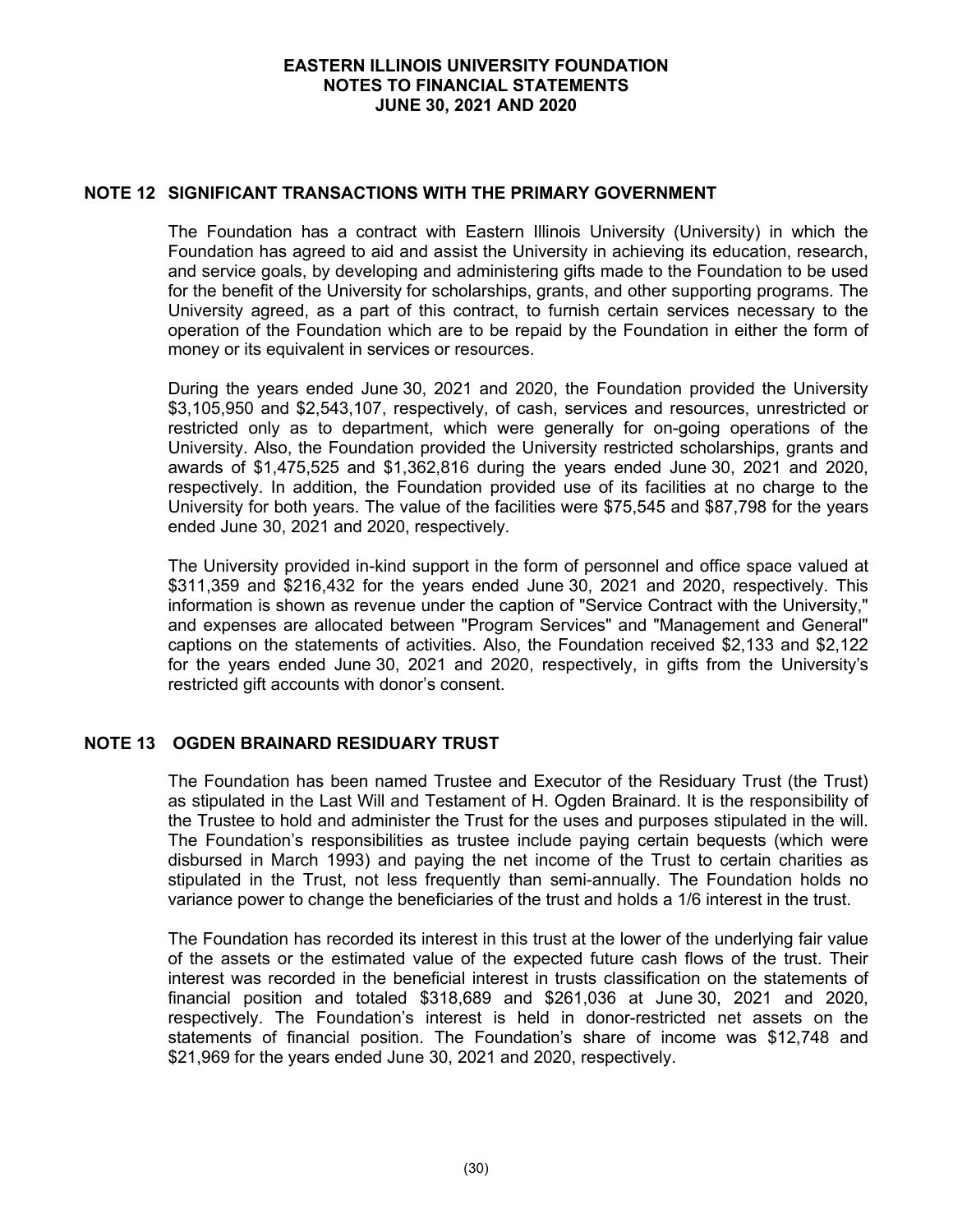#### **NOTE 14 RISK MANAGEMENT**

The Foundation is exposed to various risks of loss including, but not limited to, general liability, property casualty and director and officer liability. The Foundation is liable for up to \$500/year deductible for property damage. No significant reduction in insurance coverage from the prior year occurred. Insurance settlements did not exceed coverage in each of the past three fiscal years.

## **NOTE 15 NET ASSETS**

Net assets with donor restrictions which are restricted for time or purpose consist of the following at June 30:

|                                    | 2021         |  | 2020       |
|------------------------------------|--------------|--|------------|
| Scholarship                        | \$27,505,108 |  | 15,379,883 |
| Academic and Research Support      | 20.695.219   |  | 15.921.383 |
| Capital Projects                   | 984.957      |  | 1,248,916  |
| Other, EIU, and Community Programs | 9.398.399    |  | 4,765,088  |
| Total                              | 58,583,683   |  | 37.315.270 |

The Foundation also has net assets with donor restrictions which are restricted in perpetuity. The income from these restricted net assets is expendable to support the following at June 30:

|                                    | 2021         | 2020       |
|------------------------------------|--------------|------------|
| Scholarship                        | \$31,460,011 | 30,897,214 |
| Academic and Research Support      | 9,103,442    | 8,596,767  |
| Capital Projects                   | 104.261      | 104.012    |
| Other, EIU, and Community Programs | 19,231,298   | 19,195,101 |
| Total                              | 59,899,012   | 58,793,094 |

Net assets were released from donor restrictions by incurring expenses satisfying the restricted purposes or by occurrence of the other events specified by donors.

## **NOTE 16 ENDOWMENT FUNDS**

At June 30, 2021 and 2020 the Foundation's endowment consists of approximately 709 and 699, respectively, individual funds established for a variety of purposes. The endowment includes funds with donor restrictions and without donor restrictions (board-designated) endowment funds. As required by accounting principles generally accepted in the United States of America, net assets associated with endowment funds are classified and reported based on the existence or absence of donor-imposed restrictions.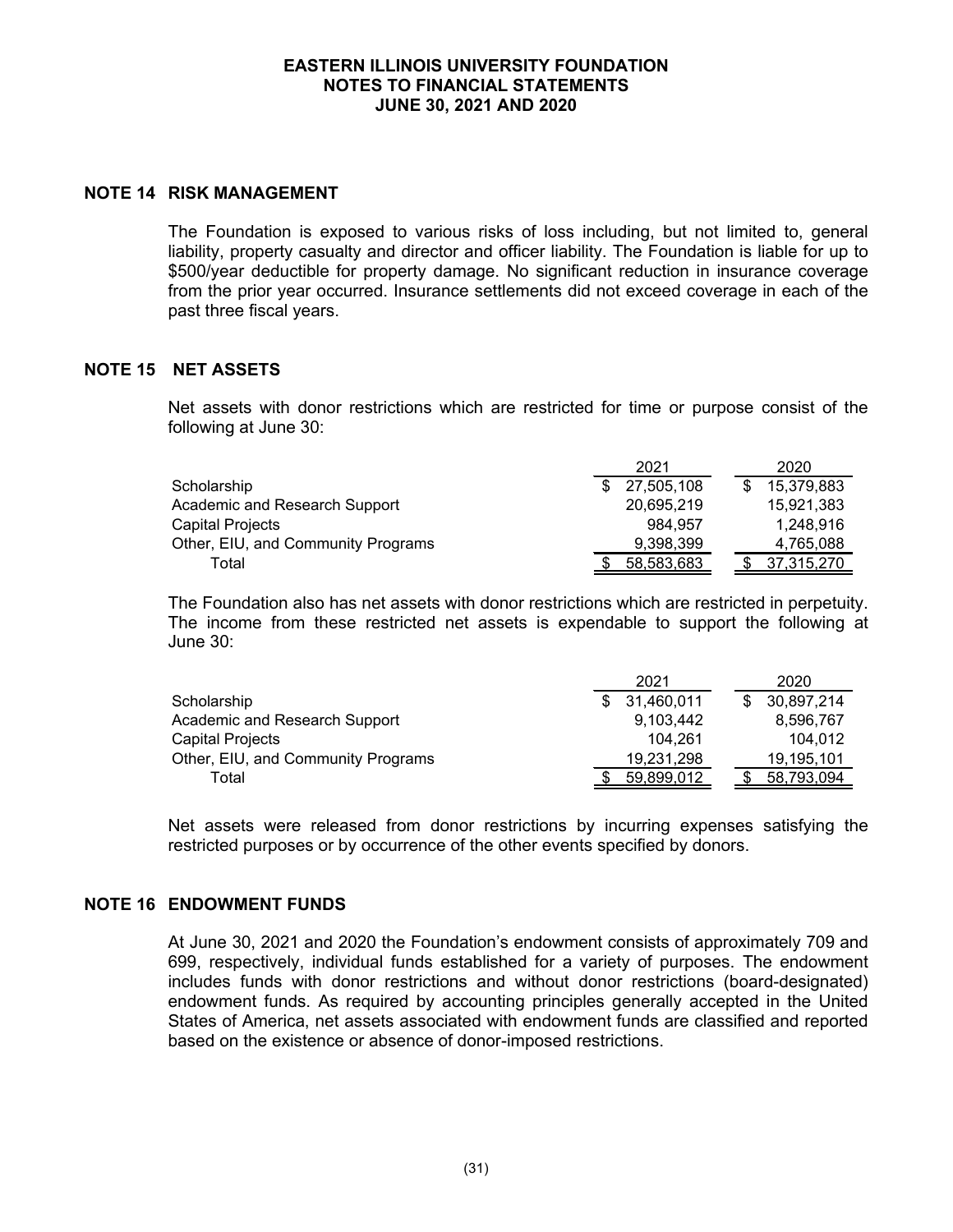## **NOTE 16 ENDOWMENT FUNDS (CONTINUED)**

The board of directors of the Foundation has interpreted the Illinois Uniform Prudent Management of Institutional Funds Act (UPMIFA) as requiring preservation of the fair value of the original gift as of the gift date of the donor-restricted endowment funds absent explicit donor stipulations to the contrary. As a result of this interpretation, the Foundation classifies as restricted in perpetuity (a) the original value of gifts donated to the permanent endowment, (b) the original value of subsequent gifts to the permanent endowment and (c) accumulations to the permanent endowment made in accordance with the direction of the applicable donor gift instrument at the time the accumulation is added to the fund.

The remaining portion of the endowment fund is considered restricted for time or purpose and is included in the net assets with donor restrictions until those amounts are appropriated for expenditure by the Foundation in a manner consistent with the standard of prudence prescribed by UPMIFA.

In accordance with UPMIFA, the Foundation considers the following factors in making a determination to appropriate or accumulate donor-restricted endowment funds:

- The duration and preservation of the fund
- The purposes of the Foundation and the fund
- General economic conditions
- The possible effect of inflation and deflation
- The expected total return from investment income and the appreciation or depreciation of investments
- Other resources of the institution
- The investment policies of the Foundation

Endowment net assets as of June 30 were as follows:

|                                               |                                      |    | <b>With Donor Restrictions</b> |                  |    |            |
|-----------------------------------------------|--------------------------------------|----|--------------------------------|------------------|----|------------|
|                                               | <b>Without Donor</b><br>Restrictions |    | For Time or<br>Purpose         | In Perpetuity    |    | Total      |
| June 30, 2021                                 |                                      |    |                                |                  |    |            |
| Donor-Restricted Endowment Funds              | \$<br>٠                              | \$ | 41,072,595                     | \$56,419,780     | S  | 97,492,375 |
| Donor-Restricted Quasi-Endowment Funds        |                                      |    | 835.978                        |                  |    | 835.978    |
| <b>Board Designated Quasi-Endowment Funds</b> | 566.245                              |    |                                |                  |    | 566.245    |
| Total                                         | 566,245                              | S. | 41,908,573                     | \$<br>56,419,780 |    | 98,894,598 |
| June 30, 2020                                 |                                      |    |                                |                  |    |            |
| Donor-Restricted Endowment Funds              | \$                                   | \$ | 20.578.761                     | \$54,696,372     | \$ | 75,275,133 |
| Donor-Restricted Quasi-Endowment Funds        |                                      |    | 830.524                        |                  |    | 830.524    |
| <b>Board Designated Quasi-Endowment Funds</b> | 450.561                              |    |                                |                  |    | 450.561    |
| Total                                         | 450.561                              | \$ | 21.409.285                     | \$<br>54.696.372 |    | 76,556,218 |

Changes in endowment, not total, net assets for the fiscal years ended June 30, 2021 and 2020, are as follows: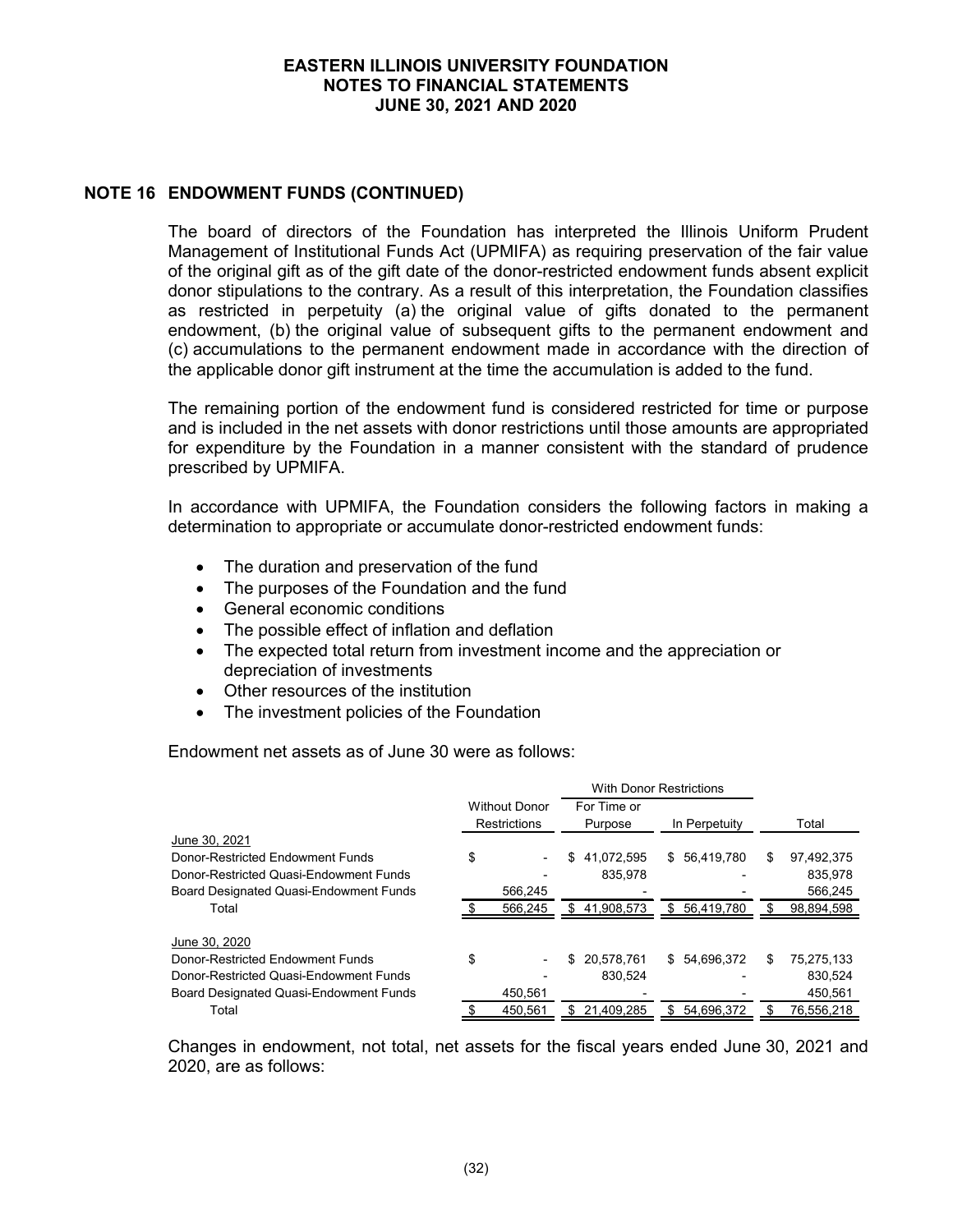# **NOTE 16 ENDOWMENT FUNDS (CONTINUED)**

|                                           |      |                      |             | <b>With Donor Restrictions</b> |                  |    |            |
|-------------------------------------------|------|----------------------|-------------|--------------------------------|------------------|----|------------|
|                                           |      | <b>Without Donor</b> | For Time or |                                |                  |    |            |
|                                           |      | <b>Restrictions</b>  | Purpose     |                                | In Perpetuity    |    | Total      |
| June 30, 2021                             |      |                      |             |                                |                  |    |            |
| Endowment Investments - Beginning of Year | \$   | 450,561              | \$          | 21,409,285                     | \$<br>54,696,372 | S  | 76,556,218 |
| Investment Income                         |      | 15,243               |             | 2,622,986                      |                  |    | 2,638,229  |
| Net Appreciation                          |      | 106,541              |             | 18,240,282                     |                  |    | 18,346,823 |
| Contributions                             |      | 322                  |             |                                | 1,616,009        |    | 1,616,331  |
| Appropriations of Endowment Assets for    |      |                      |             |                                |                  |    |            |
| Expenditure                               |      | (6, 422)             |             | (363,980)                      |                  |    | (370,402)  |
| <b>Other Additions</b>                    |      |                      |             |                                | 107,399          |    | 107,399    |
| Endowment Investments - End of Year       | - \$ | 566,245              | \$          | 41,908,573                     | \$<br>56,419,780 | \$ | 98,894,598 |
|                                           |      |                      |             |                                |                  |    |            |
|                                           |      |                      |             |                                |                  |    |            |
|                                           |      |                      |             | <b>With Donor Restrictions</b> |                  |    |            |
|                                           |      | <b>Without Donor</b> | For Time or |                                |                  |    |            |
|                                           |      | <b>Restrictions</b>  | Purpose     |                                | In Perpetuity    |    | Total      |
| June 30, 2020                             |      |                      |             |                                |                  |    |            |
| Endowment Investments - Beginning of Year | \$   | 428,130              | \$.         | 20,354,739                     | \$<br>52,871,880 | \$ | 73,654,749 |
| Investment Income                         |      | 11,843               |             | 1,979,679                      |                  |    | 1,991,522  |
| Net Appreciation (Depreciation)           |      | 12,989               |             | (651, 308)                     |                  |    | (638,319)  |
| Contributions                             |      | 298                  |             |                                | 1,565,471        |    | 1,565,769  |
| Appropriations of Endowment Assets for    |      |                      |             |                                |                  |    |            |
| Expenditure                               |      | (2,699)              |             | (273, 825)                     |                  |    | (276, 524) |
| <b>Other Additions</b>                    |      |                      |             |                                | 259,021          |    | 259,021    |

From time to time, the fair value of assets associated with individual donor-restricted endowment funds may fall below the level the Foundation is required to retain as a fund of perpetual duration pursuant to the donor stipulation or UPMIFA. Deficiencies of this nature aggregated to \$-0- and \$8,890 as of June 30, 2021 and 2020, respectively. These deficiencies resulted from unfavorable market fluctuations that occurred shortly after investment of new restricted contributions and continued appropriation for certain purposes that was deemed prudent by the Foundation board of directors.

The Foundation has adopted investment and spending policies for endowment assets that attempt to provide a predictable stream of funding to programs and other items supported by its endowment while seeking to maintain the purchasing power of the endowment. Endowment assets include those assets of donor-restricted endowment funds the Foundation must hold in perpetuity or for donor-specified periods, as well as those of boarddesignated endowment funds. Under the Foundation's policies, endowment assets are invested in a manner that is intended to produce results that seek an average total return of spending net of inflation and administrative cost. The Foundation expects its endowment funds to provide an average rate of return of approximately 7.2% annually over time. Actual returns in any given year may vary from this amount.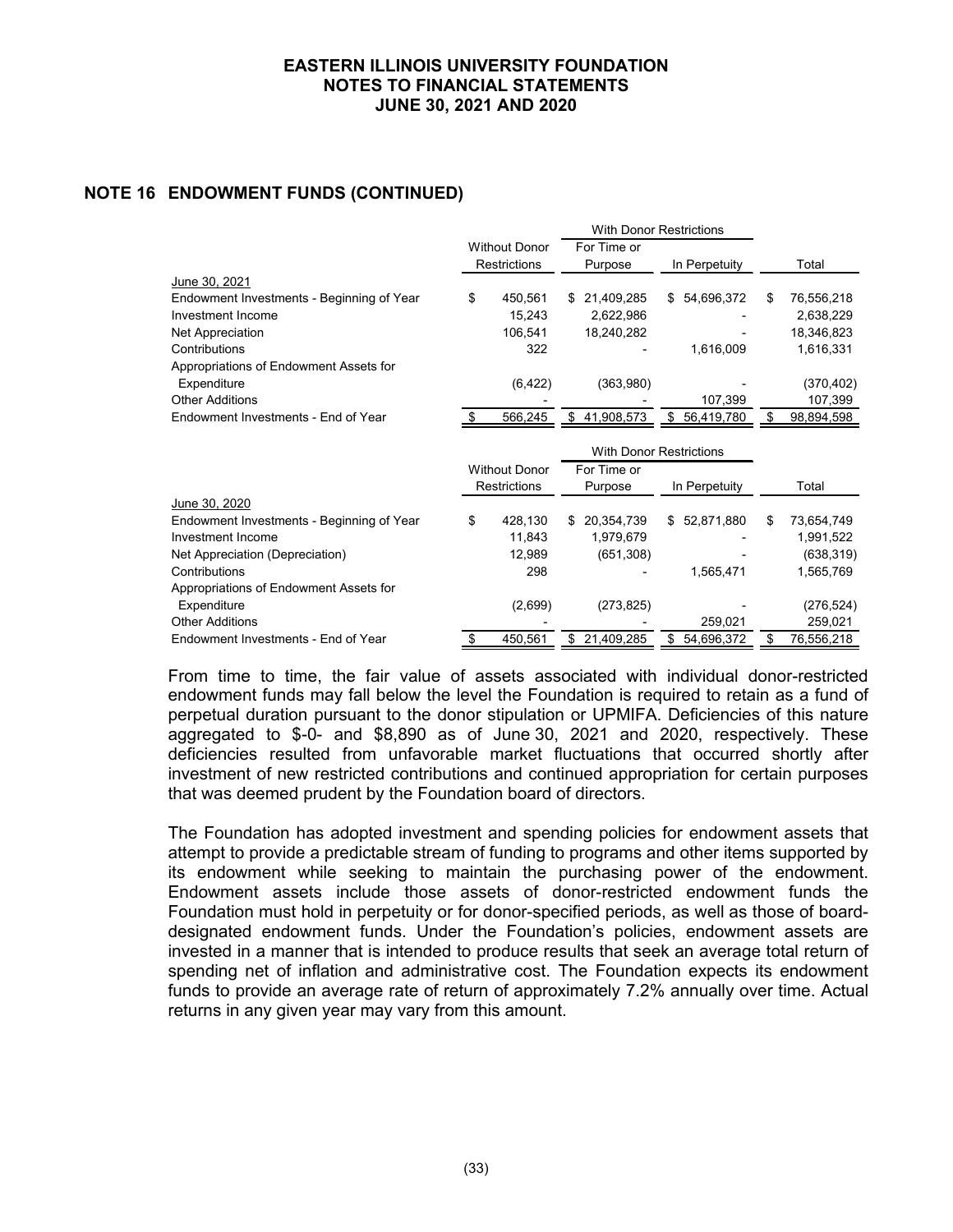## **NOTE 16 ENDOWMENT FUNDS (CONTINUED)**

To satisfy its long-term rate of return objectives, the Foundation relies on a total return strategy in which investment returns are achieved through both current yield (investment income such as dividends and interest) and capital appreciation (both realized and unrealized). The Foundation targets a diversified asset allocation that places a greater emphasis on equity-based investments to achieve its long-term return objectives within prudent risk constraints.

The Foundation's board of directors has adopted a hybrid approach spending policy to determine the spending distribution. This approach takes into consideration the duration and preservation of the endowments, purpose of the endowment funds, general economic conditions, the possible effect of inflation or deflation, expected total return from income and investment policy.

The spending distribution calculation is based upon 4.25% spending rate policy of a trailing twelve quarter average market value for the last audited figures.

# **NOTE 17 ADMINISTRATIVE FEES**

The Foundation receives a fee of .75% on endowment funds which is distributed annually on July 1, by using the fair value of the pool as of the prior June 30. The fee was \$532,670 and \$513,716 for the years ended June 30, 2021 and 2020, respectively.

# **NOTE 18 DISTRIBUTION PER COURT ORDER**

The Foundation disclaimed a gift of real property from Dr. Wesley Whiteside that included a botanical garden. Dr. Whiteside had previously established an endowed fund with the Foundation to maintain the botanical gardens, but the endowment was determined to be inadequate for the Foundation to do so. As a result, the Foundation disclaimed the gift of real property and sought court approval to discharge the endowment and release the restriction that it be maintained as an endowed fund. The Court approved the petition. The gift of real property and the balance of the former endowment now reside with the Douglas-Hart Foundation. Total distributions per court order were \$-0- for the year ended June 30, 2021 and \$66,196 for the year ended June 30, 2020.

## **NOTE 19 SUBSEQUENT EVENTS**

Management has considered subsequent events occurring through November 4, 2021 which is the date these financial statements were available to be issued. Management believes no such events require any additional disclosures.